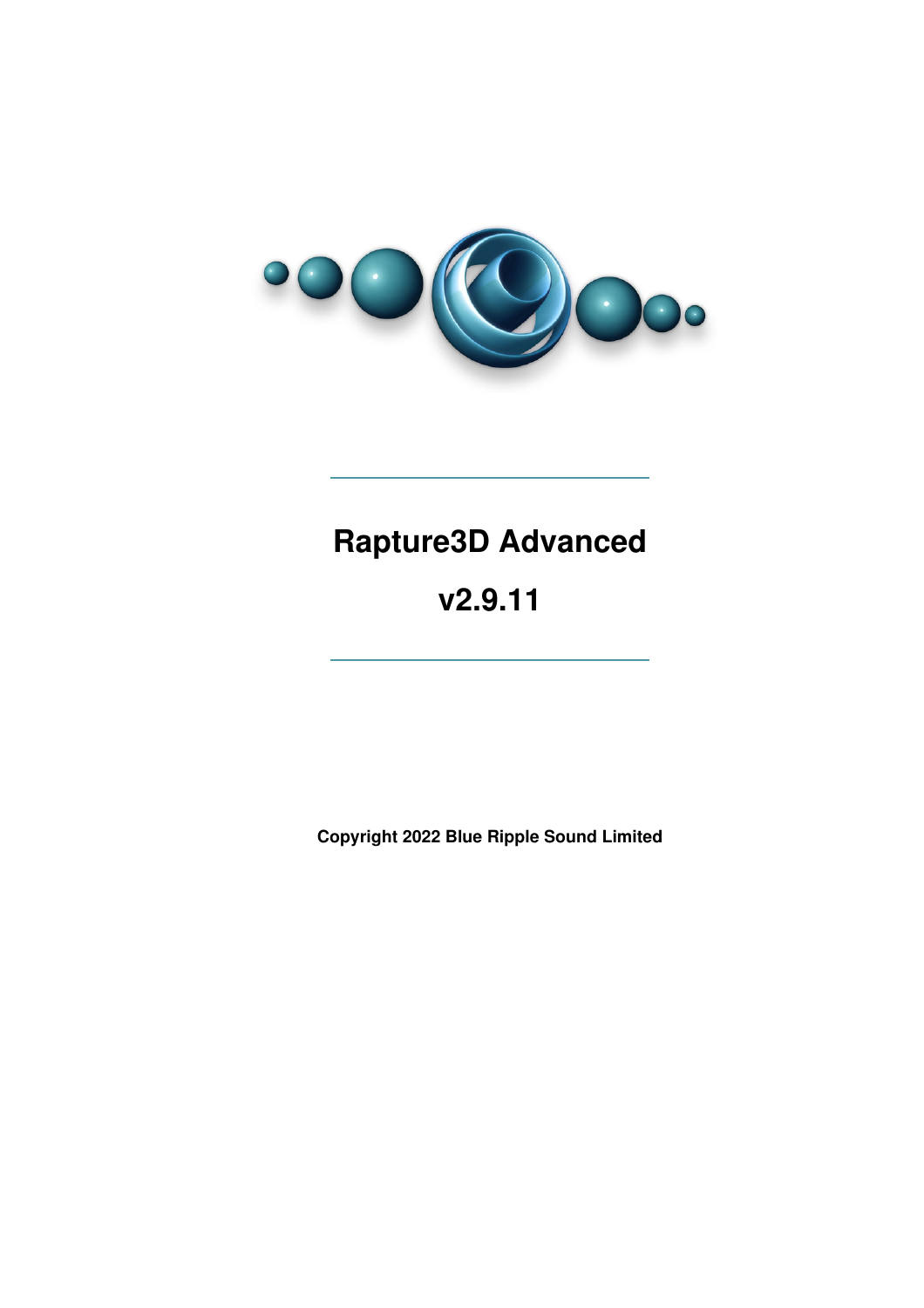# **Table of Contents**

| 4.3 O3A Decoder (16, 32, 64 and 128 Channels) - Rapture3D Advanced32 |  |
|----------------------------------------------------------------------|--|
|                                                                      |  |
|                                                                      |  |
|                                                                      |  |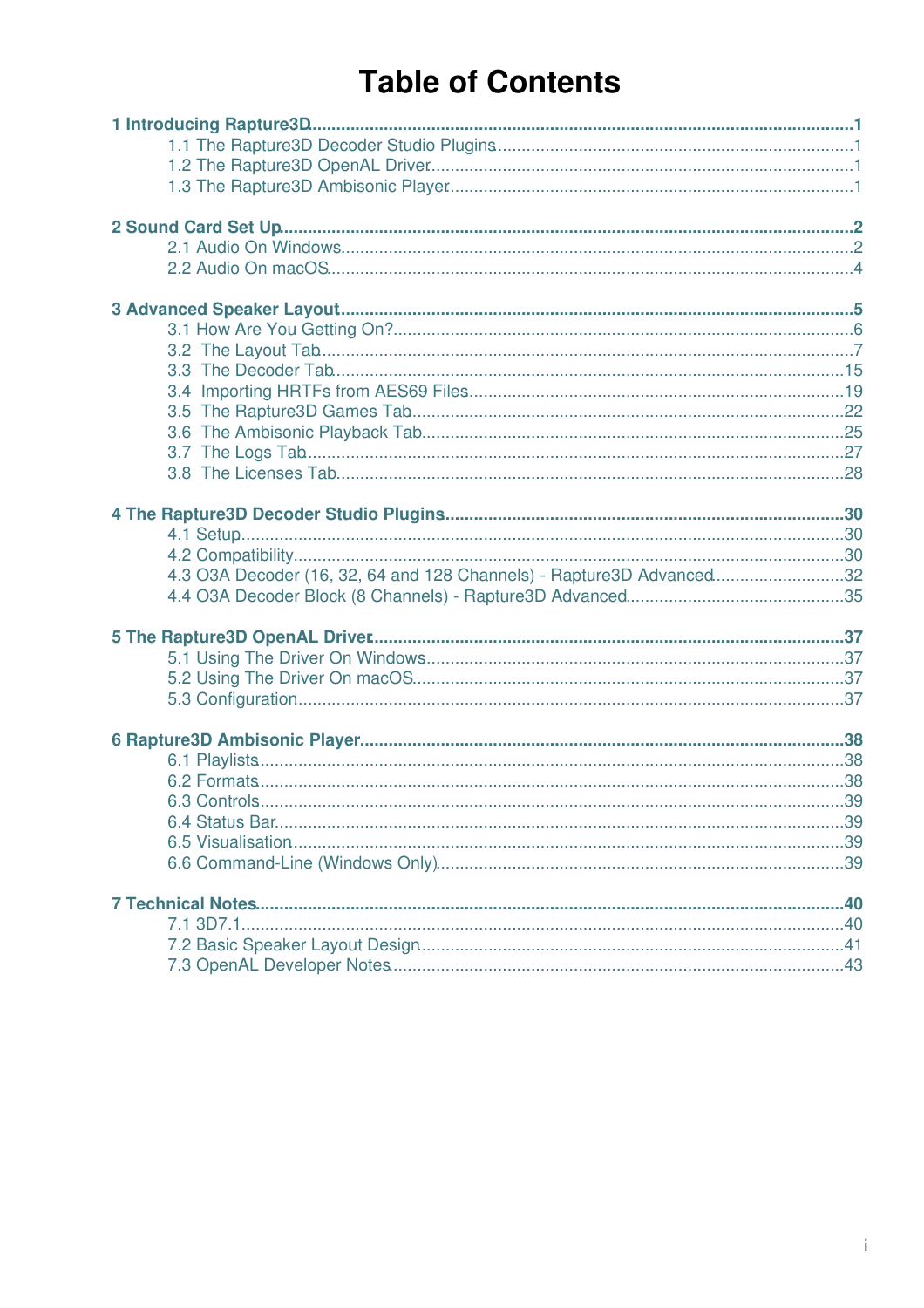# **1 Introducing Rapture3D**

Thanks for using Rapture3D! Rapture3D gives a full 3D surround sound experience through sophisticated use of Higher Order Ambisonics. This edition can handle small or large numbers of speakers, or headphones. Rapture3D can produce:

- 3D audio for use in the studio
- 3D audio for gaming
- 3D audio playback of ambisonic sound files

This is help for the "Advanced" edition of the software. There are "Game" and "User" editions too, and a "Universal" edition for cross-platform game development. The "Advanced" edition is special because it does the maths to allow you to set up custom speaker layouts and import personalised HRTFs. A range of preset are also available too, with a large number of configuration options.

The [Advanced Speaker Layout](#page-5-1) software should be used to configure your speakers before Rapture3D is used in any of its forms.

## <span id="page-2-0"></span>**1.1 The Rapture3D Decoder Studio Plugins**

For work in the studio, the Rapture3D advanced decoder can be used as [AAX or VST2 plugins](#page-33-0) within certain Digital Audio Workstations (DAWs) such as Reaper, Pro Tools or Max/MSP. They are not compatible with all DAWs because many cannot provide sufficiently wide busses.

# <span id="page-2-1"></span>**1.2 The Rapture3D OpenAL Driver**

For some games, the Rapture3D [OpenAL](#page-37-0) driver can be used in place of the system OpenAL driver to take advantage of Rapture3D's sophisticated 3D audio rendering.

## <span id="page-2-2"></span>**1.3 The Rapture3D Ambisonic Player**

<span id="page-2-3"></span>Rapture3D comes with a [player](#page-38-3) for ambisonic sound files (typically .AMB files). Unlike standard "surround" mixes, these can reproduce full 3D audio.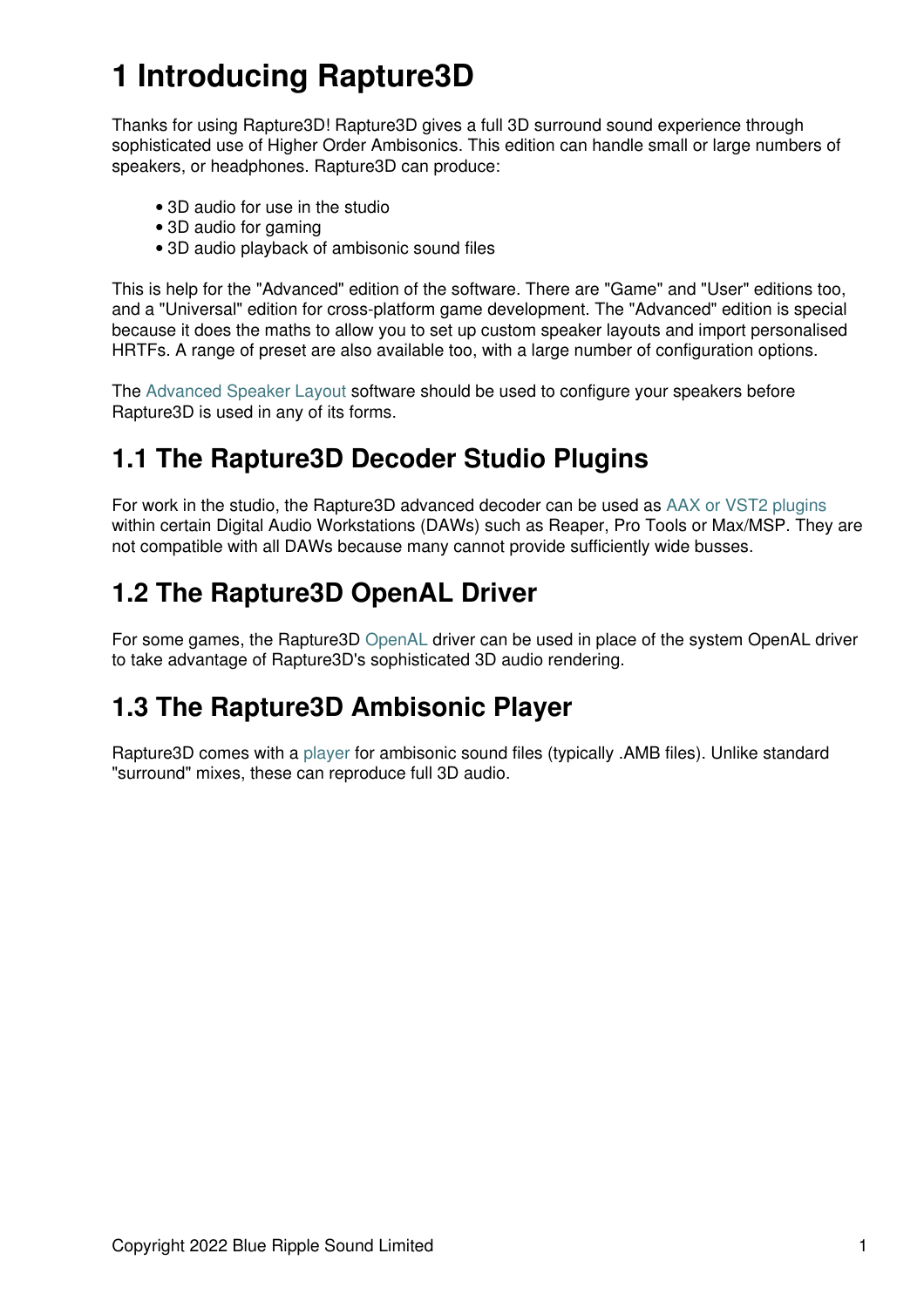# **2 Sound Card Set Up**

Before doing anything else, you might want to take a moment to check that your audio hardware is set up correctly to work with Rapture3D.

In this advanced edition of Rapture3D, you can [route channels](#page-8-0) of audio to specific audio outputs from your computer to set up non-standard or specially configured speaker layouts. This normally takes more time than with the automatic "Game" or "User" editions of Rapture3D, but is much more flexible.

Note that the [AAX and VST2 plugins](#page-30-0) do **not** use these soundcard settings. This is because the plugins are hosted within another program (such as Pro Tools or Reaper) and it is that host program that will access the audio hardware and will need to be configured. However, when dealing with multichannel systems we **strongly** suggest using identical channel ordering in different configuration screens to avoid confusion or complicated rewiring later.

## <span id="page-3-0"></span>**2.1 Audio On Windows**

On Windows, the Rapture3D [OpenAL driver](#page-37-0) and [Rapture3D Ambisonic Player](#page-38-3) support audio output either through DirectSound or Steinberg ASIO.

### **2.1.1 Windows DirectSound**

DirectSound-compatible sound cards are the normal type for Windows, so if other sounds are working then Rapture3D probably will too. If you want to use Rapture3D this way, you'll need to make sure Windows is configured properly so that Rapture3D can find out about all the speakers you want to use.

If you don't have a speaker layout fully set up, Rapture3D will normally try to default to sensible settings that match DirectSound. But this rather misses the point of this edition of the software! You'll probably want to use the [Advanced Speaker Layout tool](#page-5-1) to tune things further so the sound is just as you'd like it.

### **2.1.1.1 Windows DirectSound Advanced Sound Card Set Up**

For fine-grained configuration, Windows "Control Panel" is normally available from your Windows "Start" menu. Within this, depending on how you have it set up and your operating system, you will see a section with a names like "Sound", "Sounds, Speech, and Audio Devices" "Sounds and Audio Devices" or "Hardware and Sound".

When this is selected, you should see something like one of these: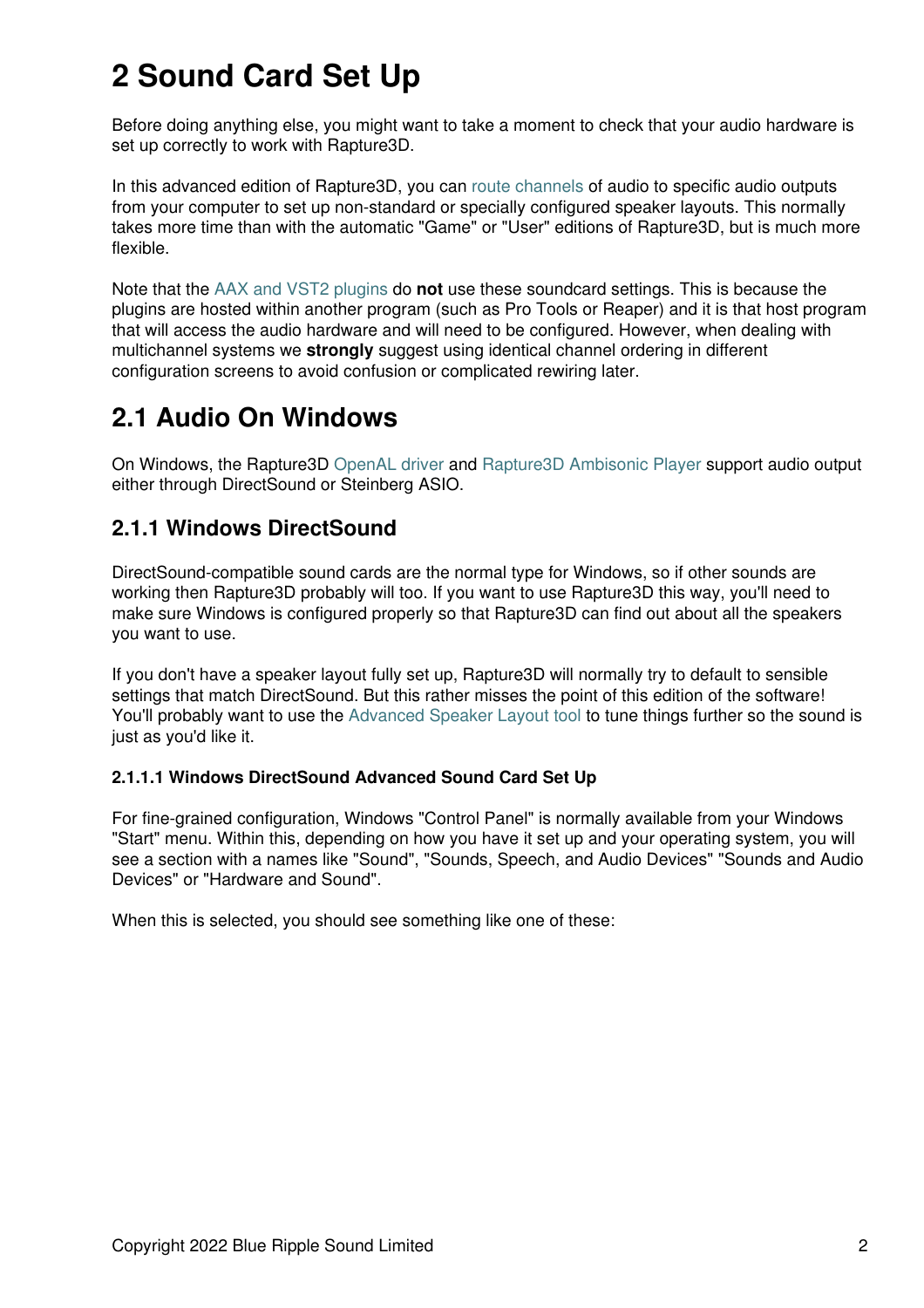|                                                                             | ?<br><b>Sounds and Audio Devices Properties</b><br>∥XI                                                                              |
|-----------------------------------------------------------------------------|-------------------------------------------------------------------------------------------------------------------------------------|
| $\mathbf{x}$<br>Sound<br>Playback<br>Recording Sounds Communications        | Volume<br>Sounds<br>Voice<br><b>Audio</b><br>Hardware                                                                               |
| Select a playback device below to modify its settings:                      |                                                                                                                                     |
| <b>Speakers</b><br>2- USB Audio Device<br>Default Device<br><b>Speakers</b> | Device volume<br><b>High</b><br>Low<br>Mute<br>Place volume jcon in the taskbar<br>Advanced                                         |
| Set Default ▼<br>Configure<br><b>Properties</b>                             | Speaker settings<br>Use the settings below to change individual<br>speaker volume and other settings.<br>Speaker Volume<br>Advanced |
| OK<br>Cancel<br>Apply                                                       | 0K<br>Cancel<br><b>Apply</b>                                                                                                        |

If you click through the tabs, you should see the audio settings you're using for other audio playback. If they don't look right, they will probably need to be reconfigured before you proceed.

Once you're done, click on the "Configure..." button if it's enabled (or "Advanced..." on older versions of Windows). This should bring up another window as below. If it doesn't, or if the button isn't enabled, it's probably just that your sound card is stereo only.

|                                                                                                                                                                                                                               | <b>Advanced Audio Properties</b>                                                   |              |
|-------------------------------------------------------------------------------------------------------------------------------------------------------------------------------------------------------------------------------|------------------------------------------------------------------------------------|--------------|
|                                                                                                                                                                                                                               | Speakers  <br>Performance                                                          |              |
|                                                                                                                                                                                                                               | Select the speaker setup that is most like the setup you have<br>on your computer. |              |
| $\mathbf{x}$<br>Speaker Setup<br>Choose your configuration<br>Select the speaker setup below that is most like<br>Sub<br>the configuration on your computer.<br>Audio channels:<br><b>Stereo</b><br>5.1 Surround<br><b>SR</b> |                                                                                    |              |
| $F$                                                                                                                                                                                                                           | Speaker setup:<br>Desktop stereo speakers<br>$\checkmark$                          |              |
| Click any speaker above to test it.                                                                                                                                                                                           |                                                                                    |              |
| Cancel<br>Next                                                                                                                                                                                                                | <b>OK</b><br>Cancel                                                                | <b>Apply</b> |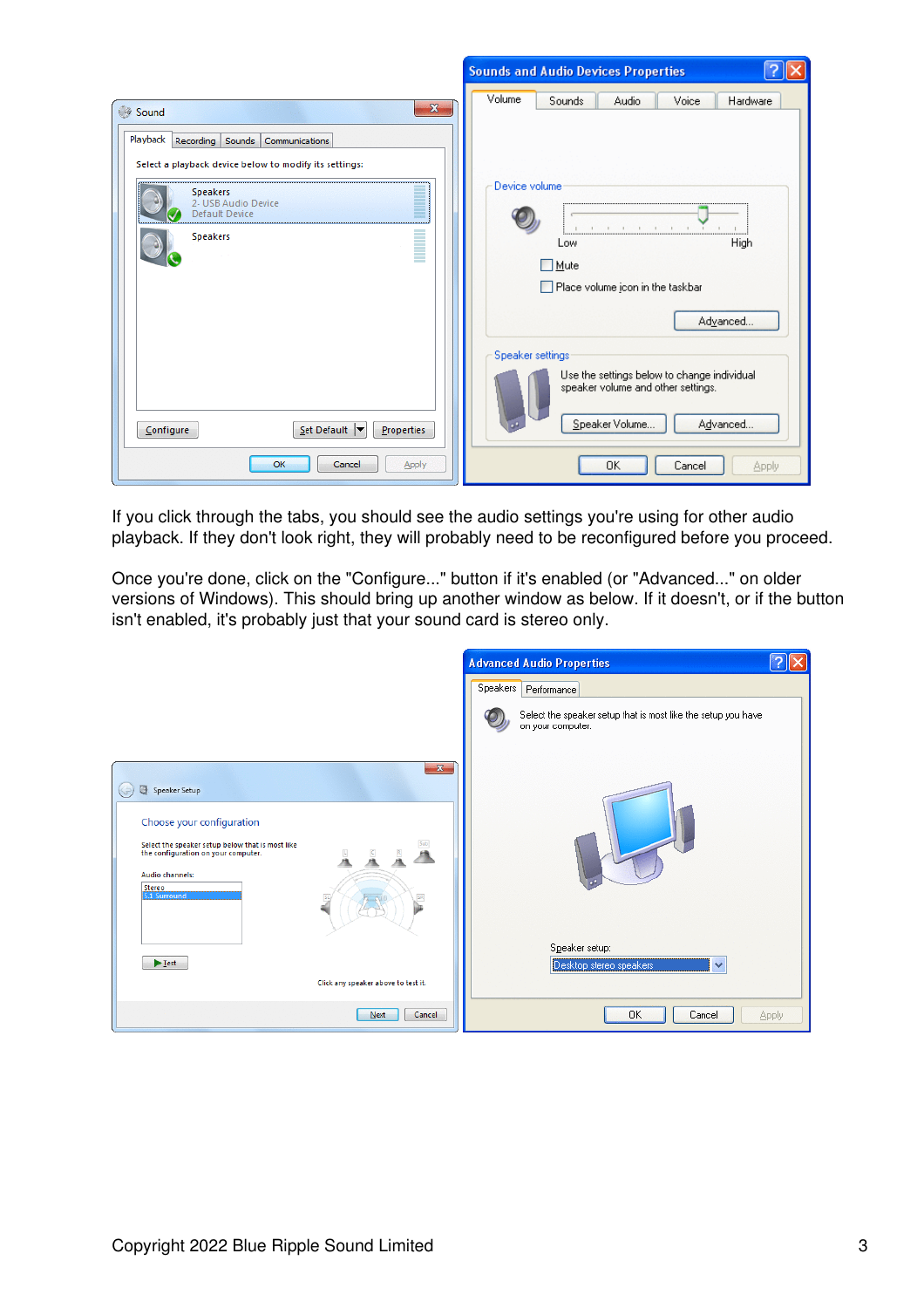The important thing here is the "Audio channels" setting, or the "Speaker setup" choice on older versions of Windows. This should normally be set as close as possible to the actual layout of the speakers you're using.

Make sure that the layout you select shows all the channels you're going to want to use in the [Speaker Layout Tool,](#page-5-1) even if they're not in the right places in the picture (you can always set up the routing and locations correctly in the [layout tab\)](#page-8-0). For instance, if your computer sound card has eight suitable outputs and you want to use a cube layout, you might be able to set DirectSound to 7.1 mode (which uses eight channels) and then set the correct routing (e.g. what DirectSound thinks is "Front Left" could be routed to "Lower Front Left" and so on). If you set Windows to only use stereo, then the only outputs you'll have to choose from on the layout tab will be "Left" and "Right", regardless of how many actual outputs there are on the back of your computer!

A word or warning: in principle 5.1 or 7.1 layouts include a subwoofer channel, so the cube set up described above is abusing this channel. In practice all of the soundcards we've seen route this straight out without doing anything "clever", but you might find sound cards or (more likely) your AV receiver trying to do bass management or other special processing with this channel. If you can't disable this, you'll need to work around this limitation when you set up your [layout](#page-8-0) and resign yourself to using the subwoofer channel as a subwoofer.

Click on "OK" when you've finished making changes, or "Cancel" if you want to leave things as they were.

## **2.1.2 Steinberg ASIO**

Most studio-grade audio hardware supports supports Steinberg ASIO. This is often the best way to access large numbers of channels, high audio fidelity and low latency processing.

If you have ASIO audio hardware then it may well come with its own configuration tool. You probably should check everything is set up correctly there and that your drivers are up to date before launching the [Speaker Layout tool.](#page-5-1) After this, making an ASIO sound card work with Rapture3D should be straightforward, although normally each channel will need to be "wired" individually.

Your ASIO device should appear in the Audio Device section of the [Layout tab](#page-11-0) when "Steinberg ASIO" is selected.

Some ASIO sound cards allow buffer sizes to be configured. 256 or 512 are sensible settings for gaming, although lower settings allow lower latency operation for studio use.

## <span id="page-5-0"></span>**2.2 Audio On macOS**

On macOS, audio is accessed through Core Audio and audio hardware will appear as normal. Your audio devices should appear in the Audio Device section of the [Layout tab.](#page-11-0)

<span id="page-5-1"></span>As always, please check your drivers are up to date!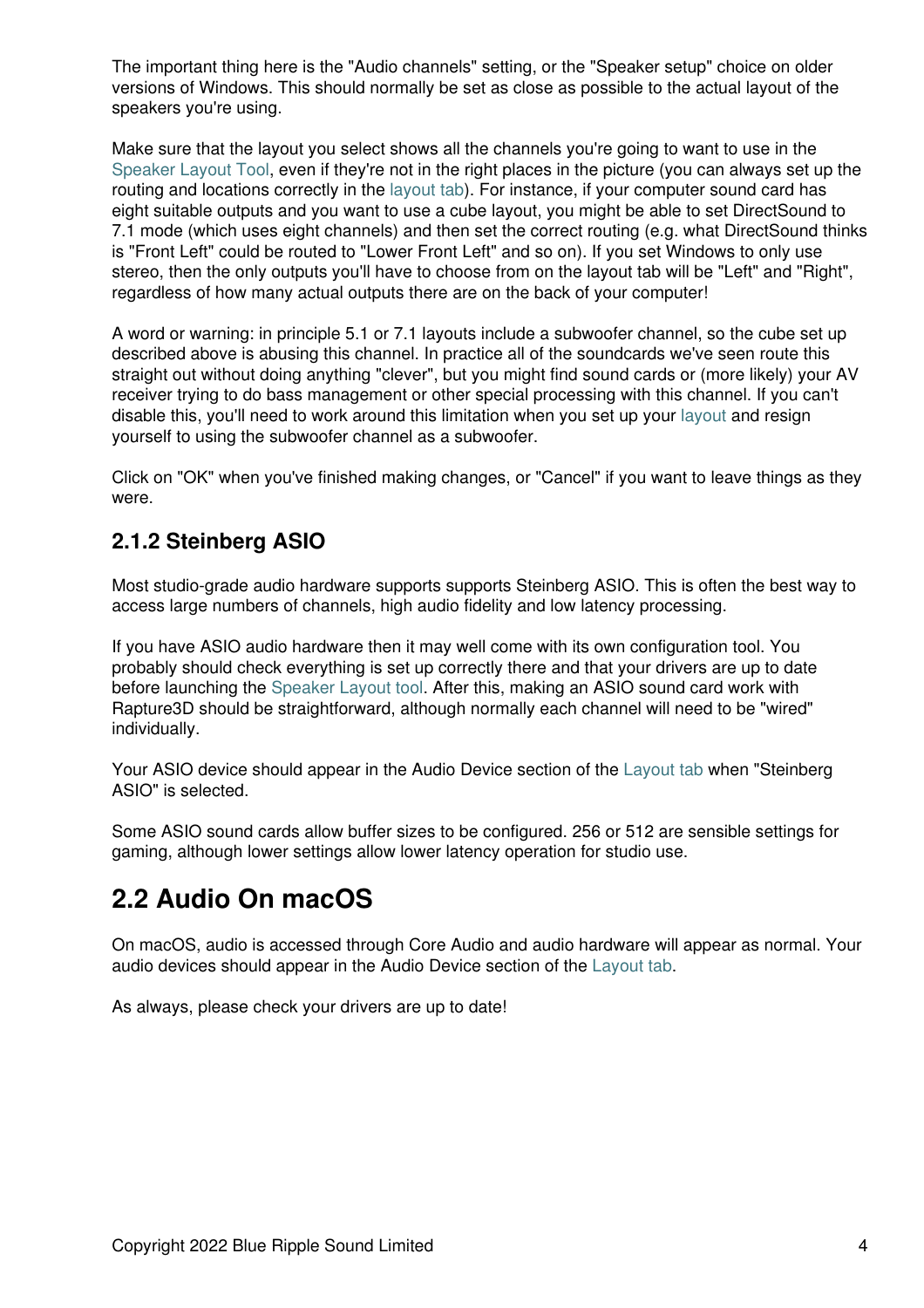# **3 Advanced Speaker Layout**

Rapture3D itself is set up using the Advanced Speaker Layout tool. Normally, this appears under "Blue Ripple Sound" on the "Start" menu on Windows, or in a "Blue Ripple Sound" folder in your Applications area on macOS.

|        |           | Rapture3D - Advanced Speaker Layout |                                                        |                |                         |                                                                                                                                      |                      |   | ?     | $\times$     |
|--------|-----------|-------------------------------------|--------------------------------------------------------|----------------|-------------------------|--------------------------------------------------------------------------------------------------------------------------------------|----------------------|---|-------|--------------|
|        |           |                                     | Layout Decoder Rapture3D Games Ambisonic Playback Logs | Licenses About |                         |                                                                                                                                      |                      |   |       |              |
| Layout | Sound Lab |                                     |                                                        | $\checkmark$   | <b>Audio Device</b>     | Steinberg ASIO                                                                                                                       | $\vee$ ASIO Fireface |   |       | $\checkmark$ |
|        |           |                                     |                                                        |                | Overall Volume          |                                                                                                                                      |                      |   |       | $-25.00$     |
|        |           |                                     |                                                        |                |                         | Distance Mode   Only use location directions                                                                                         |                      |   |       |              |
|        |           |                                     |                                                        |                | <b>Audience Face</b>    | Forward<br>$\checkmark$                                                                                                              | Bass Crossover 85 Hz |   |       | $\checkmark$ |
|        |           |                                     |                                                        |                | Channel                 | <b>Front Left</b><br><b>Front Right</b><br><b>Lower Front Centre</b><br>Bass (Managed)<br><b>Lower Side Left</b><br>Lower Side Right |                      |   |       | a.<br>÷      |
|        |           |                                     |                                                        |                | <b>Channel Settings</b> |                                                                                                                                      |                      |   |       |              |
|        |           |                                     |                                                        |                | Name                    |                                                                                                                                      |                      |   |       |              |
|        |           |                                     |                                                        |                | Location (m)            |                                                                                                                                      |                      |   |       |              |
|        |           |                                     | e                                                      |                |                         | А                                                                                                                                    | E                    | R |       |              |
|        |           |                                     |                                                        |                | Speaker Type            | Normal                                                                                                                               |                      |   |       |              |
|        |           |                                     |                                                        |                | Speaker Role            | General                                                                                                                              |                      |   |       |              |
|        |           |                                     |                                                        |                | Audio Output            |                                                                                                                                      |                      |   |       |              |
|        | Customise | Import Speakers                     | Export Speakers                                        | Delete Layout  | Volume Modifier         |                                                                                                                                      |                      |   | 0.00  |              |
|        |           |                                     |                                                        |                |                         |                                                                                                                                      | OK<br>Cancel         |   | Apply |              |

Set up is done in stages, each with its own tab:

- 1. On the [Layout tab,](#page-8-0) check your sound card has been set up correctly and that the speaker (or headphone) layout is correct. You can also set up special speaker layouts and select non-standard audio outputs.
- 2. The [Decoder tab](#page-16-0) can be used to select the decoder that will be used for the layout chosen on the previous tab.
- 3. On the [Rapture3D tab,](#page-23-0) you can choose the settings that will be used when a game is running.
- 4. On the [Ambisonic Playback tab,](#page-26-0) you can choose the settings that will be used when [ambisonic playback](#page-38-3) is in use.

Normally license set-up happens automatically, but if it didn't or if you want to move a license to another machine, you can use the [Licenses tab](#page-29-0) to manage your Blue Ripple Sound licenses.

There's also a [Logs tab](#page-28-0) that you might want to look at if you're troubleshooting.

Click on "Apply" or "OK" when you're happy with your changes, or "Cancel" if you want to leave things as they were. Note that if there is a game running when you do this, Rapture3D will attempt to restart itself, so make sure you save your place first as some games may not like this.

The About tab has information about us [\(Blue Ripple Sound](http://www.blueripplesound.com)), the edition of the software you're using and other third-party software we've used, plus some legal stuff. Please read!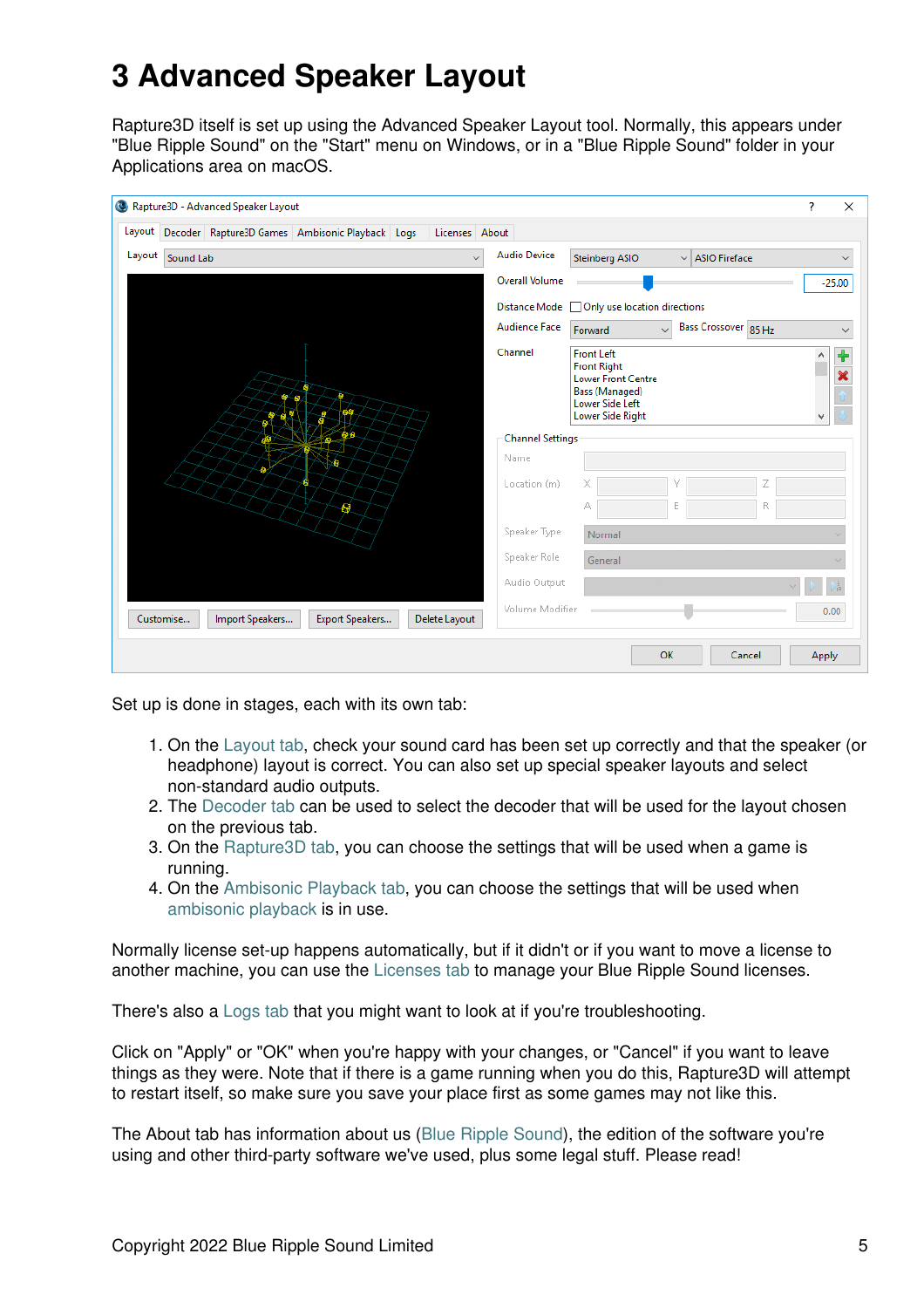# <span id="page-7-0"></span>**3.1 How Are You Getting On?**

A message may appear in red at the bottom left of the screen indicating any issues with the current set up. These messages are intended to help guide you through the set up process.

÷.

Not all outputs are connected (see 'Front Centre'). Decoders are not set up for this format.

<u> 1989 - Johann Stoff, fransk politik (d. 1989)</u>

Rapture3D won't work properly until such issues are resolved - if you try to use it in the meantime, it may attempt to recover so you may get some sound, though possibly not exactly what you wanted.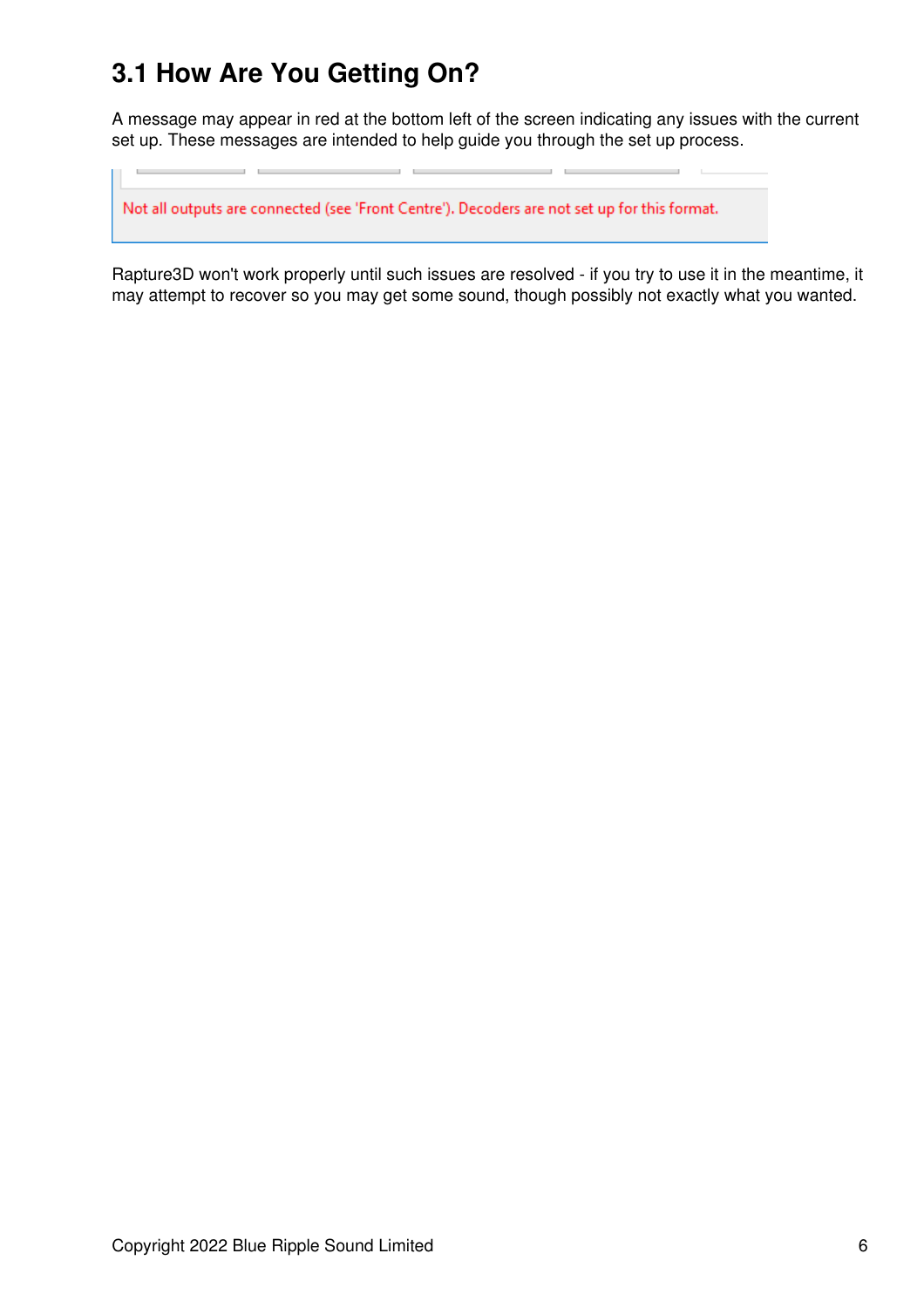# <span id="page-8-0"></span>**3.2 The Layout Tab**

|        | Rapture3D - Advanced Speaker Layout                                      |                         | ?<br>$\times$                                                          |
|--------|--------------------------------------------------------------------------|-------------------------|------------------------------------------------------------------------|
|        | Layout Decoder Rapture3D Games Ambisonic Playback Logs<br>Licenses About |                         |                                                                        |
| Layout | Cube 3m                                                                  | <b>Audio Device</b>     | Steinberg ASIO<br><b>ASIO</b> Fireface<br>$\checkmark$<br>$\checkmark$ |
|        |                                                                          | <b>Overall Volume</b>   | 0.00                                                                   |
|        |                                                                          |                         | Distance Mode   Only use location directions                           |
|        |                                                                          | <b>Audience Face</b>    | <b>Bass Crossover</b><br>Forward<br>$\ddot{\phantom{0}}$               |
|        |                                                                          | Channel                 | Lower Front Left<br>τ                                                  |
|        |                                                                          |                         | <b>Lower Front Right</b><br>Lower Back Right                           |
|        | æ,                                                                       |                         | Lower Back Left<br><b>Upper Front Left</b>                             |
|        | G                                                                        |                         | <b>Upper Front Right</b>                                               |
|        | S,                                                                       | <b>Channel Settings</b> |                                                                        |
|        |                                                                          | Name                    | <b>Lower Front Left</b>                                                |
|        | 43                                                                       | Location (m)            | z<br>Υ<br>х<br>$-1.5$<br>1.5<br>1.5                                    |
|        | Đ                                                                        |                         | R<br>А<br>E.<br>45<br>$-35.26$<br>2.598                                |
|        |                                                                          | Speaker Type            | Normal<br>$\checkmark$                                                 |
|        |                                                                          | <b>Speaker Role</b>     | General<br>$\checkmark$                                                |
|        |                                                                          | <b>Audio Output</b>     | $\mathbb{R}^1$                                                         |
|        |                                                                          |                         | Analog (1) 1                                                           |
|        | Export Speakers<br>Import Speakers<br>Delete Layout<br>Customise         | <b>Volume Modifier</b>  | 0.00                                                                   |
|        |                                                                          |                         | OK<br>Cancel<br>Apply                                                  |
|        |                                                                          |                         |                                                                        |

This is where most of the "action" happens with the advanced edition of the software. It's worth spending a few minutes to understand what's going on here.

This tab lets you tell Rapture3D how your speakers are set up, so that it can work out how to feed sound to them to produce the best spatial imaging. If you use a customised layout you will need to "compute a decoder" on the next tab after you have finished here.

On Windows, if you are familiar with the "Game" or "User" editions of the software we should probably warn you that this edition does *not* automatically synchronize with your Windows settings. Everything is under manual control, so if you want to use a DirectSound sound card then you need to make sure everything [is set correctly](#page-2-3) in Windows Control Panel yourself before starting up the Advanced Speaker Layout program.

Preset speaker layouts with decoders are provided. However, even if you are using a standard multichannel layout for which there is a preset (such as 5.1) we generally recommend that you customise the layout using this tab rather than using the preset directly. In particular, it is good to tell Rapture3D the speaker distances that are in use (disable "Only use location directions" and change the "R" location settings) and correct the azimuths if they are not exact (and elevations if you are using a 3D layout).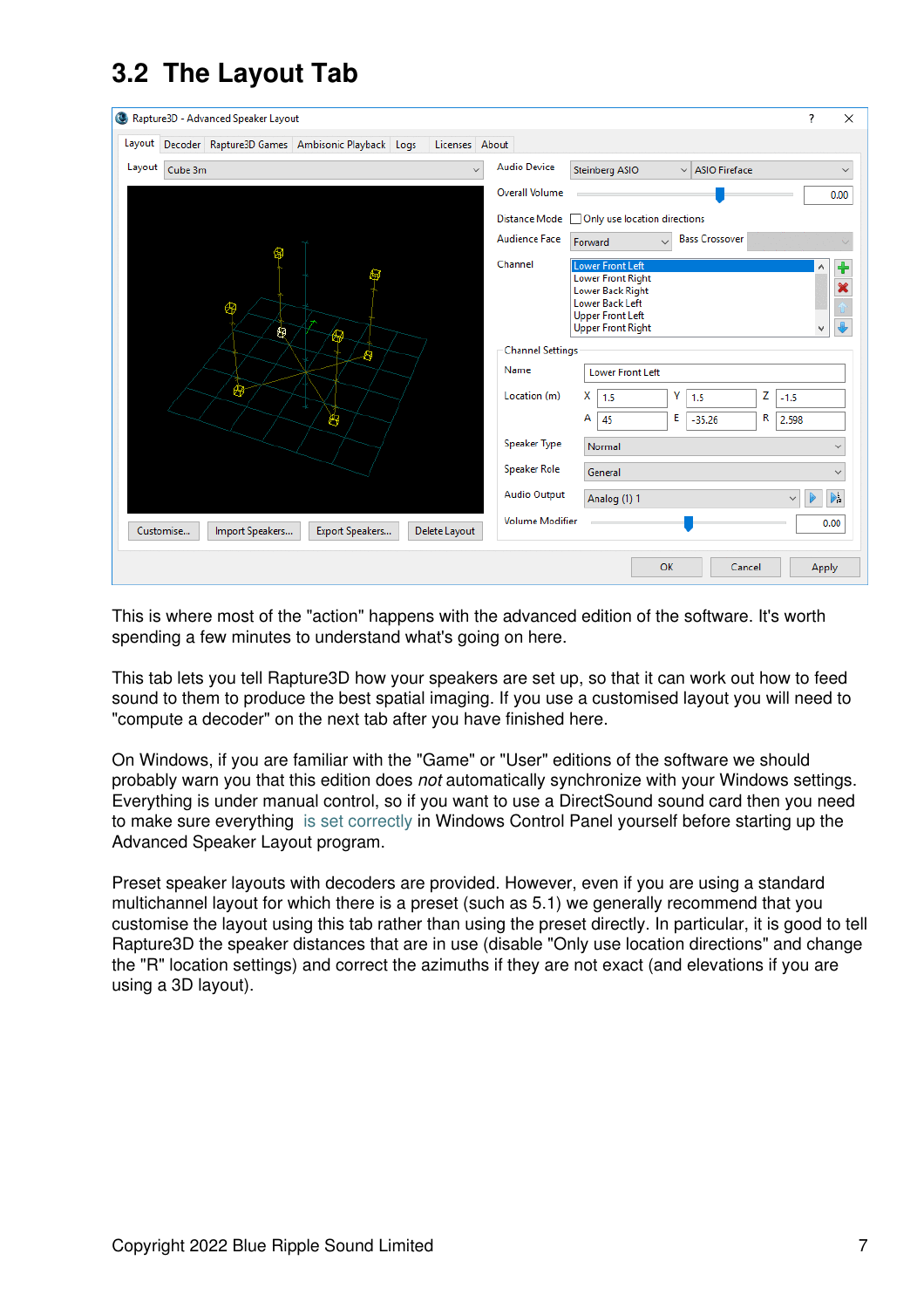## **3.2.1 Preset Layouts**

This edition of Rapture3D comes with support for the following preset layouts. For most of them, it's probably easiest just to select them and look at the image to see where the speakers are expected.

| Format                                    | <b>Description</b>                                                                                                                                                                                                                                                                                                                                                                                                                                                                                                                                                                                                                                                                                            |
|-------------------------------------------|---------------------------------------------------------------------------------------------------------------------------------------------------------------------------------------------------------------------------------------------------------------------------------------------------------------------------------------------------------------------------------------------------------------------------------------------------------------------------------------------------------------------------------------------------------------------------------------------------------------------------------------------------------------------------------------------------------------|
| <b>Stereo</b>                             | This is a straightforward layout using two speakers.                                                                                                                                                                                                                                                                                                                                                                                                                                                                                                                                                                                                                                                          |
| Headphone<br><b>Stereo</b>                | This is what should be selected if you're using a set of headphones.                                                                                                                                                                                                                                                                                                                                                                                                                                                                                                                                                                                                                                          |
| <b>Mono</b>                               | Just one speaker is available.                                                                                                                                                                                                                                                                                                                                                                                                                                                                                                                                                                                                                                                                                |
| Quad                                      | Four speakers at the corners of a square.                                                                                                                                                                                                                                                                                                                                                                                                                                                                                                                                                                                                                                                                     |
| <b>Surround</b><br>5.0/5.1                | 5.0 is an arrangement with front left, right and centre speakers and two "surround"<br>speakers at the side or back. 5.1 adds a subwoofer, which can go anywhere in the<br>room. These layouts assumes that the four corner speakers are set out roughly in a<br>square, which is slightly different to the "standard" ITU layout below. We find that<br>many gamers and sound positioning systems use this.                                                                                                                                                                                                                                                                                                  |
| <b>Surround</b><br>$5.0/5.1$ (ITU)        | These are versions of the "Surround 5.0" or "Surround 5.1" layouts that you may well<br>have set up if you're following cinema conventions rather than gaming ones. These<br>layouts have larger gaps between speakers to the side and rear, as recommended<br>by the ITU (International Telecommunication Union). Specifically, your front left and<br>right speakers are expected to be 30 degrees from front centre and the "side"<br>speakers at 110 degrees. Try changing the Layout drop-down between the options<br>and see which one looks most like the actual layout you're using. Don't worry about<br>the location of the large "subwoofer" in the picture - this can go anywhere in the<br>room. |
| <b>Surround</b><br>5.1.2                  | This is an eight-channel layout formed from a 5.1 layout with two additional ceiling<br>speakers, to the left and right above the listener. The corner speakers of the 5.1 are<br>assumed to be set out roughly in a square.                                                                                                                                                                                                                                                                                                                                                                                                                                                                                  |
| <b>Surround</b><br>5.1.2 (ITU)            | This is an eight-channel layout formed from a 5.1 ITU layout with two additional<br>ceiling speakers, to the left and right above the listener. The corner speakers of the<br>5.1 are assumed to be at standard ITU angles.                                                                                                                                                                                                                                                                                                                                                                                                                                                                                   |
| <b>Surround</b><br>6.0/6.1                | These layouts are similar to "Surround 5.0 (ITU)" and "Surround 5.1 (ITU)", adding a<br>central rear speaker.                                                                                                                                                                                                                                                                                                                                                                                                                                                                                                                                                                                                 |
| <b>Surround</b><br>7.0/7.1                | This adds two more speakers to "Surround 5.0 (ITU)" and "Surround 5.1 (ITU)", so<br>there are two side and two back speakers.                                                                                                                                                                                                                                                                                                                                                                                                                                                                                                                                                                                 |
| <b>Surround 7.1</b><br>(Wide)             | This is a widescreen speaker layout used in some cinemas, where placement of<br>sounds across the screen for many viewers is prioritised over immersion and<br>front/rear balance.                                                                                                                                                                                                                                                                                                                                                                                                                                                                                                                            |
| <b>Surround</b><br>3D7.1                  | This layout takes a bit of effort to set up, but is well worth the effort as it allows<br>sounds to be placed above and below! (It works fine for stereo and 5.1 films too.)                                                                                                                                                                                                                                                                                                                                                                                                                                                                                                                                  |
| <b>Surround</b><br>7.1.2 (Dolby<br>Atmos) | This format is similar to "Surround 7.1" with two additional ceiling speakers, to the left<br>and right above the listener. This is a common bed format in Dolby Atmos.                                                                                                                                                                                                                                                                                                                                                                                                                                                                                                                                       |
| <b>Surround</b><br>7.1.4                  | This format is similar to "Surround 7.1", adding four "Top" speakers in a square<br>above the listener.                                                                                                                                                                                                                                                                                                                                                                                                                                                                                                                                                                                                       |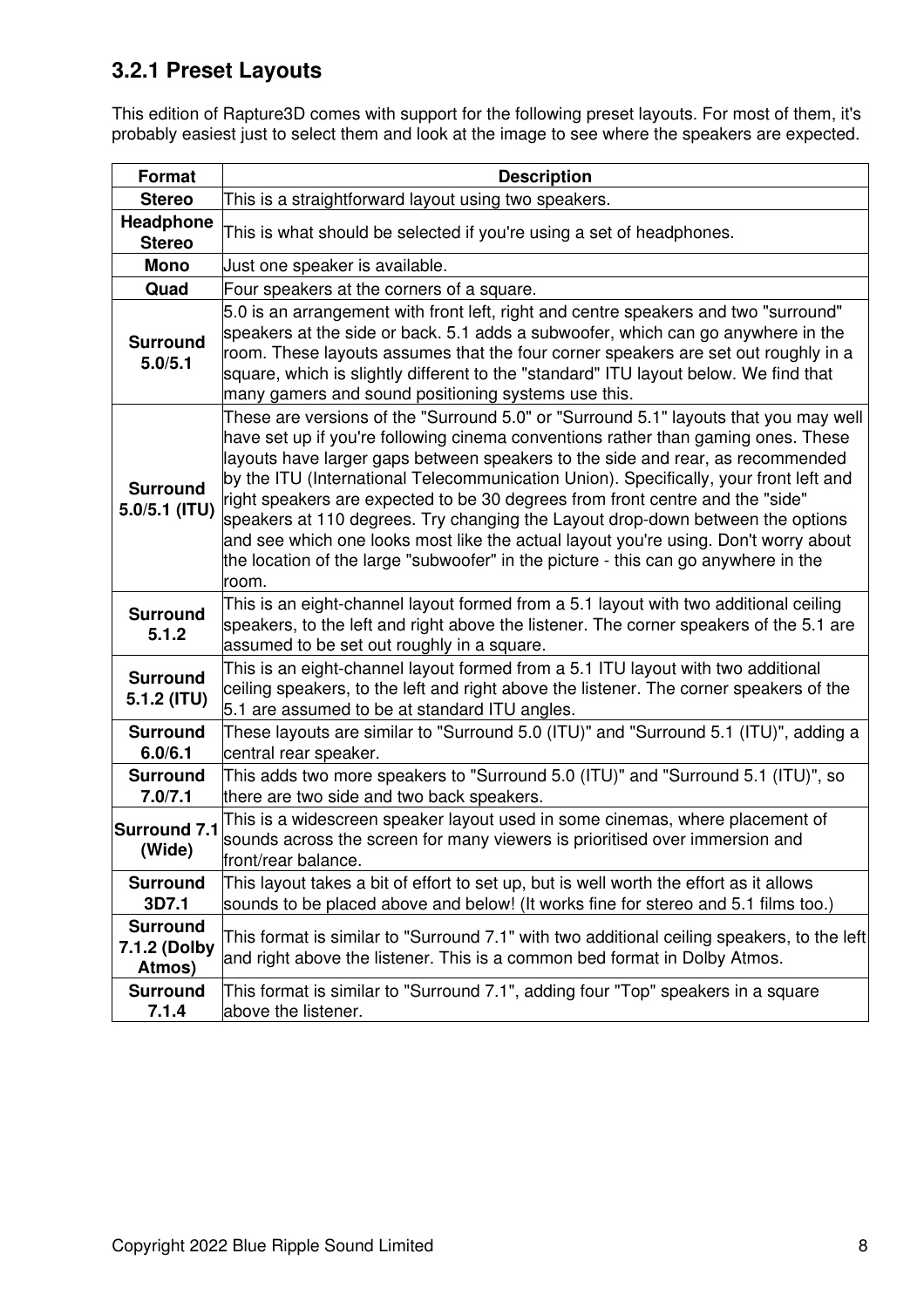| <b>Format</b>                                                                                                                                                                                                                                                          | <b>Description</b>                                                                                                                                                                                                                                                                                                                                                                                                                                                                                                                                                               |  |  |
|------------------------------------------------------------------------------------------------------------------------------------------------------------------------------------------------------------------------------------------------------------------------|----------------------------------------------------------------------------------------------------------------------------------------------------------------------------------------------------------------------------------------------------------------------------------------------------------------------------------------------------------------------------------------------------------------------------------------------------------------------------------------------------------------------------------------------------------------------------------|--|--|
|                                                                                                                                                                                                                                                                        | It's possible you have your computer set up using stereo (i.e. two channels) but<br>you're feeding the audio to another box with a "surround decoder" which will do<br>some clever stuff and then feed to more than two speakers. "Dolby Pro Logic" is<br><b>Surround Stereo</b> an example of this. If you select this option in Rapture3D we'll try to generate a<br>compatible signal (make sure you select the right "Method" on the "Decoder" tab<br>though). These systems typically don't work as well as feeding the surround<br>speakers directly, but they aren't bad. |  |  |
| Auro-3D (9.1,<br>10.1, 11.1 and<br>13.1)                                                                                                                                                                                                                               | These are Auro-3D speaker layouts, using 10, 11, 12 or 14 channels. They are<br>3D layouts using a set of raised speakers above the normal channels of ITU 5.1.<br>Auro-3D 9.1 adds raised speakers above the 5.1 corner speakers. Auro 10.1<br>adds a further speaker directly above the centre of the room, Auro 11.1 adds a<br>raised front centre speaker and Auro 13.1 adds the back speakers from normal<br><b>ITU 7.1.</b>                                                                                                                                                |  |  |
| IMAX (5.0, 6.0<br>and 12.0)                                                                                                                                                                                                                                            | These layouts are used in IMAX theatre systems.                                                                                                                                                                                                                                                                                                                                                                                                                                                                                                                                  |  |  |
| <b>Surround 10.2</b>                                                                                                                                                                                                                                                   | This is a 12 channel layout developed by Tomlinson Holman for cinema use,<br>using seven front channels including two raised channels, three surround<br>channels and two subwoofers. This is not the same as the 10.2 layout used in<br>Steinberg Nuendo, which is closer to Auro-3D 10.1.                                                                                                                                                                                                                                                                                      |  |  |
| Hamasaki 22.2                                                                                                                                                                                                                                                          | This is a 24 channel layout used in the Ultra High Definition Television standard.                                                                                                                                                                                                                                                                                                                                                                                                                                                                                               |  |  |
| <b>Circle (16/32)</b>                                                                                                                                                                                                                                                  | These are arrangements of 16 or 32 speakers in a horizontal circle.                                                                                                                                                                                                                                                                                                                                                                                                                                                                                                              |  |  |
| Cube                                                                                                                                                                                                                                                                   | This is an arrangement of eight speakers at the corners of a cube. This can<br>produce good vertical images, although gaps can appear in the middle of the<br>faces.                                                                                                                                                                                                                                                                                                                                                                                                             |  |  |
| <b>Twisted Cube</b>                                                                                                                                                                                                                                                    | This is an arrangement of eight speakers at the corners of a cube, but with the<br>upper layer rotated by 45 degrees. This rotation improves coverage on the<br>horizontal plane.                                                                                                                                                                                                                                                                                                                                                                                                |  |  |
| <b>Dodecahedron</b>                                                                                                                                                                                                                                                    | This is an arrangement of twenty speakers at the corners of a dodecahedron.                                                                                                                                                                                                                                                                                                                                                                                                                                                                                                      |  |  |
| Hexagon 1/2                                                                                                                                                                                                                                                            | These are arrangements of six speakers in a horizontal circle. There are two<br>versions, shifted by a 30 degree rotation.                                                                                                                                                                                                                                                                                                                                                                                                                                                       |  |  |
| <b>Icosahedron</b>                                                                                                                                                                                                                                                     | An arrangement of twelve speakers at the corners of an icosahedron.                                                                                                                                                                                                                                                                                                                                                                                                                                                                                                              |  |  |
| These are arrangements of eight speakers in a horizontal circle. There are two<br>Octagon 1/2<br>versions, shifted by a 22.5 degree rotation.                                                                                                                          |                                                                                                                                                                                                                                                                                                                                                                                                                                                                                                                                                                                  |  |  |
| <b>Octahedron</b>                                                                                                                                                                                                                                                      | This places the speakers on the corners of a regular octahedron ("bi-triangle")<br>arranged so the front and back planes are vertical. This is actually the same as<br>the Surround 3D7.1 layout without the subwoofer and Front Centre speakers.                                                                                                                                                                                                                                                                                                                                |  |  |
| Compatibility<br>These modes appear on Windows only and are actually the same as other<br>layouts with similar names. They can simply be ignored for most purposes<br>("Compat.")<br>(they're used by the "User" and "Game" editions of the software).<br><b>Modes</b> |                                                                                                                                                                                                                                                                                                                                                                                                                                                                                                                                                                                  |  |  |

Only some settings can be changed for preset layouts. If you need to change more (for instance if you want to change the location of one speaker) then you should create a new layout based on the existing one.

### **3.2.2 Creating New Layouts**

To create a new layout, select "New..." from the Layout drop-down and choose a name for your new layout. You might prefer to start out with a copy of an existing layout - just use the "Base On Existing Layout" drop-down from the window that comes up. Or you can start out with no speakers and add them one by one, or import them.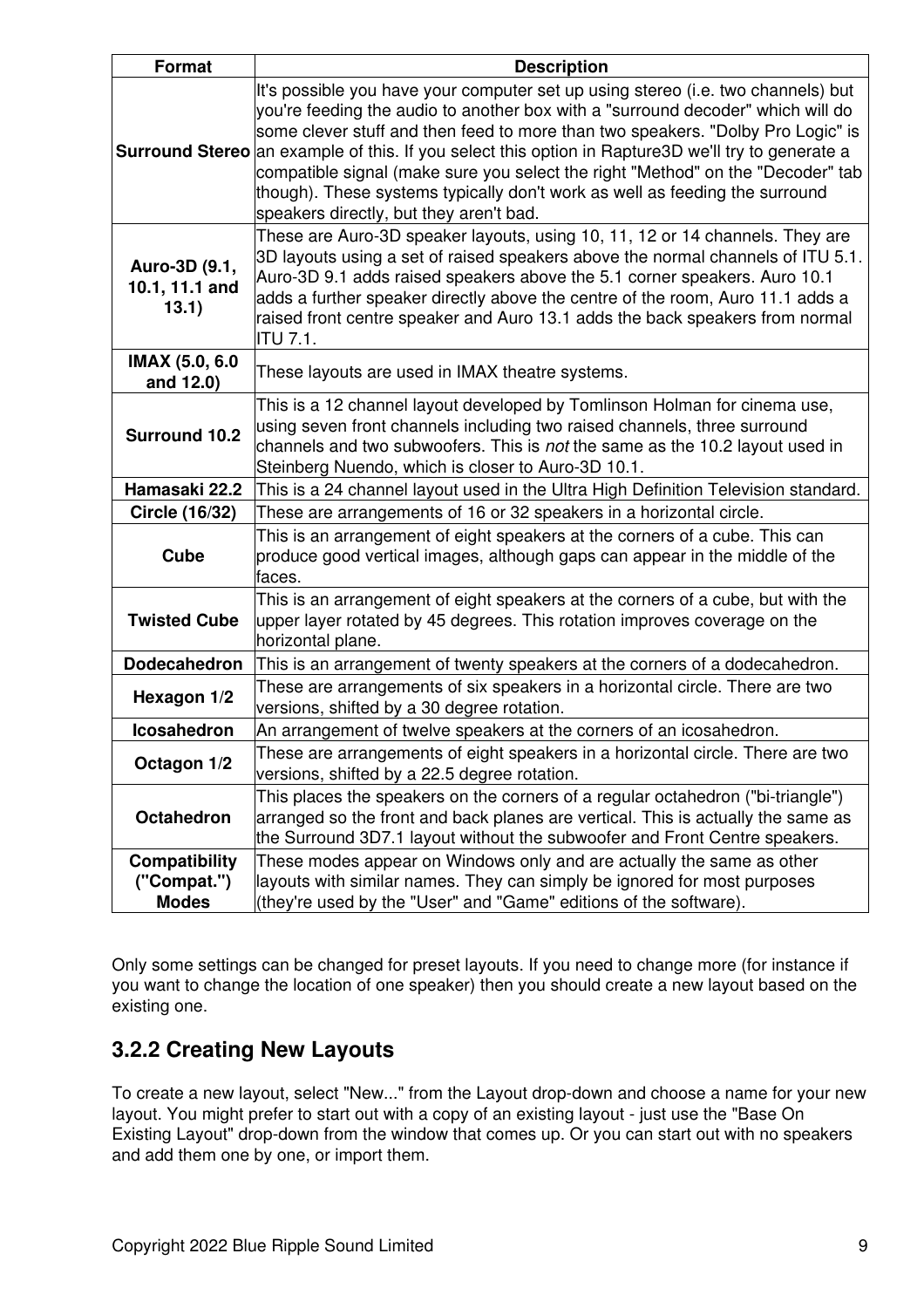Alternatively, you can just select the layout you want to base your new one on and click the "Customise..." button.

| New Speaker Layout             |                 |        |  |  |
|--------------------------------|-----------------|--------|--|--|
| Layout Name                    | My Actual Setup |        |  |  |
| <b>Base On Existing Layout</b> | Surround 5.1    |        |  |  |
|                                | OΚ              | Cancel |  |  |

A quick [introduction to designing good speaker layouts](#page-42-0) is available.

### **3.2.3 Import and Export**

Press these buttons to import or export layout information. Generally we recommend use of .SLF files as this loads or saves the complete description of the layout, including audio output configuration and overall and individual speaker volumes.

### **3.2.4 Delete Layout**

Press this button to delete a layout that you have created. This should not be used for preset layouts.

### <span id="page-11-0"></span>**3.2.5 Audio Device**

This comes in two parts. The left-hand part selects what software audio framework is in use and the right-hand part selects the actual audio device within that framework.

On Windows, two frameworks are supported:

- Microsoft DirectSound this allows access to "standard" Windows sound cards.
- Steinberg ASIO this allows access to low-latency studio kit.

On macOS, the Core Audio framework is supported.

The devices listed will depend on the actual sound cards (or other audio hardware) attached to your computer.

When you select something here, the channels will be connected up automatically to the channels available, assuming there are enough of them. This wiring may well be wrong though, so you should check and test the individual [Audio Outputs.](#page-14-0)

### **3.2.6 Overall Volume**

This gain control is applied *in combination* with volume controls in other places. It should be used to get the speaker levels in roughly the right place for comfortable listening. Other volume controls can be used for fine control. Note that changes to these volume controls are not made until "OK" or "Apply" are pressed.

Having said that, please set it *really low* before testing out any of your channels so you don't blow any speakers or damage your ears. We're assuming you're being sensible with external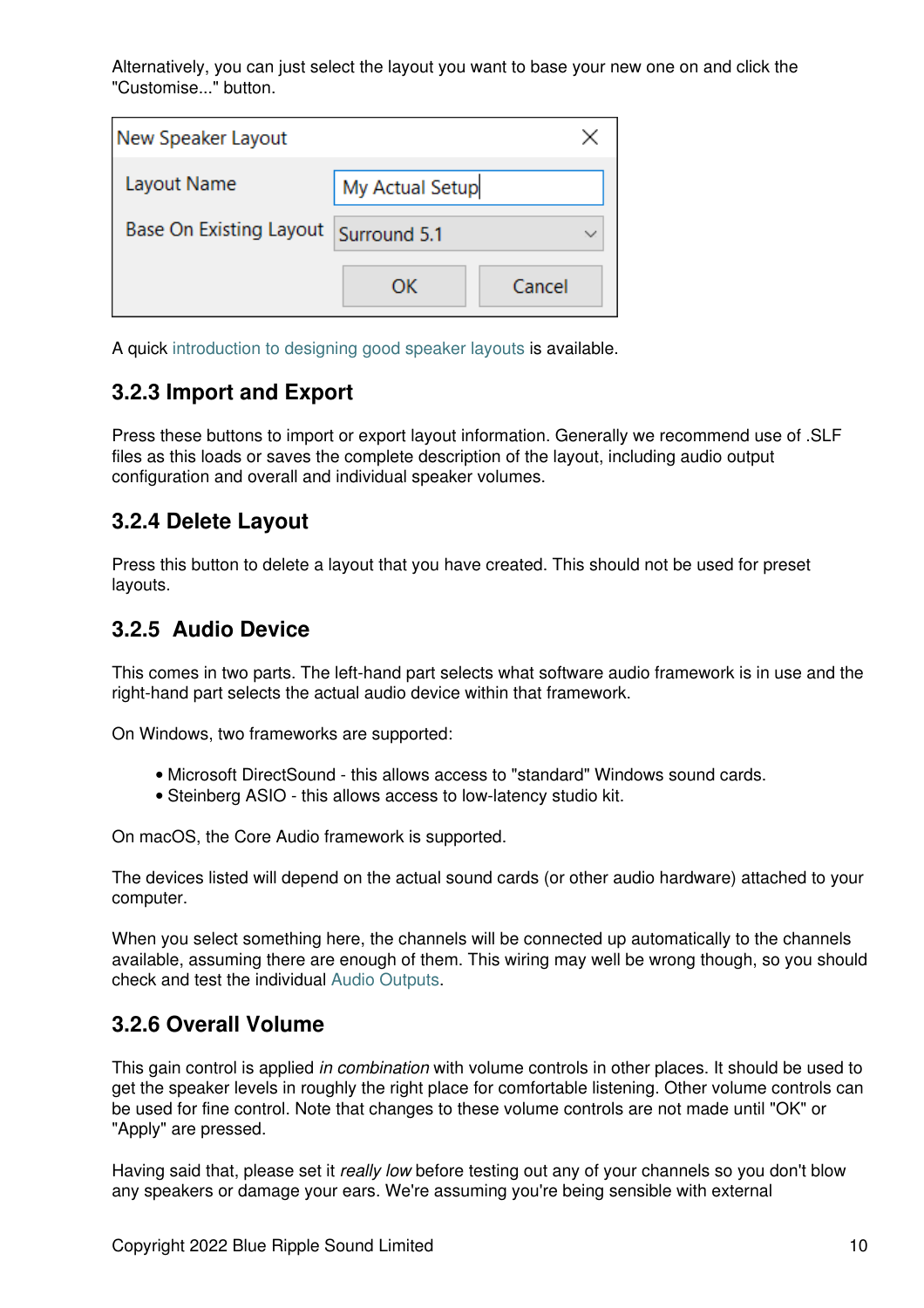amplification here - please be careful to make sure your whole signal chain won't damage any kit or ears.

*Please please please test the levels on this tab before starting up anything else.* If you start a game with volumes set to high levels (e.g. because you've wired straight to active speakers - yes, we've done this and are speaking from experience) then you can end up reaching for your mains power switch to make the deafening noise stop quickly enough.

### <span id="page-12-0"></span>**3.2.7 Distance Mode**

This won't be editable if you're using a preset layout. Create a new layout based on the current one if you want to modify it.

This control indicates whether or not you're providing accurate information about *how far away* the speakers are from the centre (the base of the green arrow in the picture). If "Only use location directions" is selected, then the software will pretend that all the speakers are the same distance away and that the exact distance isn't actually known. This reduces the quality of the soundfield reconstruction.

The distance compensation takes into account the fact that sound from distant speakers will arrive at the centre later than sound from closer speakers.

Also, more distant speakers will typically be driven at higher levels than closer ones. For these purposes, the reference distance is 1m, and a speaker at a distance of  $r$  metres will typically be driven with a gain (in decibels) roughly  $2010g_{10}(r)$  louder that it would at the reference distance (this is roughly 6dB for each doubling of distance). If you are concerned about clipping, or volume levels close to the speakers, you may wish to compensate for this using the Overall Volume control above.

Enabling the "Only use location directions" switch is sensible if you don't have accurate measurements and your speakers are roughly the same distance away from the centre. You'll see the graphics update to show how this makes the layout look.

### **3.2.8 Audience Face**

This tells Rapture3D the directions that audience members face while listening. It affects the psychoacoustic cues used during tinted decoding. Options are:

- Forward audience members are assumed to be upright or seated, and facing forwards along the X axis. This is usual for computer games and film.
- Forward/Upright this is a blend between Forward and Upright modes.
- Upright audience members are assumed to be upright. This is usual in a space where people can walk around freely, sit or stand.
- Free here no assumptions are made about how the audience members are oriented. This is somewhat unusual.

## **3.2.9 Bass Crossover**

When at least one speaker is a sub-woofer with role "Bass (Managed)" (see below), Rapture3D uses bass management for all but "Basic" decoders.

When bass management is in use, a crossover filter can be used to route low frequencies to the bass-managed sub-woofers and to remove them from other decoder channels. The selected bass crossover is the middle frequency of this filter, measured in Hertz. If your speakers have crossovers build in, make sure they are all set the same and select "External" from the drop down menu, which disables the Rapture3D crossovers. Using crossovers in both Rapture3D and your speakers is not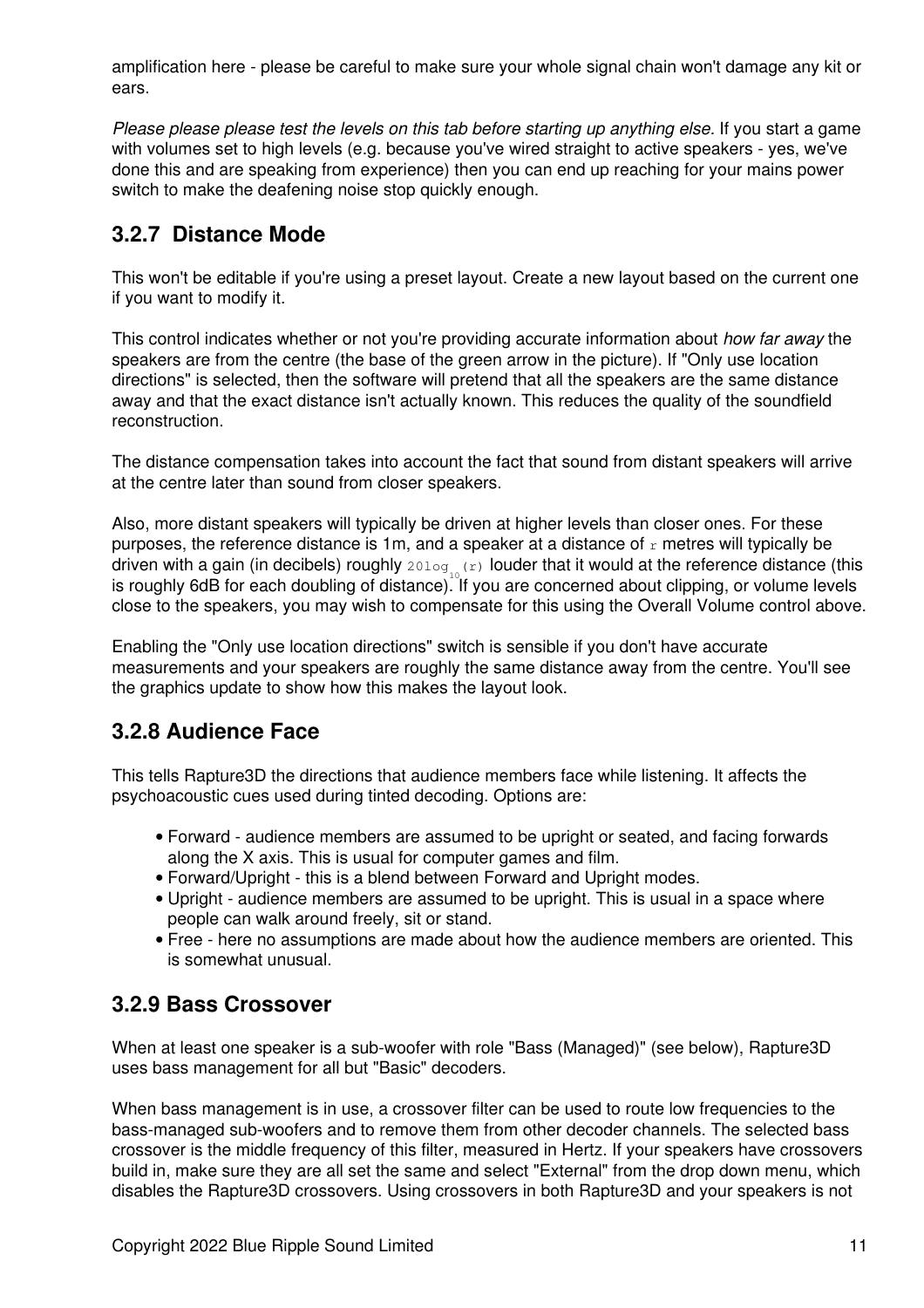recommended as it is likely to result in a loss of sound energy around the crossover frequencies.

If you have more than one bass-managed sub-woofer, Rapture3D may generate a bass decoder for low frequency spatialisation, using soundfield reconstruction. Typically, four or more sub-woofers are required. Otherwise, a mono bass signal is used and bass is not spatialised.

To check if bass spatialisation is in use, see the "Bass Soundfield Reconstruction Decoders" section of the report when computing decoders. You may wish to check this before finalising your speaker layout.

### **3.2.10 Channel**

Use this to select the channel to be edited within the "Channel Settings" region below.

The buttons to the side can be used to add or delete channels, or move individual channels up and down.

### **3.2.11 Channel Settings**

This region shows the settings for the speaker selected in the "Channel" control above. The corresponding speaker is indicated in white in the image.

#### **3.2.11.1 Name**

This won't be editable if you're using a preset layout.

This is the name of the channel.

#### **3.2.11.2 Location**

This won't be editable if you're using a preset layout.

This is the location of the speaker, expressed in Cartesian and Polar coordinates relative to an origin shown in the graph at the base of the green arrow, in metres.

The coordinate system is arranged as follows:

| Positive X Forwards         |  |
|-----------------------------|--|
| <b>Negative X Backwards</b> |  |
| Positive Y Left             |  |
| <b>Negative Y Right</b>     |  |
| Positive Z Up               |  |
| <b>Negative Z Down</b>      |  |

Azimuth ("A") is measured anticlockwise (left) from the front and elevation ("E") is measured upwards from the horizontal. Radius ("R") is measured outwards from the origin, in metres.

Note that if you've enabled "Only use location directions", then the actual graphics drawn will always crush or stretch the actual speaker location drawn so it's the same distance from the origin. This can be quite confusing so you might want to switch it off while tweaking locations.

When "Only use location directions" is not enabled then measurements are in *metres*. This does actually matter as the internal calculations use the speed of sound.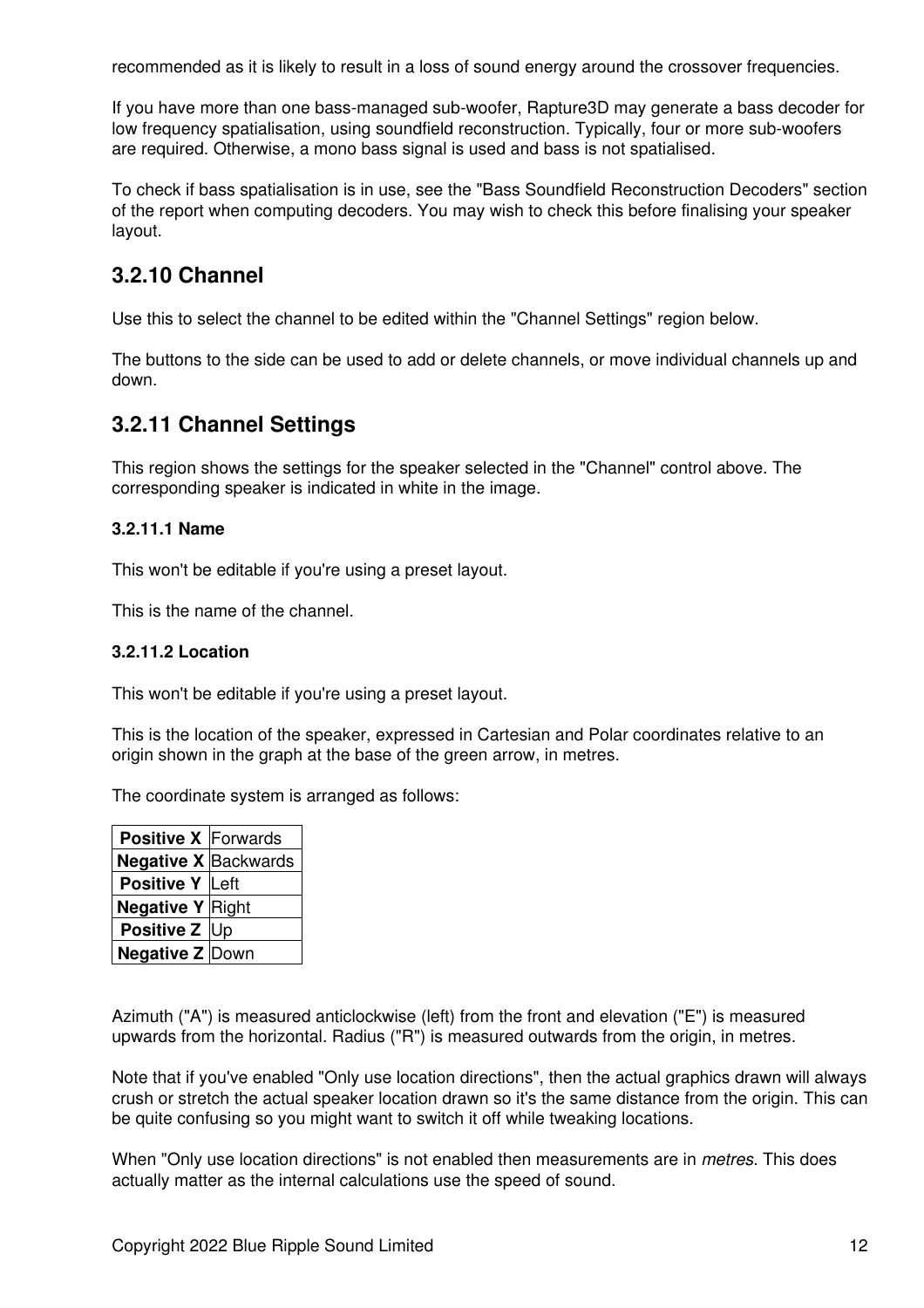### **3.2.11.3 Speaker Type**

This won't be editable if you're using a preset layout.

Use this to indicate each speaker's type. Generally these should all be set to "Normal" except for a "Sub-Woofer" if one is present. However, if you have a number of additional tweeters you may wish to indicate these using the "Small" option.

Note that if you select a subwoofer, you'll need to set the speaker role to either "Bass (Managed)" or "Bass (LFE Only)" so the decoder generator knows whether it should do its own bass management or leave it to your AV receiver.

### **3.2.11.4 Speaker Role**

This won't be editable if you're using a preset layout.

Normally speakers are "General" speakers, which means they are used for general sound spatialisation. However, some special speakers have other roles in addition to (or instead of) this. For instance, some games send dialogue directly to a "Front Centre" (or "Front Centre (Dialogue Only)") speaker if one is present, bypassing the general sound spatialisation engine.

The following roles have special behaviour:

- Inactive this excludes the speaker from use in decoders.
- Front Centre (Dialogue Only) if this is selected, then the speaker will be *excluded from the decoder* when it is generated on the [Decoder tab.](#page-16-0) This is useful where the front centre speaker is actually a different kind of speaker designed specifically for dialogue. Rapture3D supports [an extension](#page-44-0) that allows dialogue from the game to be fed to the speaker even though it is not used for the main 3D audio stream.
- Bass (LFE Only) if this is selected for a subwoofer, then the speaker will be *excluded from the decoder* when it is generated on the [Decoder tab](#page-16-0). This is useful in the normal case where the output from Rapture3D is going to be fed to an external AV receiver or other piece of audio kit which is going to perform bass management - in this case, the external device will make sure an appropriate level of bass ends up in the speaker. Further, Rapture3D supports [an extension](#page-44-0) that allows bass low frequency effects from the game to be fed to the speaker even though it is not used for the main 3D audio stream.
- Bass (Managed) if this is selected for a subwoofer, then Rapture3D will perform bass management and generate an audio stream containing only low frequencies for this speaker. *Do not do this if you are using an AV receiver or other external kit with bass management* as this will already be doing this job and probably knows more about your speakers.

If you're not clear about the choice between the two Bass settings above, select "Bass (LFE Only)" first and see if your sub produces enough bass. If it doesn't, try the "Bass (Managed)" setting instead.

### <span id="page-14-0"></span>**3.2.11.5 Audio Output**

Use this to select the actual audio output on the Audio Device you selected that should be used to feed sound to the selected speaker.

Turn the volume down and press one of the "Play" buttons to play a test tone, then bring the level up a little and try again until it's about right. This can be used to make sure the speakers are all at the same level and wired up correctly.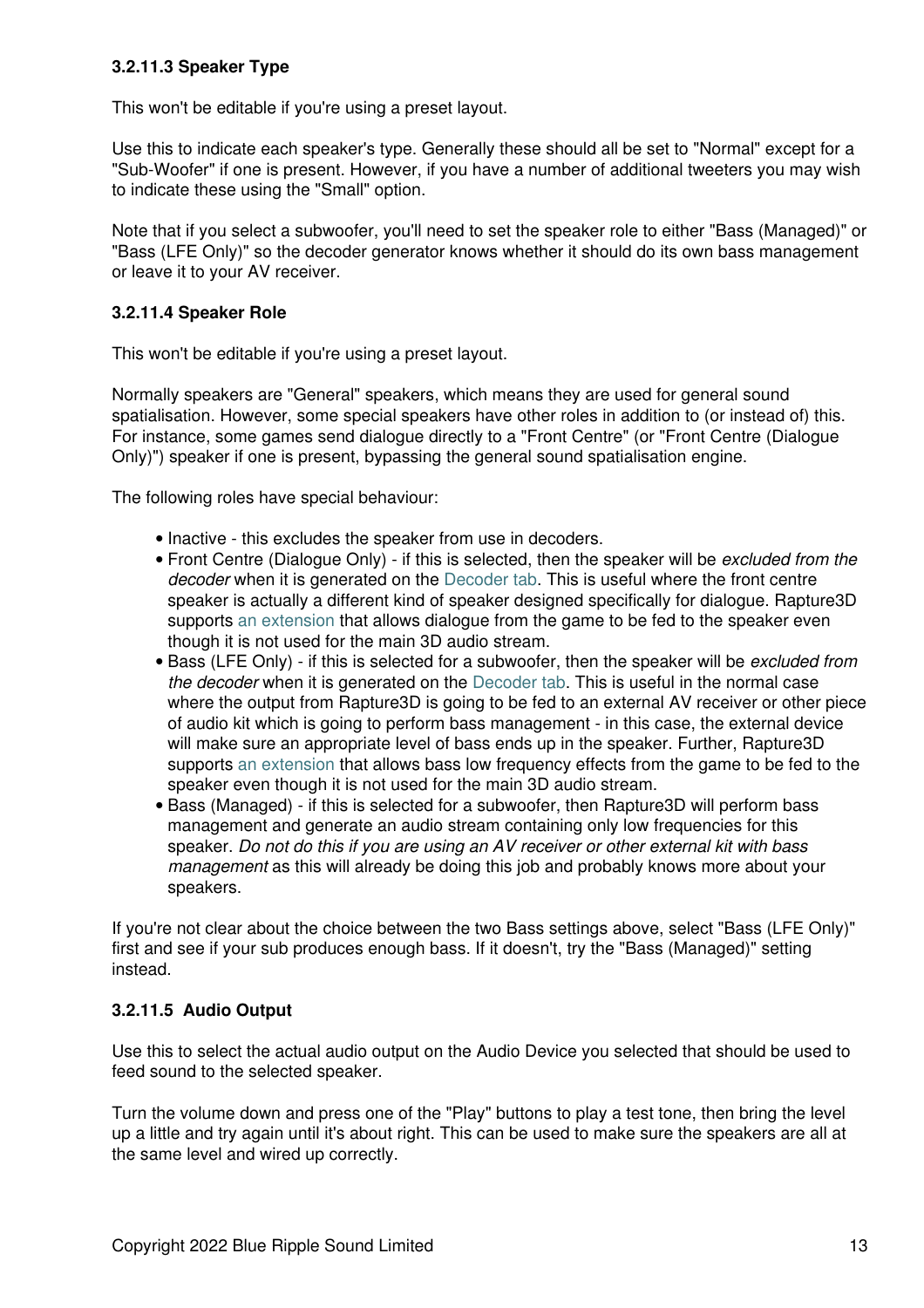### **3.2.11.6 Test Play Buttons**

There are two play buttons which can be used to send a test tone to a speaker. The ordinary one on the left sends a test tone directly to a speaker, taking into account the overall and channel levels.

The right hand play button also takes into account how far away the speakers are from the middle of the room, so more distant speakers play more loudly (which is also what happens during decoding). This means that you can check all the speaker levels from the centre of the room. This button becomes unavailable when "Only use location directions" is enabled (see ["Distance Mode"](#page-12-0) above).

### **3.2.11.7 Volume Modifier**

All the speakers should be at roughly the same volume level. Use the "Volume Modifier" to tweak individual speaker gains if necessary.

### **3.2.12 What's next?**

Once you have set up your layout correctly so that everything looks right, you will probably want to proceed to the [Decoder tab](#page-16-0). If you see the following message, this just indicates that you haven't chosen a decoder method yet, which is typically because you haven't generated one yet. This is all managed on the Decoder tab.

the control of the control of

Decoders are not set up for this format.

If you see other errors relating to audio outputs, it isn't necessary to fix them before using the VST plugins, because the VST plugins do not talk to audio outputs directly. These are managed by your DAW, which will need separate configuration.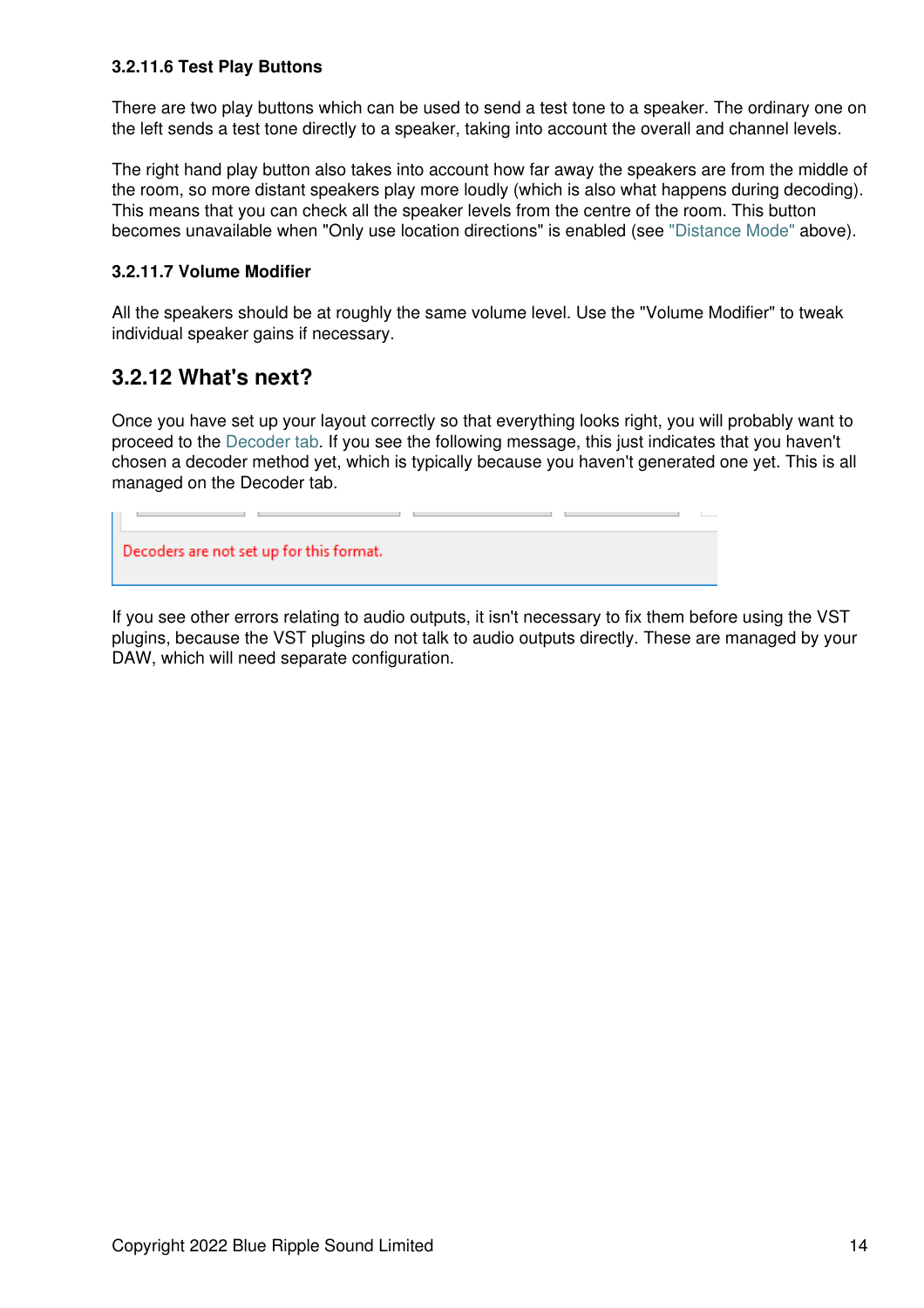# <span id="page-16-0"></span>**3.3 The Decoder Tab**

| Rapture3D - Advanced Speaker Layout                                                                                                                                                          |                |  |           |        | ?     | $\times$ |
|----------------------------------------------------------------------------------------------------------------------------------------------------------------------------------------------|----------------|--|-----------|--------|-------|----------|
| Layout   Decoder   Rapture3D Games   Ambisonic Playback   Logs                                                                                                                               | Licenses About |  |           |        |       |          |
| Method Reconstruction<br>$\checkmark$                                                                                                                                                        |                |  |           |        |       |          |
| This is a general-purpose decoder.                                                                                                                                                           |                |  |           |        |       |          |
| The decoder uses soundfield reconstruction and other techniques at "High" and "Ultra" spatialisation settings. Energy-optimised Classic Ambisonic is used<br>at "Low" and "Medium" settings. |                |  |           |        |       |          |
|                                                                                                                                                                                              |                |  |           |        |       |          |
|                                                                                                                                                                                              |                |  |           |        |       |          |
|                                                                                                                                                                                              |                |  |           |        |       |          |
|                                                                                                                                                                                              |                |  |           |        |       |          |
|                                                                                                                                                                                              |                |  |           |        |       |          |
|                                                                                                                                                                                              |                |  |           |        |       |          |
|                                                                                                                                                                                              |                |  |           |        |       |          |
|                                                                                                                                                                                              |                |  |           |        |       |          |
| Delete HRTF<br>Compute Decoders<br>Import HRTF                                                                                                                                               |                |  |           |        |       |          |
|                                                                                                                                                                                              |                |  | <b>OK</b> | Cancel | Apply |          |

This tab is used to determine the mathematical method used to feed audio to the layout set up on the [Layout tab.](#page-8-0) This mathematical method is known as a "Decoder".

The exact list of items on the "Method" drop-down depends on the particular layout. For instance, the "Reconstruction" option in the picture above is available for multi speaker arrangements (e.g. Surround 5.1) but not for Stereo or Headphone Stereo, which have some thoroughly different options. Whichever option you select, the text below the drop-down describes how this method will work. Try flipping through the options to see what you're choosing from. Some of these options make quite noticeable differences to how things will sound.

## **3.3.1 The "Compute Decoders" Button**

If you've just set up a custom layout on the [Layout tab,](#page-8-0) there won't be any methods listed here yet. This is because preparing the decoders is a complex process and can take a few minutes. We don't do it until you're sure everything else is set up.

Once you *are* sure, make sure you don't need your computer for up to half an hour and press the "Compute Decoders" button to start the process. If there are issues these are typically reported quickly. Things can go wrong in a number of ways, most typically because the speaker layout isn't good. You may wish to see our guide to [Layout Design.](#page-42-0)

Decoder generation produces a report that may or may or not be interesting reading for you. Either way, click "OK" to save all your changes and your new decoders or "Cancel" to go back and make further changes.

Once decoders have been computed, the button will be disabled. It will re-enable if you change any of your speaker locations or suchlike on the Layout tab (changing volumes doesn't have this effect).

Note that the decoder generation procedure available here generates decoders of the type described under ["Multi Speaker Methods"](#page-18-0) below. "Basic" decoders will not be available for some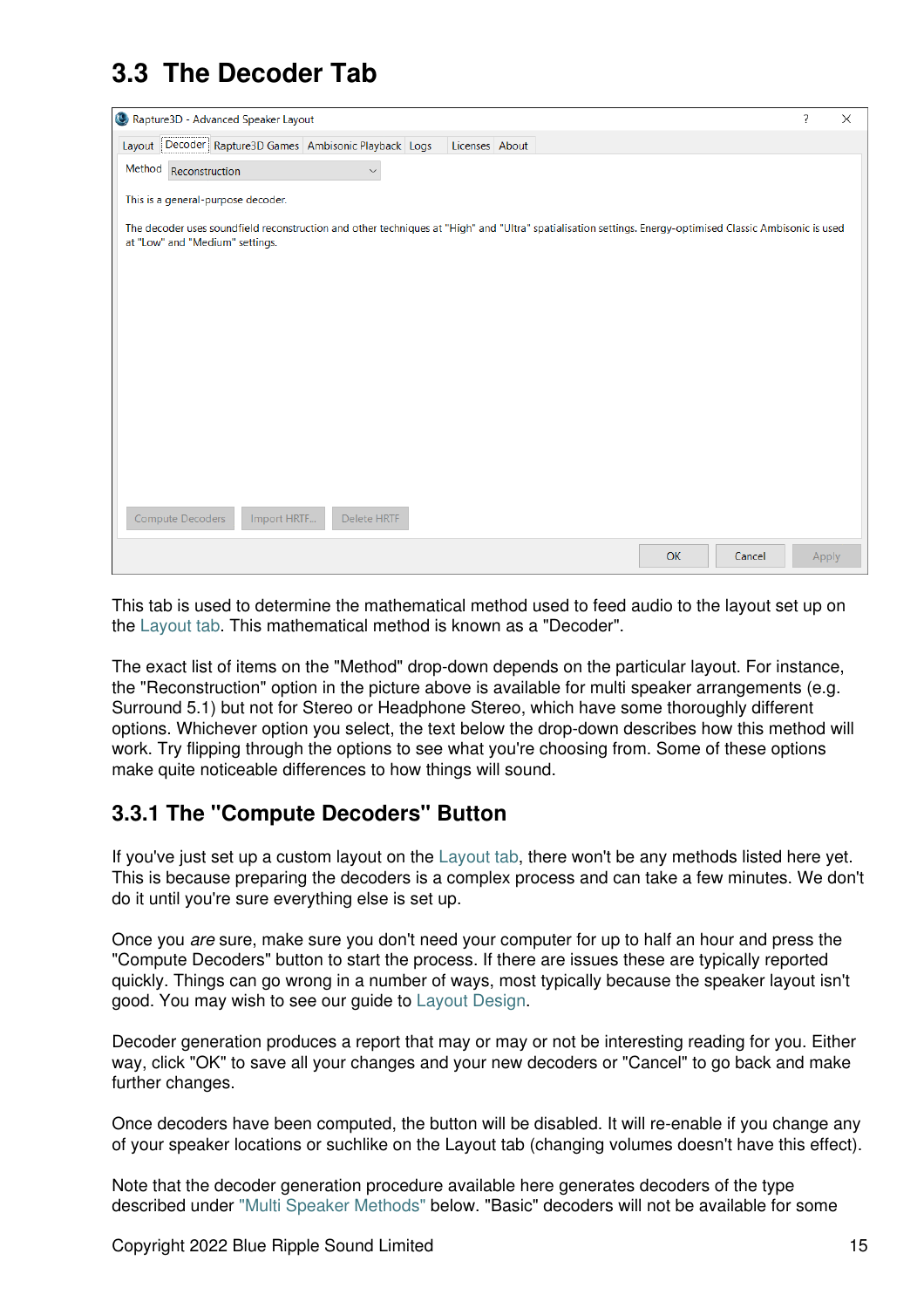layouts where they would perform particularly badly.

## **3.3.2 The "Import HRTF..." Button**

Rapture3D has support for [import of custom HRTFs from AES69 files.](#page-20-0) The button is only enabled when the [layout](#page-8-0) is set to "Headphone Stereo".

### **3.3.3 The "Delete HRTF" Button**

This can be used to delete custom HRTFs that were imported previously. It is only enabled when the selected decoder method is a custom HRTF.

### **3.3.4 Decoder Methods**

Since you can flip through the decoder methods anyway, we'll just describe some of the concepts here so they make a bit more sense. Decoder methods have a variety of pros and cons. Some of them use more or less CPU power, some of them are more or less sensitive to how accurately you've set your speakers up and some of them actually will work better for people with differently shaped heads! The best thing to do is to try some and listen...

### **3.3.4.1 Headphone Stereo Methods and Binaural**

Several of the headphone decoders use HRTFs. HRTFs tell us how sound travels past a human head and into the ear and provide a great way to provide a realistic sound image over headphones, often known as Binaural stereo. However, human heads are not all the same shape. We provide six main "colours" of HRTF - you might like to try these out to find the one that works best for you. At best HRTFs can place sounds anywhere, including behind and above. However, if they don't really match your head shape you may find "confusion" occurring, with sounds that should be behind appearing to be above etc. If you find this happening, try a different HRTF.

| <b>HRTF</b>        | HRTF-based headphone decoders using psychoacoustic cues to present<br>sounds in full 3D. Amber is often a good choice.                                        |
|--------------------|---------------------------------------------------------------------------------------------------------------------------------------------------------------|
|                    | Emulations of Google's YouTube binaural decoders are included, but please<br>note that these are first order only.                                            |
| <b>Custom HRTF</b> | Custom HRTF-based headphone decoders using psychoacoustic cues to<br>present sounds in full 3D. These can be imported from AES69 files.                       |
| (Amber)            | <b>Simplified HRTF</b> Version of the Amber HRTF, massively simplified so it is is not<br>frequency-dependent. This places relatively light load on your CPU. |
| <b>Panner</b>      | This splits sounds between the left and right ears using carefully optimised<br>panning functions. This places relatively light load on your CPU.             |

The HRTFs provided are based on academic data sets available on the Internet - thanks to all involved! They've been processed for use with Rapture3D, so any problems are entirely our responsibility. We've given the data sets colour names like "HRTF (Red)" for simplicity, but you can see where the HRTF actually came from in the text shown on this tab.

If you don't want to use an HRTF data set you can just select "Panner". This will provide a perfectly serviceable plain stereo image. You can save a few CPU cycles this way too, although the Simplified HRTF is no more expensive.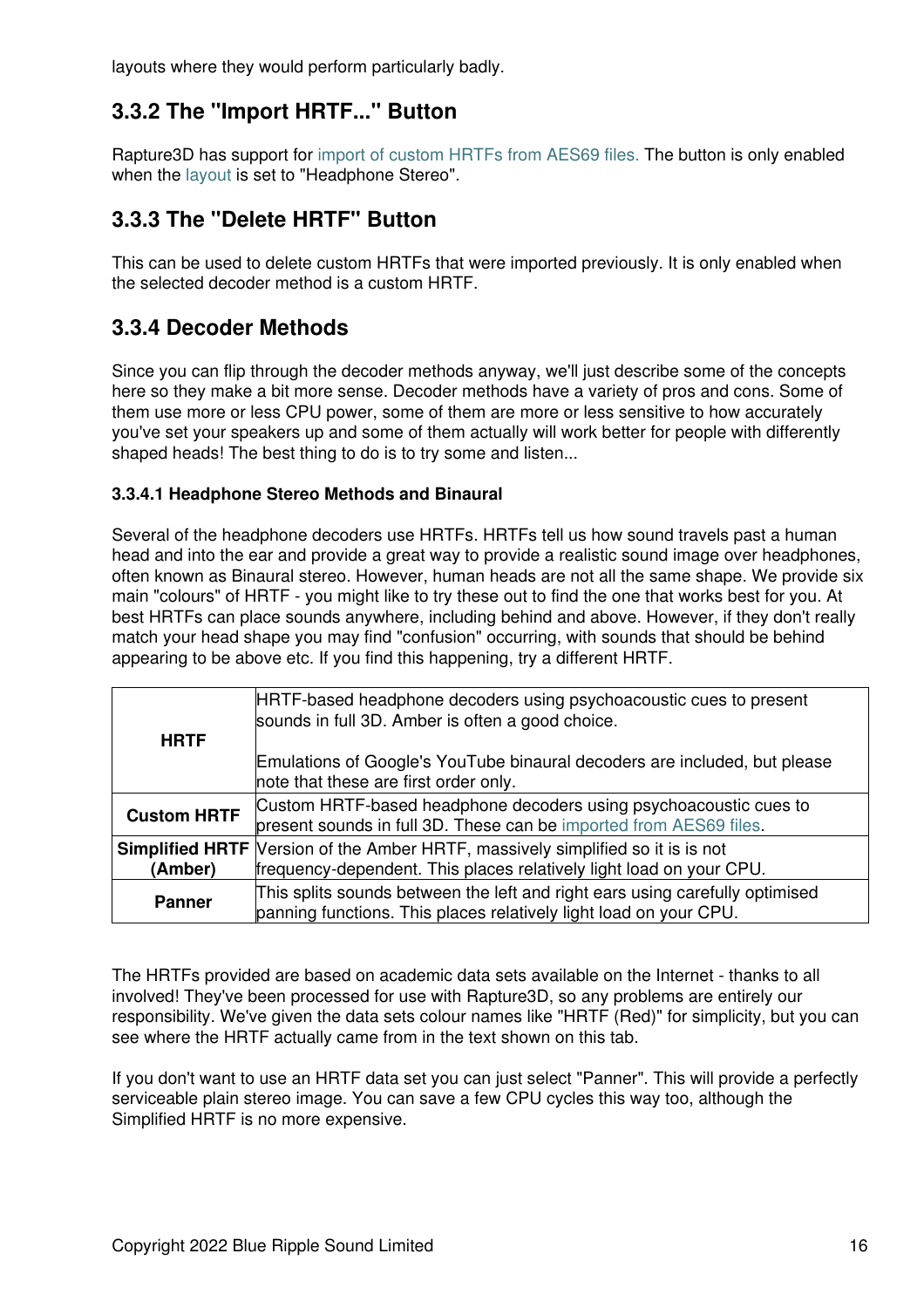### **3.3.4.2 Stereo Speaker Methods**

| <b>Panner</b>                  | This splits sounds between the left and right speakers using carefully optimised<br>panning functions. This places relatively light load on your CPU. |
|--------------------------------|-------------------------------------------------------------------------------------------------------------------------------------------------------|
| <b>HCTC Stereo</b>             | HRTF-based Cross-Talk Cancellation. Requires accurate speaker set up at an<br>angle of 50 degrees.                                                    |
| <b>HCTC Stereo</b><br>(Narrow) | HRTF-based Cross-Talk Cancellation. Requires accurate speaker set up at an<br>angle of 20 degrees. Amber only.                                        |

If you're just using a normal stereo system then "Panner" is probably what you want here.

The HCTC Stereo options can work well if your speakers are set up very accurately and if you don't move your head much. They're not suited for use with multiple listeners. They're also dependent on you finding an HRTF data set that works okay for you (the same problems apply as described for HRTF headphone stereo above). But they're well worth a try, particularly if you're using desktop or laptop speakers.

But - why only two speakers? To get the best out of Rapture3D you could try using a sound card that lets you connect more...

### <span id="page-18-0"></span>**3.3.4.3 Multi Speaker Methods**

If you're using proper surround sound systems with four or more speakers (e.g. 5.1, 7.1 or [3D7.1](#page-41-0)) or a custom layout for which you've computed your own decoders then these options are available:

| <b>Basic</b>                    | This method produces a resilient decoding which should play well on a range of<br>speaker systems including large venues. It should be used if your speakers are<br>only roughly in the right places or if your CPU is struggling to keep up.                         |
|---------------------------------|-----------------------------------------------------------------------------------------------------------------------------------------------------------------------------------------------------------------------------------------------------------------------|
| Reconstruction                  | This is the default setting. It produces a solid image and uses a sensible amount<br>of CPU power. It relies on the speaker layout being set up accurately and is<br>optimised for a domestic or studio listening environment.                                        |
| <b>Tinted</b><br>Reconstruction | This is a more expensive option in CPU terms, but performs HRTF-based tinting<br>on the audio stream to strengthen the spatial image. For some people, this can<br>even give a sense of sounds being above and below when all speakers are all<br>at the same height! |

For some preset layouts with a front centre speaker, there are variants of the methods above. This is because, for compatibility with speaker sets with a special dialogue front centre speaker, the front centre speaker may be used usually for dialogue only. Note that these methods are not created when you generate custom decoders. You can decide whether dialogue speakers are used or not in your decoder by selecting "Front Centre" or "Front Centre (Dialogue Only)" when setting up your layout.

| <b>Basic (Front Pan)</b> |                                                                   |
|--------------------------|-------------------------------------------------------------------|
|                          | As above, but use the front centre speaker for panning as well as |
| (Front Pan)              | has the same response as the others.                              |

For 5.1 and 7.1 preset layouts, a "Pro Logic IIz" method is also available.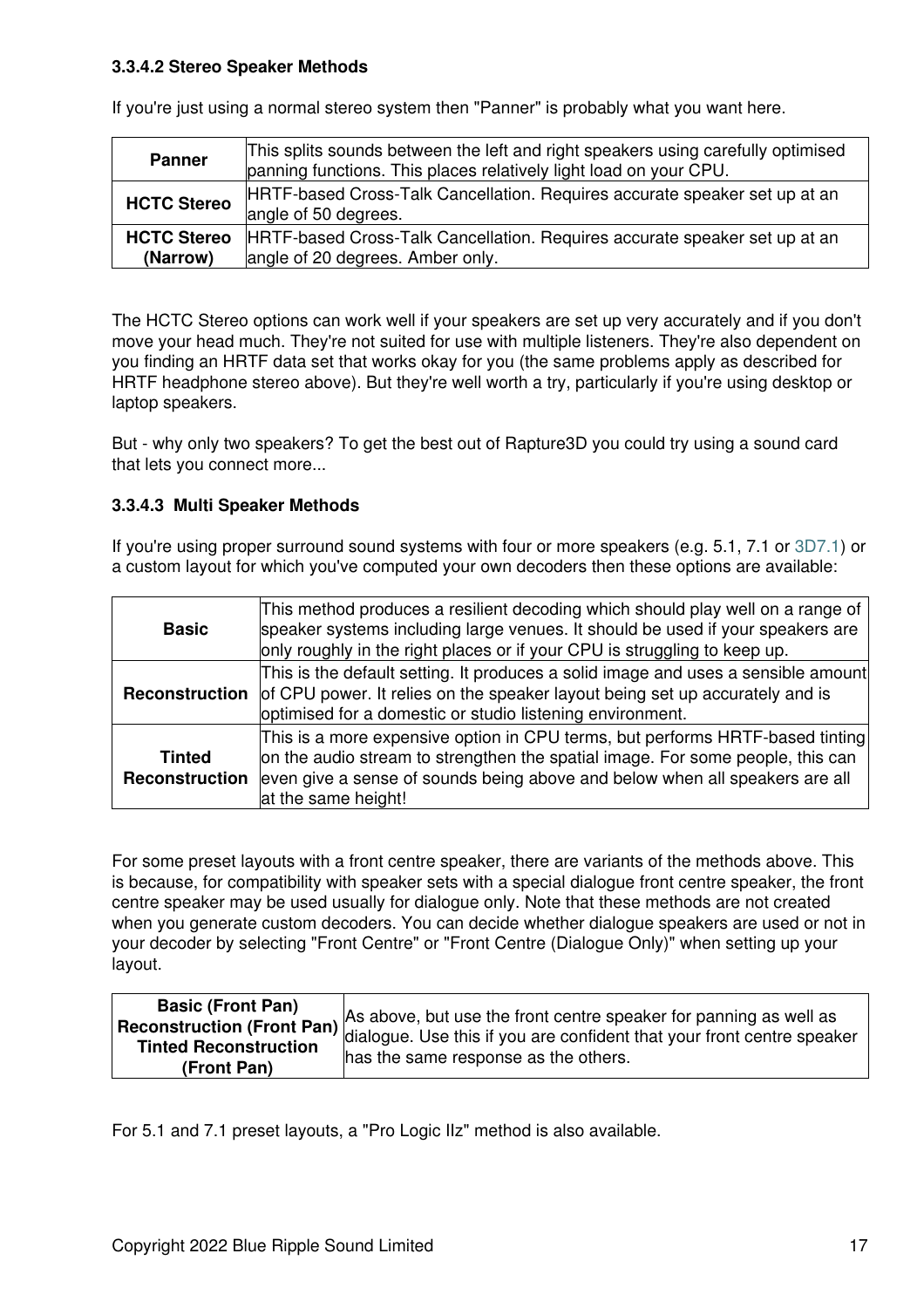| Pro | This uses phase to encode additional spatial information into 5.1 or 7.1 output which can                                                                               |
|-----|-------------------------------------------------------------------------------------------------------------------------------------------------------------------------|
|     | <b>Pro</b> be decoded to additional upper-front speakers by compatible receivers. These methods Logic IIz use the front centre speaker for panning as well as dialogue. |
|     |                                                                                                                                                                         |

### **3.3.4.4 Surround Stereo Methods**

These are offered if you selected "Surround Stereo" or "Surround Stereo (Compat.)" options on the [Layout tab](#page-8-0). Just select the method that matches the surround decoder you are using. If none match, you probably want to switch your layout back to ordinary Stereo.

|                     | This is compatible with Dolby Pro Logic decoders. Your decoder may be able to<br>Dolby Pro Logic   make use of a centre speaker and one or two surround speakers at the back of<br>the room. |
|---------------------|----------------------------------------------------------------------------------------------------------------------------------------------------------------------------------------------|
|                     | This is compatible with Dolby Pro Logic II decoders. Your decoder may be able<br>Dolby Pro Logic II to make use of a centre speaker and two surround speakers at the back of the<br>room.    |
| <b>Dolby Stereo</b> | This is compatible with Dolby Surround decoders. Your decoder may be able to<br>make use of a centre speaker and one or two surround speakers at the back of<br>the room.                    |
| <b>Matrix QS</b>    | This is compatible with Matrix-QS decoders. These are fairly rare.                                                                                                                           |
| <b>Matrix SQ</b>    | This is compatible with Matrix-SQ decoders. These are fairly rare.                                                                                                                           |
| <b>UHJ Stereo</b>   | This is compatible with ambisonic UHJ Stereo decoders. These are fairly rare. A<br>"short" version of this is available, with lower latency and quality.                                     |

Note that the encoders used here aren't all "official" ones. However, they should be compatible.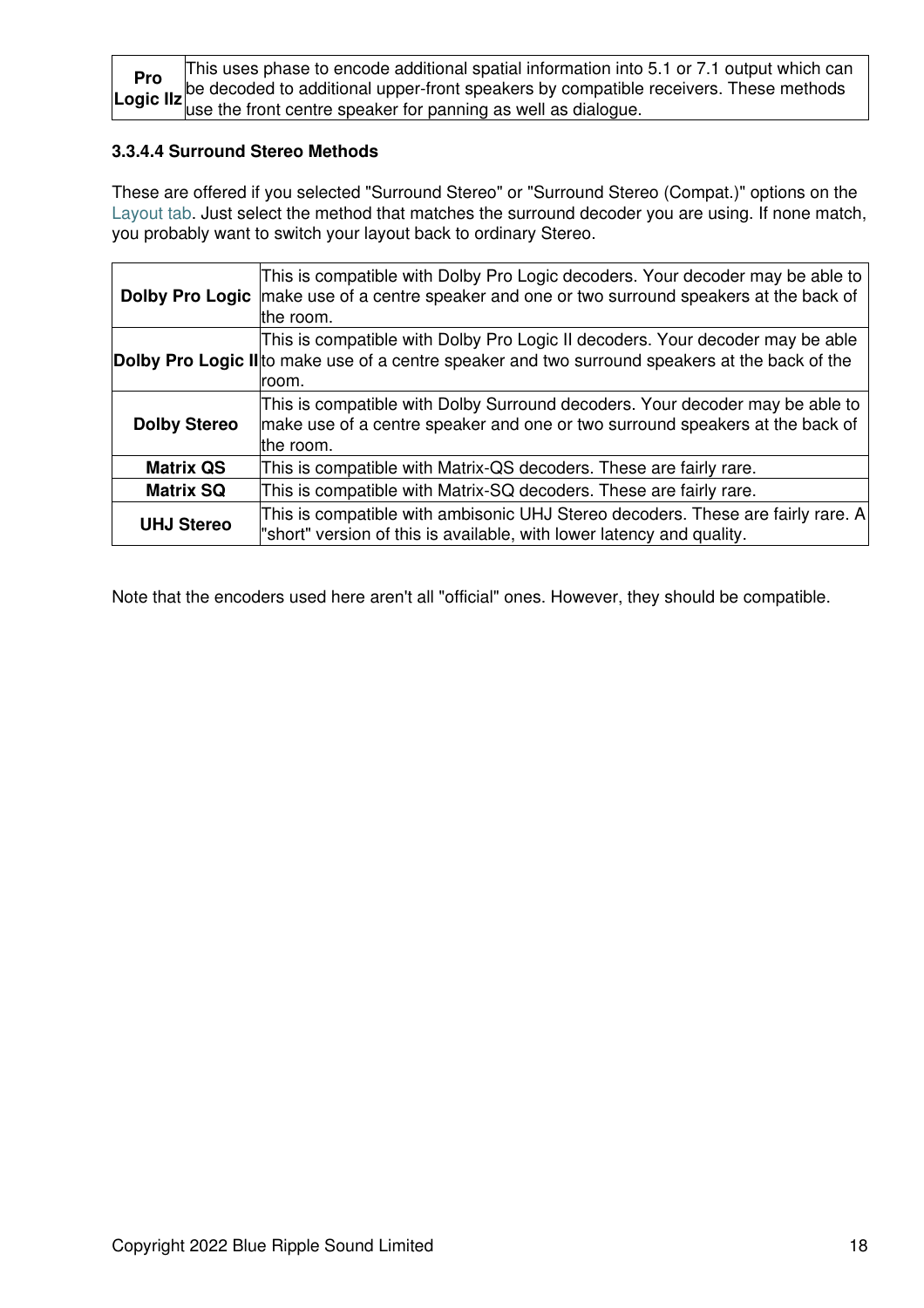# <span id="page-20-0"></span>**3.4 Importing HRTFs from AES69 Files**

## **3.4.1 Introduction**

Head-Related Transfer Functions (HRTFs) are the heart of a technique that allows 3D audio to be played back on headphones. They work by simulating the acoustic behaviour of the human head and ears, so the sound fed from the headphones into the ear canal is similar to what would have arrived there if a real sound had passed around a real human head.

This allows improved 3D imaging on headphones with sounds to the sides, behind, and above and below. And if you're lucky, in front as well (it seems to be harder to "fool" the brain here, particularly when the ears contradict the eyes, or sounds do not move as expected when the head moves).

There is a recording technique known as "binaural" recording which produces similar audio, typically by placing small microphones just in the entry to the ear canal. HRTF processing can be thought of as "synthetic binaural".

### **3.4.2 The Personalisation Problem**

HRTFs are subtly different for different people, because their heads and ears are not the same size or shape. Because of this, different HRTFs work more or less well for different people and ideally we would use one based on an accurate measurement of the acoustics of a person's head.

Rapture3D comes with a number of preset HRTFs which work well for most people. The "Amber" HRTF is particularly good. But it is possible to do even better using an HRTF tailored for the individual.

### **3.4.3 The AES69 File Format**

AES69 is a standard file format agreed at the start of 2015, based on the SOFA file format. This stores HRTF data as Head-Related Impulse Responses (HRIRs) and most such files can be read by Rapture3D Advanced.

## **3.4.4 macOS Minimum Version**

The importer does not work correctly with some older versions of the Apple vecLib library. We do not recommend use of this software on versions of macOS prior to 10.10.

### **3.4.5 How Do I Get An AES69 File For My Head?**

This is probably the most difficult part! We do **not** do this for you. Once again, we're taking the "build it and they will come" approach.

A number of people do have accurately measured HRTFs. These have normally been created as part of research projects and involve elaborate experiments, typically in an anechoic space and using a large number of speakers. If these measurements are in AES69 form, you should be able to import them into Rapture3D Advanced.

In addition, significant research is going into the *estimation* of individual HRTFs, for instance using photographs or 3D scans of the head. Hopefully, as this technology matures, it should be possible to write the estimated HRTFs into AES69 files. This is very exciting as it brings personal HRTFs "into the living room!"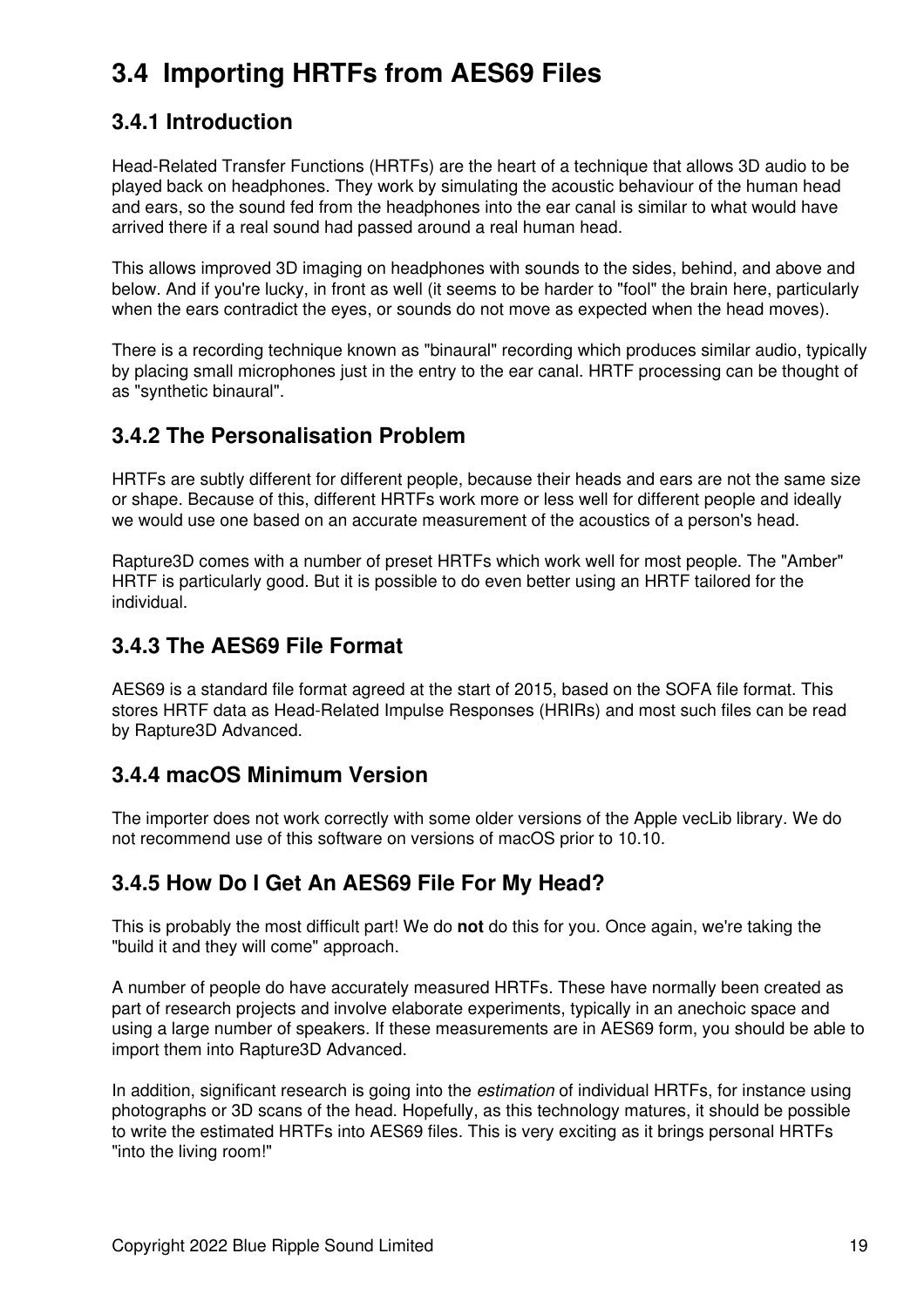We don't provide these measurement or estimation tools, so we're only providing one piece of the puzzle here. But hopefully it is a useful one.

### **3.4.6 Importing AES69 HRTFs Into Rapture3D Advanced**

When Rapture3D Advanced loads an AES69 file, it adds a "Custom HRTF" to the list of available headphone decoders, which can then be used like the preset HRTFs. To set this up, do the following:

- 1. Go to the [Layout Tab](#page-8-0) and switch the layout to "Headphone Stereo". Check the audio outputs are directed to actual headphones.
- 2. Then, go to the [Decoder Tab](#page-16-0) and press the "Import HRTF..." button.

This should bring up the "HRTF Import Options" window:

| Rapture3D - Advanced Speaker Layout                                                                                                                                                                                           |                                                                                                                                                                                                                                                                                                                                                                                                                                                                                                                                                                                                                                                                                                |                                       |
|-------------------------------------------------------------------------------------------------------------------------------------------------------------------------------------------------------------------------------|------------------------------------------------------------------------------------------------------------------------------------------------------------------------------------------------------------------------------------------------------------------------------------------------------------------------------------------------------------------------------------------------------------------------------------------------------------------------------------------------------------------------------------------------------------------------------------------------------------------------------------------------------------------------------------------------|---------------------------------------|
| Decoder Rapture3D Games Ambisonic Playback Logs<br>Layout<br>Method<br>Custom HRTF (Richard, Diffuse Field)                                                                                                                   | Licenses About<br>$\checkmark$                                                                                                                                                                                                                                                                                                                                                                                                                                                                                                                                                                                                                                                                 |                                       |
| but this technique can place sounds in front, behind, above and below the littener as well as to the sider<br>This method uses a custom HRTF imported on 2016-12-<br>'D:\Projects\Software\192.168.1.40\gas\trunk\data\hrtf\i | This produces a stereo feed for headphones that uses psychoacoustic cues to produce clearly spatialised sounds. Quality of result depends on the shape of the head,<br><b>HRTF Import Options</b><br>Filename                                                                                                                                                                                                                                                                                                                                                                                                                                                                                  | $\times$<br>e-field.<br><b>Browse</b> |
| Source details: OLPS, OLPS_RiFu                                                                                                                                                                                               | Label<br>Equalization<br>Diffuse Field V<br>This process imports a custom HRTF into Rapture3D. After import, it should appear as an<br>additional headphone decoder method.<br>WARNING: HRTF import is currently an experimental BETA feature. Please let Blue Ripple<br>Sound know if you run into problems with it.<br>WARNING: the HRTF import process may take a long time, particularly when first run.<br>To extract data from AES69 or SOFA files, the program uses NetCDF (Copyright 1993-2014<br>University Corporation of Atmospheric Research/Unidata) and HDF5 (Copyright 1998-2006 The<br>Board of Trustees of the University of Illinois and Copyright 2006-2014 The HDF Group). |                                       |
| Compute Decoders<br>Import HRTF<br><b>Delete HRTF</b>                                                                                                                                                                         | <b>OK</b>                                                                                                                                                                                                                                                                                                                                                                                                                                                                                                                                                                                                                                                                                      | Cancel                                |
|                                                                                                                                                                                                                               | OK                                                                                                                                                                                                                                                                                                                                                                                                                                                                                                                                                                                                                                                                                             | Cancel<br>Apply                       |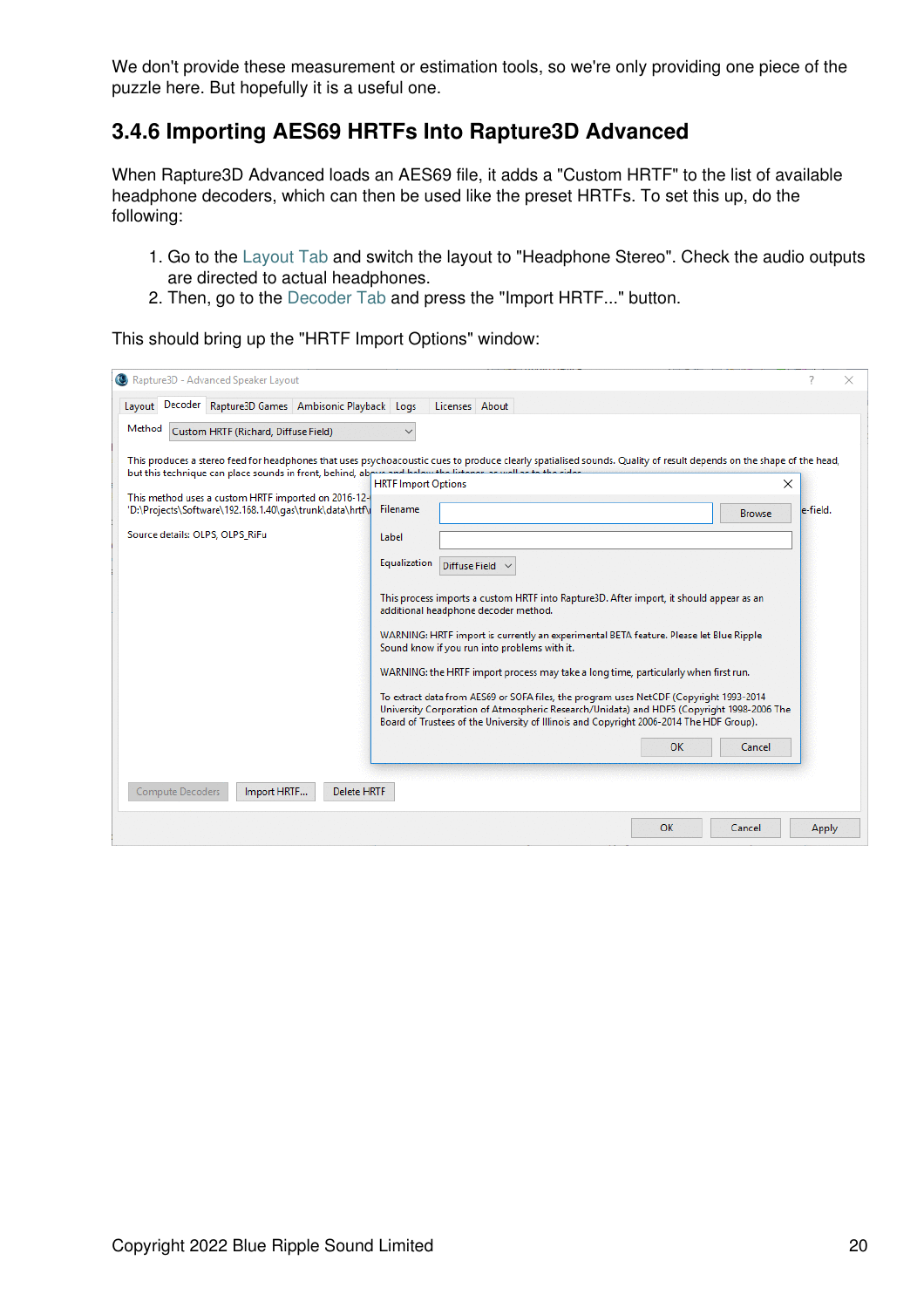The fields are as follow:

- The "Filename" is the name of the AES69 file you want to import. You can type it in, or use the "Browse" button to find it.
- The "Label" is how the HRTF will be labelled in Rapture3D after import. It will show up as a "Custom HRTF" in the list of decoders available for the "Headphone Surround" layout.
- The "Equalization" determines how the overall HRTF frequency response is balanced during the import process. Generally, you should set this to the type of headphones you are using ("Diffuse Field" or "Free Field"). If this processing has already been applied in the AES69 file, you can leave this option "Off". If in doubt, it is usually best to set this to "Diffuse".

Once your have chosen your settings, press "OK" to start the process. This can take quite some time, especially the first time it is done for a particular set of directions. Typically this is a few minutes, but for very large modern data sets (more than a few thousand angles) you may wish to run the import overnight.

After you have imported your AES69 file, it should appear as a "Custom HRTF" in the list of decoders available for the "Headphone Surround" layout. You can delete it by selecting it and pressing the "Delete HRTF" button.

## **3.4.7 HRTF Checking**

Rapture3D performs a significant amount of processing during import, some of which is quite sensitive to the quality of the HRIR data in the AES69 file. During processing, it checks some key features of the HRTF, and if the data looks suspicious it will warn you. If the data looks positively wrong, it will stop.

Typical reasons for issues include:

- Excessive windowing or filtering of data.
- Inconsistent speaker or microphone levels or placement in recordings.
- Incorrect coordinates in the AES69 file. (Well, we've not actually seen this yet, but we're expecting to, because AES69 allows fairly complex geometric transformations.)
- Inconsistent polarity when synthesizing data for low frequencies.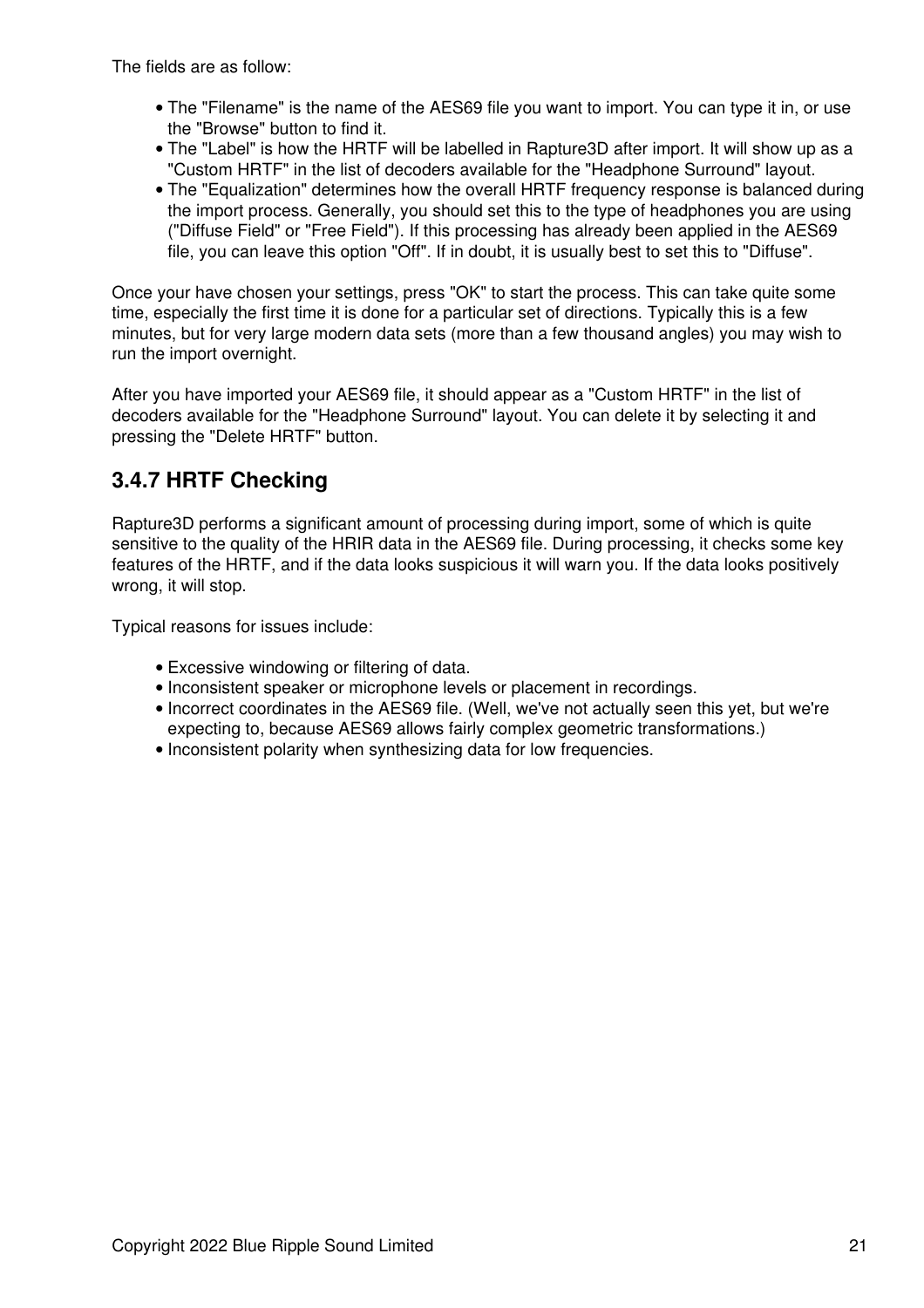# <span id="page-23-0"></span>**3.5 The Rapture3D Games Tab**

| C Rapture3D - Advanced Speaker Layout          |                                                        |                                                      | 7 | $\times$ |
|------------------------------------------------|--------------------------------------------------------|------------------------------------------------------|---|----------|
|                                                | Layout Decoder Rapture3D Games Ambisonic Playback Logs | Licenses About                                       |   |          |
| <b>Game Gain Adjustment</b>                    | 0.00                                                   | <b>Default Buffer Count</b><br>$\overline{3}$        |   |          |
| <b>Spatialisation Quality</b>                  | 4th Order (Ultra Quality)<br>$\checkmark$              | Default Buffer Length<br>256                         |   |          |
| <b>Resampling Quality</b>                      | High (Sinc)<br>$\checkmark$                            | Use Multi-Core Decoder                               |   |          |
| <b>Reverb Quality</b>                          | <b>High</b><br>$\checkmark$                            | <b>ASIO</b><br>Release ASIO in Background<br>Verbose |   |          |
| <b>Default Filter Order</b>                    | <b>First Order</b><br>$\checkmark$                     | Logging<br>Measure Peak Output Level                 |   |          |
| Process/Suspend                                | $\vee$ Supported                                       |                                                      |   |          |
| Default Sample Rate (Hz)                       | 48000 (DVD)<br>$\checkmark$                            |                                                      |   |          |
| Masquerade as Standard Driver Generic Software | Ignore Game Sample Rate<br>Generic Hardware            |                                                      |   |          |
| <b>Set Defaults</b>                            |                                                        |                                                      |   |          |
|                                                |                                                        | <b>OK</b><br>Cancel                                  |   | Apply    |

Here's where gaming settings are selected. You can tune these to make the best use of the hardware you have available. If in doubt, just press the "Set Defaults" button to choose settings that make sense. If quality setting are too high, you may find that audio "skips" or other parts of the game such as the graphics engine struggle to keep up and become jumpy.

## **3.5.1 Game Gain Adjustment**

This gain control is applied *in combination* with the volume settings on the [Layout tab](#page-8-0) and any volume controls in the game itself. Note that changes to this volume control are not made until "OK" or "Apply" are pressed. Assuming you've set the overall volume sensibly, this can usually be left at 0dB - just use volume controls in the game or on external hardware while playing.

### **3.5.2 Spatialisation Quality**

This determines the quality of spatial rendering (3D sound) used by Rapture3D. Note that this control works on conjunction with the actual decoder method chosen on the [Decoder tab.](#page-16-0)

### **3.5.3 Resampling Quality**

This determines the quality of sample rate conversion used by Rapture3D. This can be particularly expensive in CPU terms.

### **3.5.4 Reverb Quality**

This determines the quality of the reverb algorithm conversion used by Rapture3D. Note that in "Low" mode, only one reverb is allowed. Most games only use one reverb (but not all!).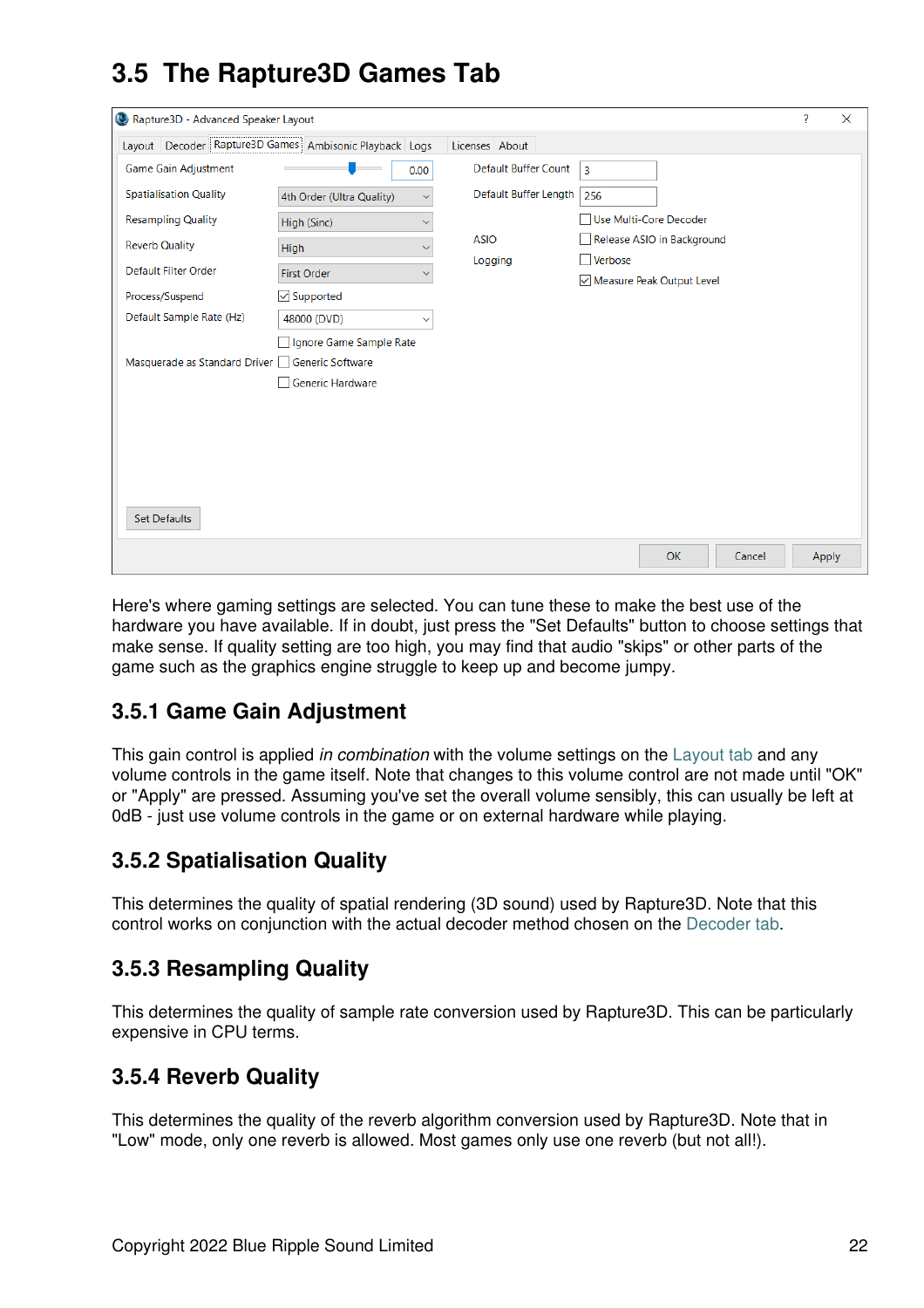## **3.5.5 Default Filter Order**

This determines the slope of the filters used by Rapture3D if the game does not specify. Normally this should be set to "First Order".

### **3.5.6 Process/Suspend**

OpenAL allows context processing to be suspended, which Rapture3D supports by default. It is sometimes useful to switch this feature off during game development.

### **3.5.7 Default Sample Rate**

When a game that uses OpenAL starts up, it may indicate the sample rate it would like Rapture3D to use. If it doesn't, this value is used instead. Generally this can be left at 48000Hz, which is supported natively by a lot of sound cards.

### **3.5.8 Ignore Game Sample Rate**

If this is enabled then the Default Sample Rate above is used *regardless of any request from the game*. This can be useful with audio hardware that does not allow more than one sample rate or if you want to force Rapture3D to run at a lower rate to reduce CPU load.

## **3.5.9 Masquerade as Standard Driver (Windows Only)**

These options allow Rapture3D to "pretend" to be the Generic Software or Generic Hardware OpenAL drivers. This is quite technical and dangerous and should only be enabled if you're really sure you know what you're doing.

The reason that using these switches is dangerous is because, to make them useful, you also need to remove other OpenAL drivers, which have names of form  $*$  oal.dll, from your Windows system and game directories. These include the real Generic Software and Hardware drivers (typically provided by wrap oal.dll). The idea here is that you can remove all other OpenAL drivers from your system so that Rapture3D (provided by rapture3d oal.dll) is the only OpenAL driver present. You can then tell Rapture3D to masquerade as the Generic Software driver so that games will not be aware that they are using a new driver. This allows Rapture3D to run with quite a few OpenAL games that predate it and which don't have an option to select which OpenAL driver should be used.

Bear in mind that some game installers will reinstall the DLLs you deleted so it's worth checking after an installation to ensure they haven't crept back.

As mentioned before, this approach is quite dangerous. It doesn't work with all OpenAL games (particularly those that require EAX, which is deprecated and not supported by Rapture3D). You may break your game installation which would require a reinstall. Also, in principle deleting the wrong files from Windows system directories can destabilise your entire system, so you might need to reinstall the whole of Windows, which is something we can't help you with! So be really careful and *only do this sort of thing if you're sure you're comfortable with the risks*.

## **3.5.10 Buffer Configuration**

The default buffer length can be set. Bear in mind that this is just a suggestion - actually your audio card may prefer something different and Rapture3D will go with that. A default buffer length of 256 is generally recommended, though you may find that lengths of 512 or 1024 help if you experience stuttering or are using a complicated decoder.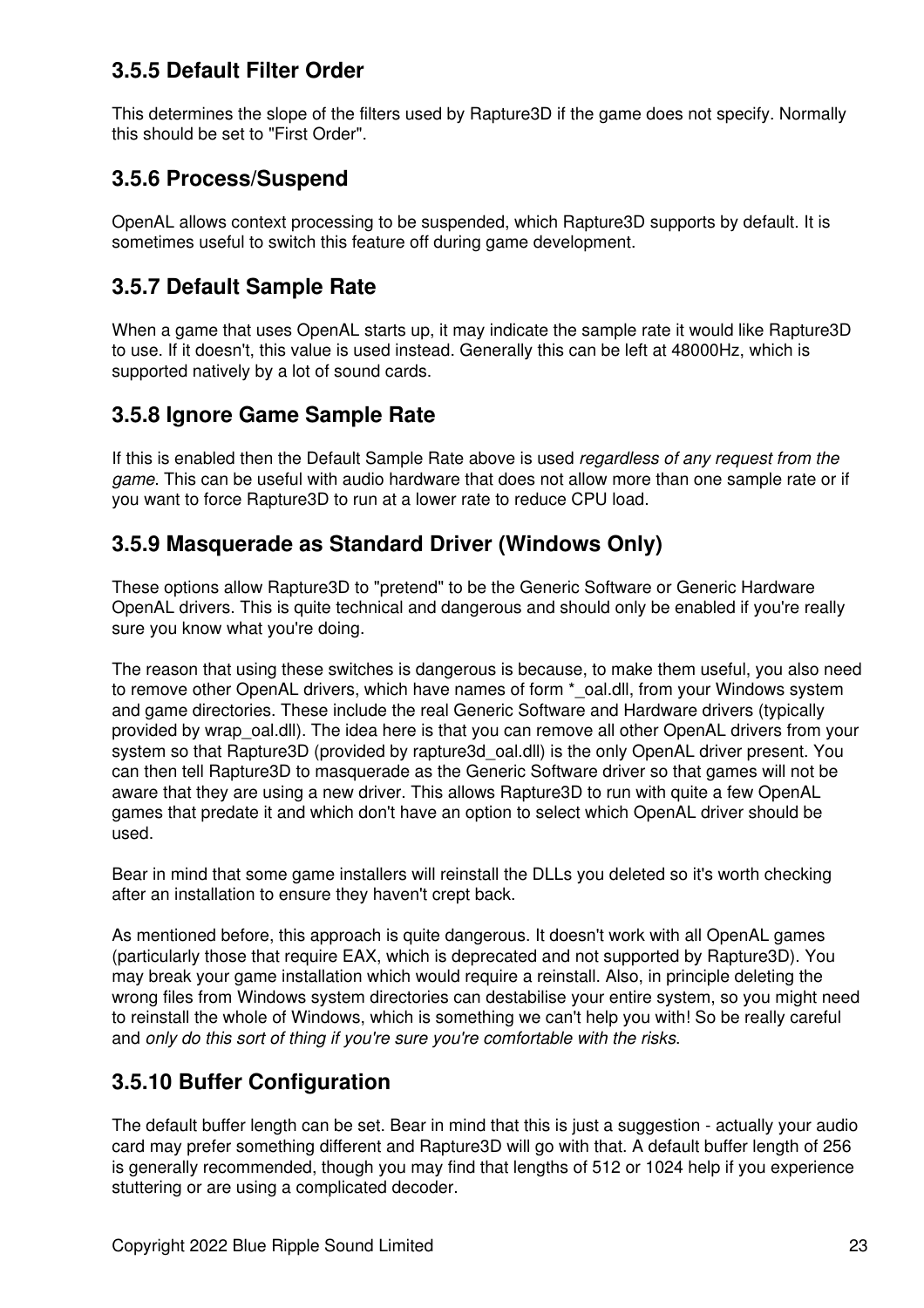On Windows, an additional buffer count setting can be used. Generally, lower buffer counts lower latency too, but setting the count too low can introduce stuttering.

If you're wondering what "latency" means, here this is essentially the time delay between initial audio processing and the sound being sent out of the back of your computer. We work hard to make this as quick as possible, but in the end latency is generally limited by the quality of your audio hardware and its driver.

### **3.5.11 Use Multi-Core Decoder**

If you have a multi-core system (likely these days), this can be enabled to allow the decoder to run on a separate core. This allows more complex decoders to be used, but increases latency slightly.

### **3.5.12 Release ASIO in Background (Windows Only)**

If you have problems using ASIO in more than one piece of Windows software simultaneously, you may wish to enable this. It causes the Rapture3D OpenAL engine to stop using ASIO while its output is silent and the software that it is running within is not the foreground application.

## **3.5.13 Logging Options**

These options affect what is written to the [Logs tab](#page-28-0) while gaming:

- Enabling the "Verbose" check box causes more detail to be written.
- Enabling the "Measure Peak Output Level" check box writes lines to the log indicating the peak level reached. Note that this is the peak level within the software rather than a level seen in your external audio kit or the actual sound level in the room. Rapture3D drops the audio level automatically when clipping would occur. If this happens too much then quality can be reduced.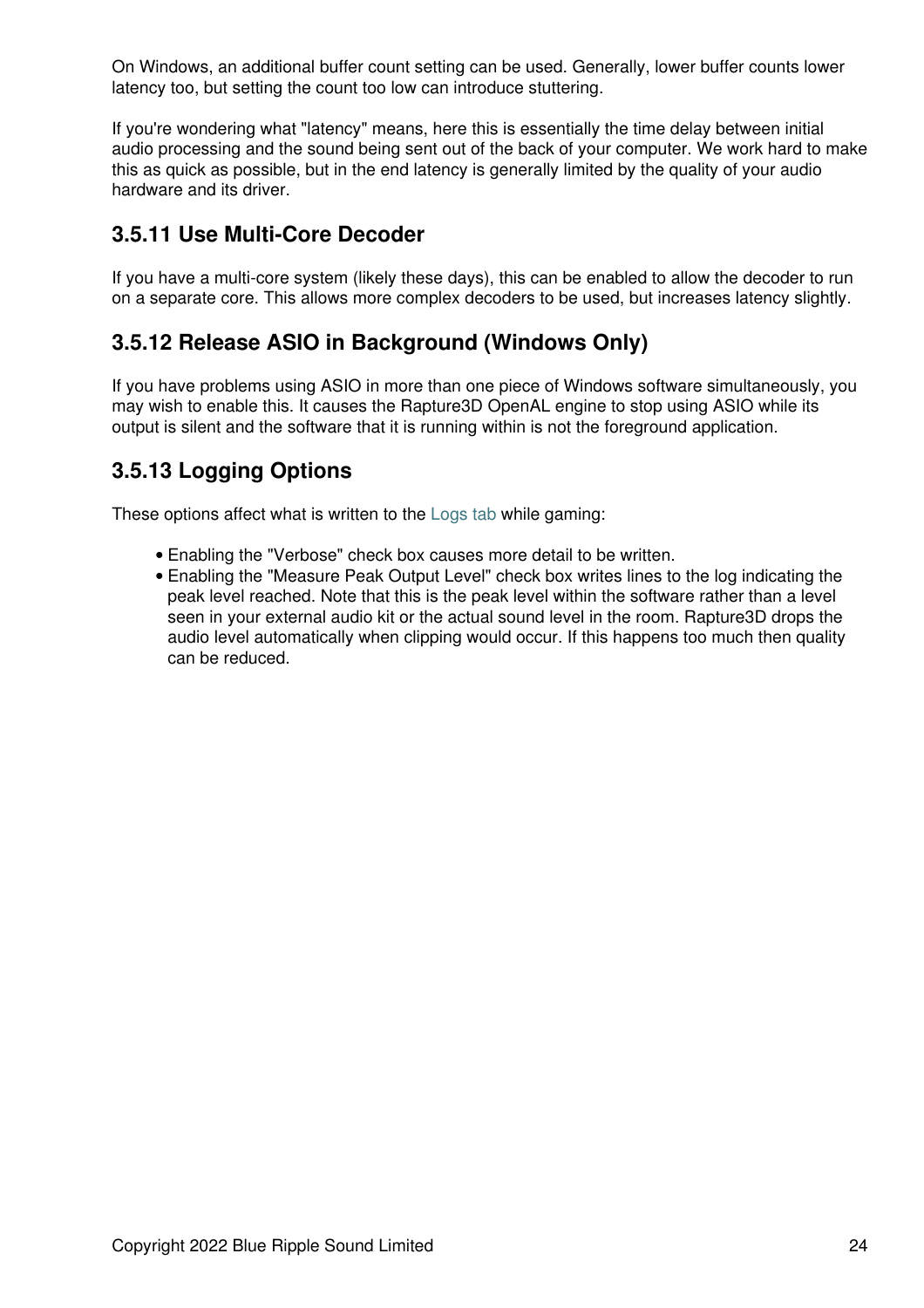# <span id="page-26-0"></span>**3.6 The Ambisonic Playback Tab**

| Rapture3D - Advanced Speaker Layout |                                                                                  | ?     | $\times$ |
|-------------------------------------|----------------------------------------------------------------------------------|-------|----------|
|                                     | Layout   Decoder   Rapture3D Games   Ambisonic Playback   Logs<br>Licenses About |       |          |
| Playback Gain Adjustment            | $\sim$<br>0.00                                                                   |       |          |
| <b>Default Buffer Count</b>         | 3                                                                                |       |          |
| Default Buffer Length               | 1024                                                                             |       |          |
|                                     | ☑ Use Multi-Core Decoder                                                         |       |          |
| Logging                             | $\Box$ Verbose                                                                   |       |          |
|                                     | Measure Peak Output Level                                                        |       |          |
|                                     |                                                                                  |       |          |
|                                     |                                                                                  |       |          |
|                                     |                                                                                  |       |          |
|                                     |                                                                                  |       |          |
|                                     |                                                                                  |       |          |
|                                     |                                                                                  |       |          |
|                                     |                                                                                  |       |          |
|                                     |                                                                                  |       |          |
|                                     |                                                                                  |       |          |
| <b>Set Defaults</b>                 |                                                                                  |       |          |
|                                     | OK<br>Cancel                                                                     | Apply |          |

Here's where the settings are that are used during ambisonic playback in the [Rapture3D Player](#page-38-3). The settings are probably as you want, but you can press the "Set Defaults" button to select ones that make sense.

## **3.6.1 Playback Gain Adjustment**

This gain control is applied *in combination* with the volume settings on the [Layout tab](#page-8-0) and the volume control in the player. It is not a live control and is only read when playback begins. Assuming you've set the overall volume sensibly, this can usually be left at 0dB - just use the volume control in the player or on external hardware while actually listening.

## **3.6.2 Buffer Configuration**

The default buffer length can be set. Bear in mind that this is just a suggestion - actually your audio card may prefer something different and we'll go with that. A default buffer length of 1024 is generally recommended, though you may find that a length of 2048 or 4096 helps if you experience stuttering. You may be able to get away with lengths of 512 or even lower, which can reduce latency.

On Windows, an additional buffer count setting can be used. Generally, lower buffer counts lower latency too, but setting the count too low can introduce stuttering. If in doubt, just use the defaults.

If you're wondering what "latency" means here, here this is essentially the time delay between initial audio processing and the sound being sent out of the back of your computer. We work hard to make this as quick as possible, but in the end latency is generally limited by the quality of your audio hardware and its driver.

Latency doesn't normally matter much for music playback.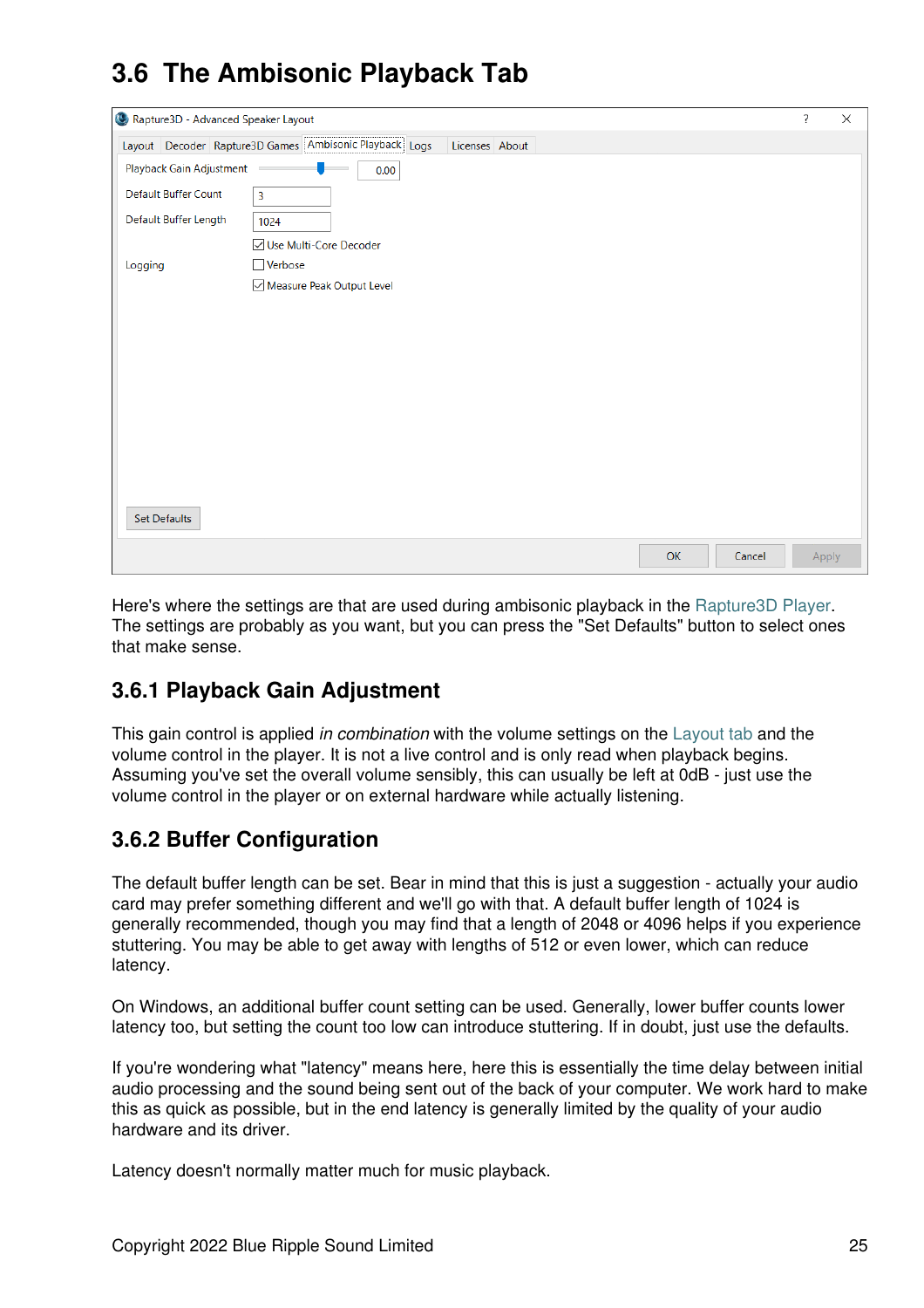## **3.6.3 Use Multi-Core Decoder**

If you have a multi-core system (likely these days), this can be enabled to allow the decoder to run on a separate core. This allows more complex decoders to be used, but increases latency slightly.

## **3.6.4 Logging Options**

These options affect what is written to the [Logs tab](#page-28-0) during ambisonic Playback:

- Enabling the "Verbose" check box causes more detail to be written.
- Enabling the "Measure Peak Output Level" check box writes lines to the log indicating the peak level reached during playback. Note that this is the peak level within the software rather than a level seen in your external audio kit or the actual sound level in the room. Rapture3D drops the audio level automatically when clipping would occur. This is useful but can reduce playback quality, so it's generally best avoided.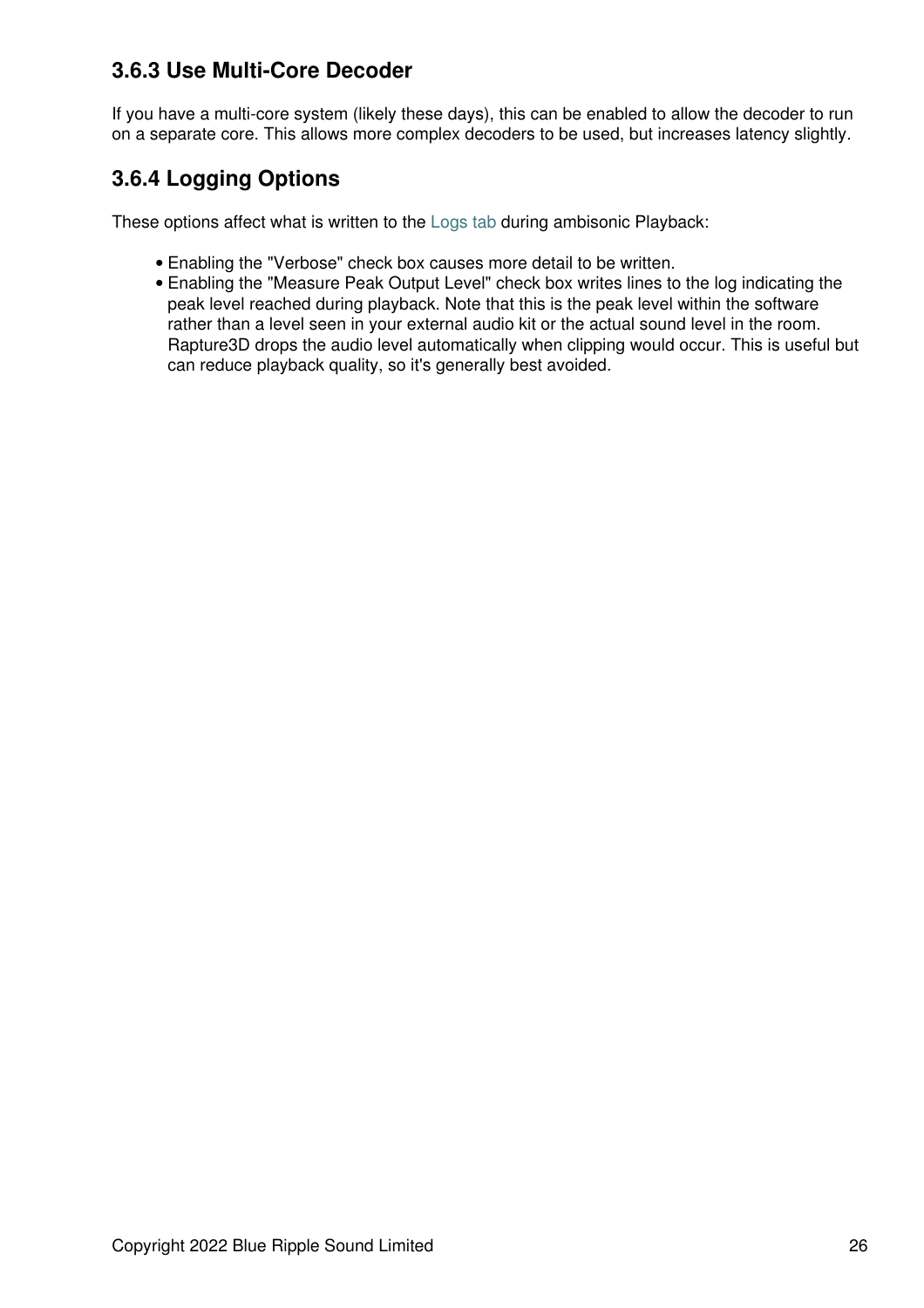# <span id="page-28-0"></span>**3.7 The Logs Tab**

| Rapture3D - Advanced Speaker Layout                                                                                                                     |                | 2                                   | $\times$ |
|---------------------------------------------------------------------------------------------------------------------------------------------------------|----------------|-------------------------------------|----------|
| Layout   Decoder   Rapture3D Games   Ambisonic Playback   Logs                                                                                          | Licenses About |                                     |          |
| 2016-01-16 20:16:49.17 Rapture3D: Rendering started.                                                                                                    |                |                                     |          |
| 2016-01-16 20:16:49.17 Rapture3D: Renderer started (refresh rate 187.5Hz, block size 256).                                                              |                |                                     |          |
| 2016-01-16 20:16:48.89 Rapture3D: Decoder started (sample rate 48kHz).                                                                                  |                |                                     |          |
| 2016-01-16 20:16:48.89 Rapture3D: Serial time-domain mode at 48kHz. Capacity is 256 (5.33ms) on 256.                                                    |                |                                     |          |
| 2016-01-16 20:16:48.89 Rapture3D: Using decoder of order 4 for 'Stereo', method 'Panner'.                                                               |                |                                     |          |
| 2016-01-16 20:16:48.79 Rapture3D: Starting Rapture3D 32bit v12.7.3. Copyright 2007-2016 Richard W.E. Furse. All rights reserved. Do not reverse-        |                |                                     |          |
| engineer. ASIO is a trademark of Steinberg Media Technologies AG. Ogg/Vorbis are Copyright (c) 2002/2002-2008 Xiph.org Foundation.                      |                |                                     |          |
| 2016-01-16 20:16:48.77 Rapture3D: Verbose logging is enabled.                                                                                           |                |                                     |          |
| 2016-01-16 20:16:42.14 Rapture3D Player: The peak output level was 0.37 (-8.65dB).                                                                      |                |                                     |          |
| 2016-01-16 20:16:16.94 Rapture3D Player: Playing "FlowerDuet_TOA.amb": 48kHz, FuMa B-Format 3, 1m 57s.                                                  |                |                                     |          |
| 2016-01-16 20:16:16.69 Rapture3D Player: Parallel time-domain mode at 48kHz. Capacity is 1024 (21.33ms) on 1024.                                        |                |                                     |          |
| 2016-01-16 20:16:15.95 Rapture3D Player: Using decoder for 'Stereo', method 'Panner'.                                                                   |                |                                     |          |
| 2016-01-16 20:16:15.94 Rapture3D Player: Layout set to 'Stereo'.                                                                                        |                |                                     |          |
| 2016-01-16 20:16:15.92 Rapture3D Player: Failed to initialise; attempting to recover using DirectSound. The issue was: The speaker layout is not valid: |                |                                     |          |
| Audio output has not been set up.                                                                                                                       |                |                                     |          |
| 2016-01-16 20:16:15.92 Rapture3D Player: Verbose logging is enabled.                                                                                    |                |                                     |          |
| 2016-01-16 20:16:15.75 Rapture3D Player: Starting Rapture3D Player v1.2.3. Copyright 2007-2016 Richard W.E. Furse. All rights reserved. Do not reverse- |                |                                     |          |
| engineer. ASIO is a trademark of Steinberg Media Technologies AG. Ogg/Vorbis are Copyright (c) 2002/2002-2008 Xiph.org Foundation.                      |                |                                     |          |
| 2016-01-16 20:15:57.47 VST - TOA Rapture3D Advanced Decoding: The decoder needs 24 channels but this plugin only provides 16. Use a plugin with         |                |                                     |          |
| more outputs or reduce the number of channels needed.                                                                                                   |                |                                     |          |
| 2016-01-16 20:15:57.18 VST - TOA Rapture3D Advanced Decoding: The decoder needs 24 channels but this plugin only provides 16. Use a plugin with         |                |                                     |          |
| more outputs or reduce the number of channels needed.                                                                                                   |                |                                     |          |
| 2016-01-16 20:15:51.01 Rapture3D - Advanced Speaker Layout: Configuration changed.                                                                      |                |                                     |          |
| 2016-01-16 20:15:46.55 Ranture3D - Advanced Speaker Lavout: Configuration changed                                                                       |                |                                     |          |
| Clear Logs                                                                                                                                              |                |                                     |          |
|                                                                                                                                                         |                |                                     |          |
| Audio output has not been set up.                                                                                                                       |                | <b>OK</b><br>Cancel<br><b>Apply</b> |          |
|                                                                                                                                                         |                |                                     |          |

This tab can be useful for troubleshooting. It shows recent events concerning Rapture3D and related Blue Ripple Sound software. The first thing to point out is that *lines appear in reverse time order*, so the latest message is at the top.

Log entries come from a variety of sources and depend on what you've been doing. Note that Rapture3D is started up twice by many games, once to check its features and once to actually use it.

The "Clear Logs" button clears the logs immediately.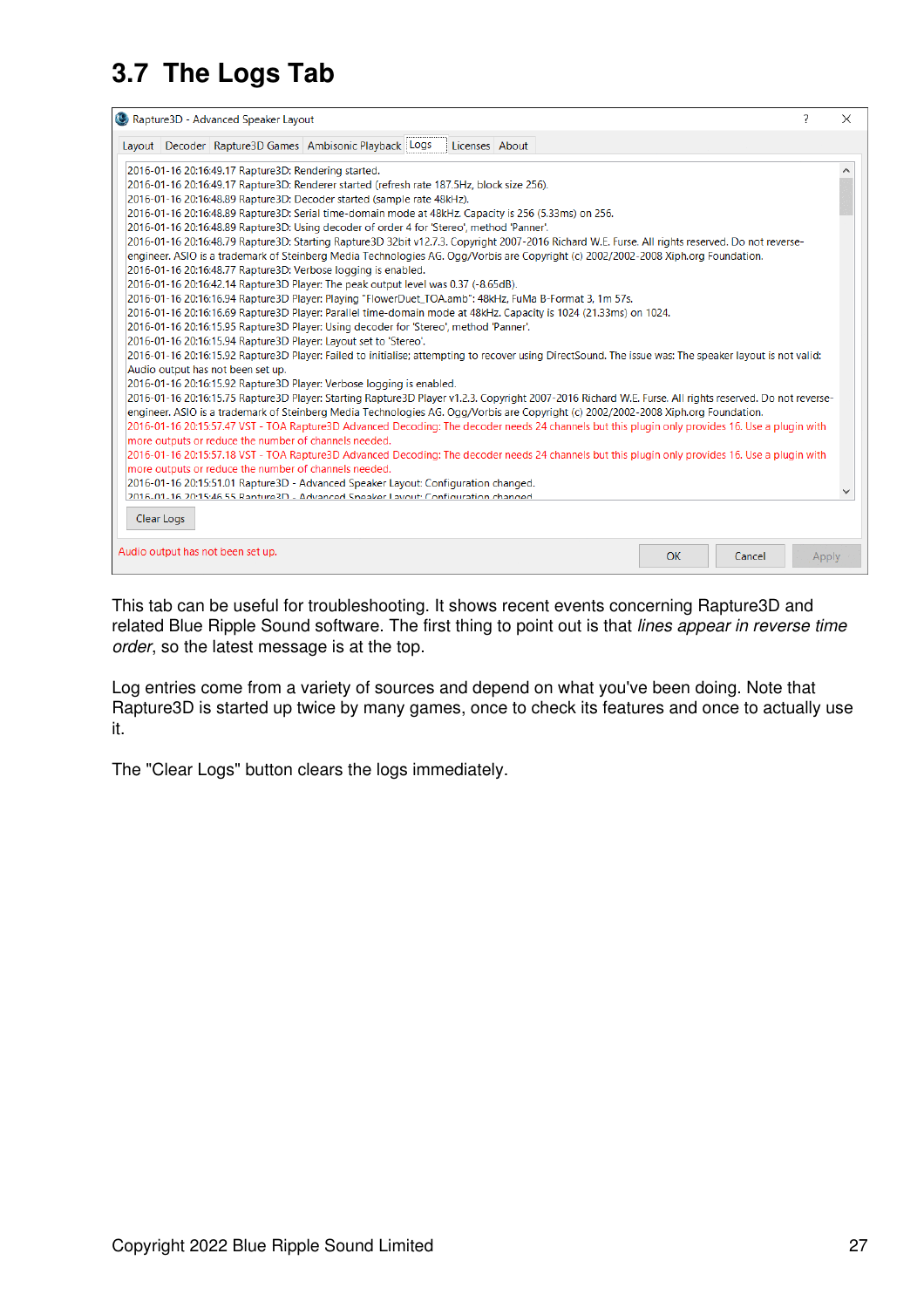# <span id="page-29-0"></span>**3.8 The Licenses Tab**

|     | Rapture3D - Advanced Speaker Layout                                                                                                                 |                                                        |                |    |        | ?     | $\times$ |
|-----|-----------------------------------------------------------------------------------------------------------------------------------------------------|--------------------------------------------------------|----------------|----|--------|-------|----------|
|     |                                                                                                                                                     | Layout Decoder Rapture3D Games Ambisonic Playback Logs | Licenses About |    |        |       |          |
|     | Rapture3D OpenAL - XXXX-XXXX-XXXX-XXXX - Fresh<br>Ambisonic Playback - XXXX-XXXX-XXXX-XXXX - Fresh<br>Advanced Layout - XXXX-XXXX-XXXX-XXXX - Fresh |                                                        |                |    |        |       |          |
| Add | Revoke                                                                                                                                              | Refresh                                                |                | OK | Cancel | Apply |          |

This tab should list the licenses you have. Licenses can be added using the "Add" button, assuming you have an Internet connection. The license comes in the form of a hyphenated string of characters where the "XXXX-XXXX-XXXX-XXXX" is in the example above.

Licenses are available from [Blue Ripple Sound](http://www.blueripplesound.com).

### **3.8.1 How Licenses Work**

Once a day, when you use Rapture3D or a similarly licensed piece of Blue Ripple Sound software, the software "phones home" across the Internet to refresh the license. No personal information is transmitted and encryption is used. This tab will tell you if your licenses are fresh. If they aren't, the text here will change and eventually the software will stop working, typically a month after the last successful refresh. Some licenses (typically trial or beta testing licenses) expire automatically and permanently, so you'll need to get another one to keep using the software.

### **3.8.2 Hardware Changes**

The license is stored with a short description of your machine. This means that if your machine changes, for instance if you upgrade the CPU or switch the network card, your machine may seem to be different and license checks may fail. The best thing to do if you're upgrading some hardware is to revoke the license before making the change and to add it back again afterwards.

If you run into trouble, please get in touch with Blue Ripple Sound from the email address you used when buying the software and hopefully we can sort things out.

### **3.8.3 Revoking Licenses**

Licenses can only be used on one machine, so if you want to move your license from one machine to another you need to revoke it. This is done with the "Revoke" button. You'll also be asked if you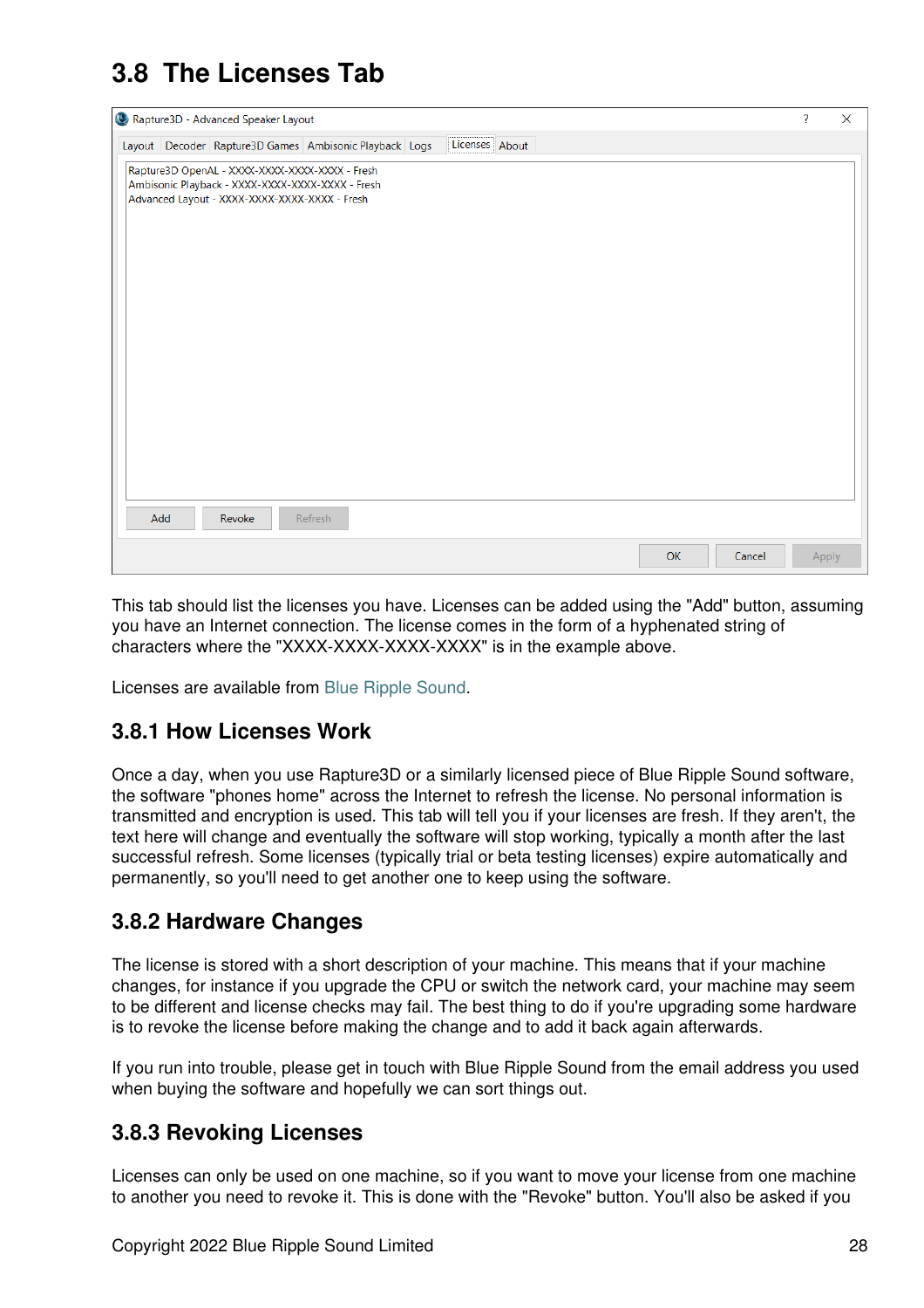want to do this if you uninstall Rapture3D. Note that this requires an Internet connection.

<span id="page-30-0"></span>If you revoke your license *write it down somewhere* if you haven't kept your original documentation, so you have it to hand when you want to install Rapture3D somewhere else!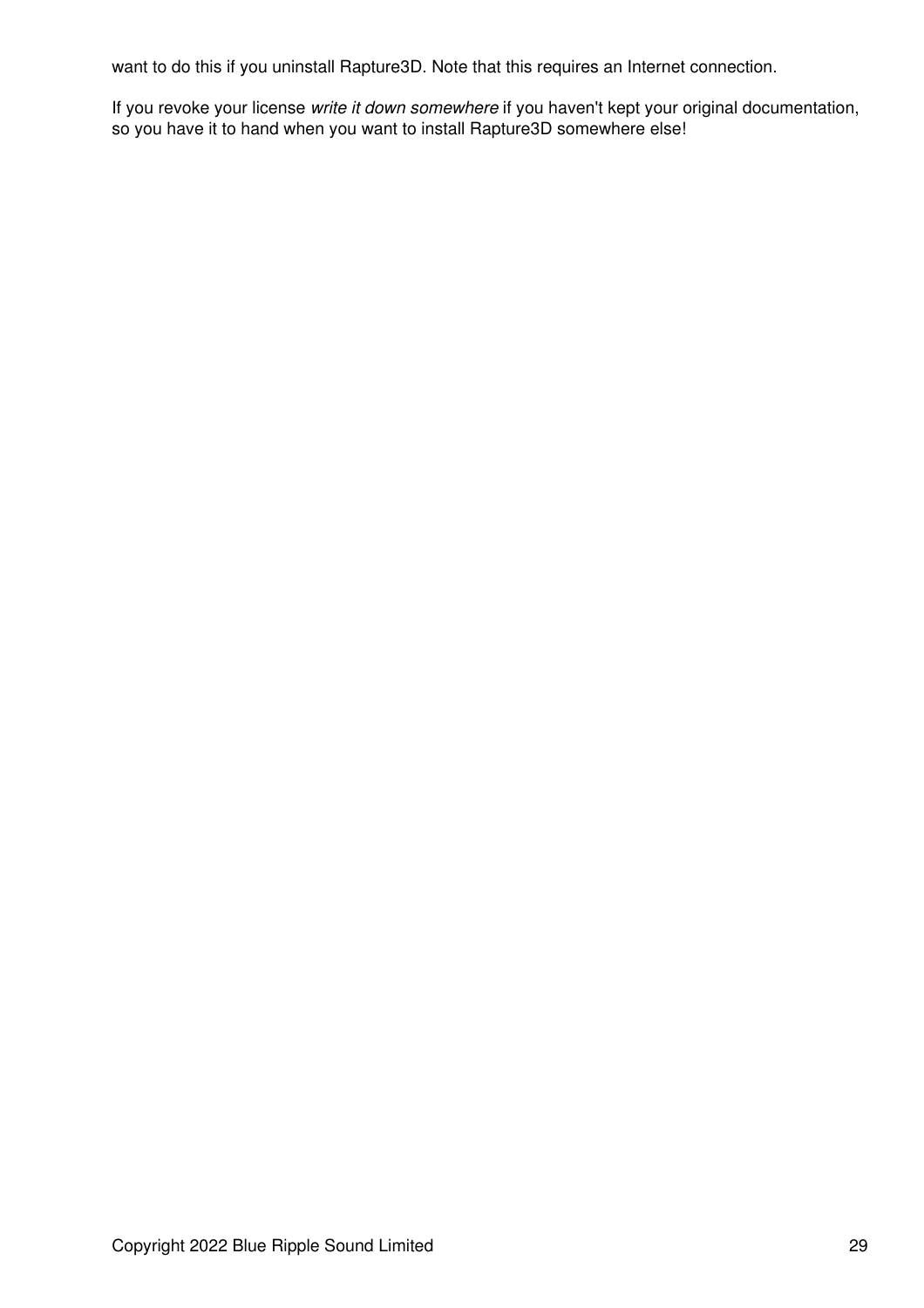# **4 The Rapture3D Decoder Studio Plugins**

This version of Rapture3D ships with AAX and VST2 decoder plugins for use within studio Digital Audio Workstations (DAWs), in particular Reaper and Pro Tools Ultimate.

The plugins use the current layout settings made in the Rapture3D GUI's layout tab, except for the hardware connections, which are ignored. These need to be set separately in your DAW.

The plugins are intended particularly for work with Third Order Ambisonic (O3A) streams, although they can also be used with lower order streams, using SN3D or FuMa encoding. There are various other O3A plugins libraries available from [Blue Ripple Sound](http://www.blueripplesound.com).

## <span id="page-31-0"></span>**4.1 Setup**

You may need to activate your plugins before use, using the Blue Ripple Sound License Manager, which normally can be found in a Blue Ripple Sound folder on the Start menu (on Windows) or in your Applications folder (on macOS).

# <span id="page-31-1"></span>**4.2 Compatibility**

These plugins expect busses with at least 16 channels, which (at the time of writing) most Digital Audio Workstations (DAWs) cannot handle. Some are limited at 2 channel stereo and many are limited at the 8 channels used for 7.1 surround mixes. **These plugins** *will not work correctly* **with these DAWs**, which may even crash. You may wish to try [Pro Tools Ultimate](https://www.avid.com/pro-tools) or [Reaper.](https://www.reaper.fm)

## **4.2.1 AAX**

Rapture3D Advanced decoding can also be used with [Pro Tools Ultimate](https://www.avid.com/pro-tools) or Pro Tools HD 12.8.2 and later. Pro Tools keeps careful track of exactly what stem formats are present on tracks and busses; this is a powerful feature which helps avoid mistakes and ensure plugins are used in the right places. However, Rapture3D Advanced uses arbitrary output formats, which Pro Tools may or may not know about.

To handle this, the AAX plugins "misuse" their output stem formats by setting them to 7.1 or third order ambisonics, regardless of the actual output format in use in Rapture3D. This is simply to access the right number of output channels (8 or 16 respectively). A number of block decoders can be used together to provide support for higher output channel counts. This is described in more detail below.

## **4.2.2 VST2**

The plugin library works as a VST2 "shell" plugin. This means that a number of individual audio plugin effects are provided by a single library file. Your VST host may have a slightly different way of managing these plugins to ordinary ones. For instance, in [Max/MSP](http://cycling74.com) the vst~ plugin uses library filenames and "subname" messages to specify the individual plugin within the library.

Four versions of the main decoder plugin are provided, differing only in their output channel count (16, 32, 64 or 128). Pick the smallest one with enough channels for your speaker rig. The plugins have names like "O3A Decoder - Rapture3D Advanced (16 Channels)".

In addition, a "block" decoder provides eight selectable channels of output. In some DAWs (such as Reaper), a number of these can be used in parallel to allow decoding for large numbers of channels on multicore CPUs. For instance, for a 24 channel decode, the first block decoder might output channels 1-8 on one track, the second channels 9-16 and so on. In addition, the order can be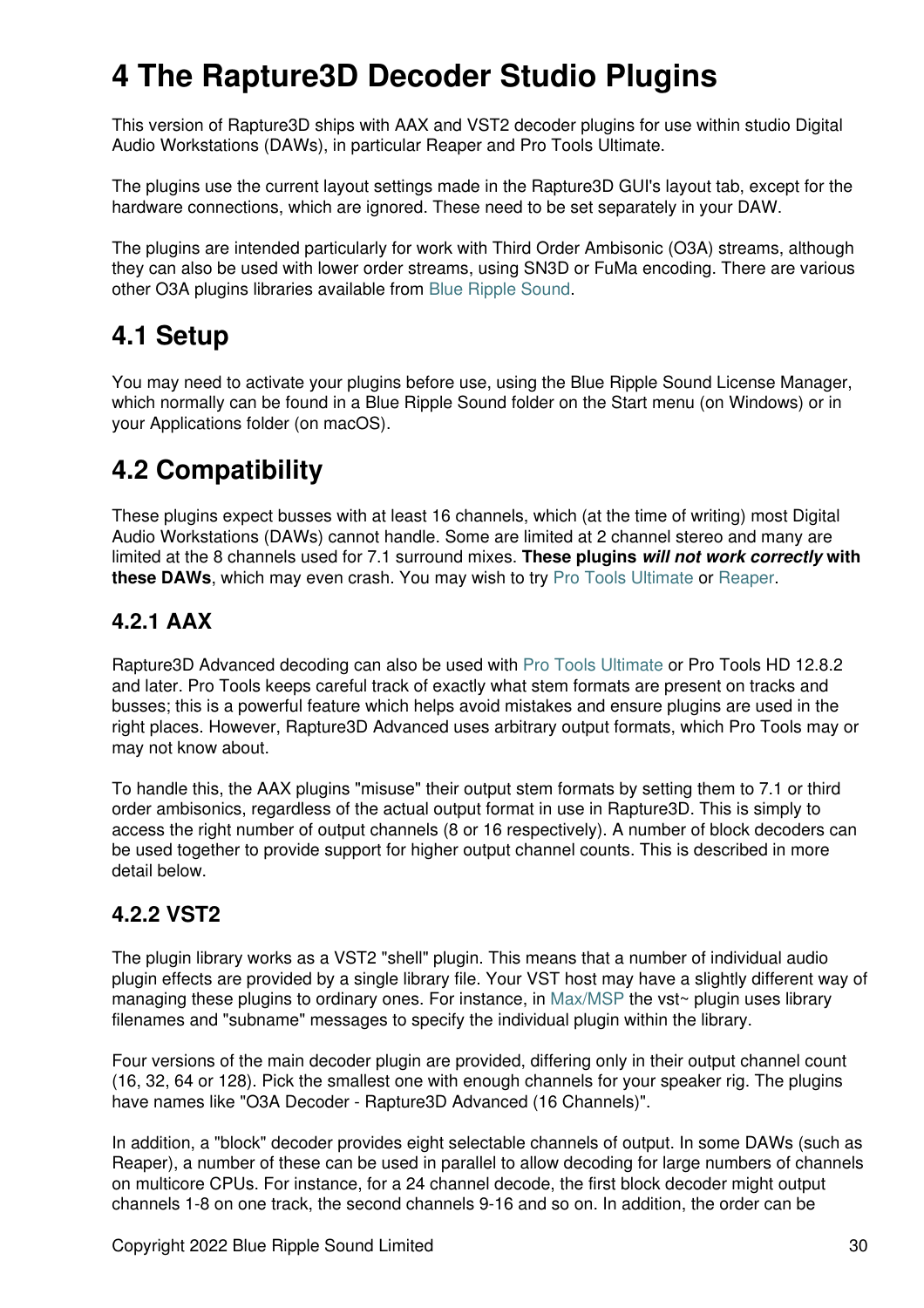lowered to reduce load. This plugin is named "O3A Decoder Block - Rapture3D Advanced".

Most DAWs have a VST plugin "path", which is a list of directories which will be searched for VST2 plugins. You may need to change this path to point at the location of the plugins, or move the plugins there. By default, these plugins are installed into /Library/Audio/Plug-Ins/VST on macOS. Various directories may be used on Windows, but c:\Program Files\Steinberg\VST2 is not uncommon.

## **4.2.3 Buffering**

In most modes, these plugins use internal buffering with a length of 128 samples. For smooth CPU load, you may need to ensure your DAW buffer size is a multiple of this.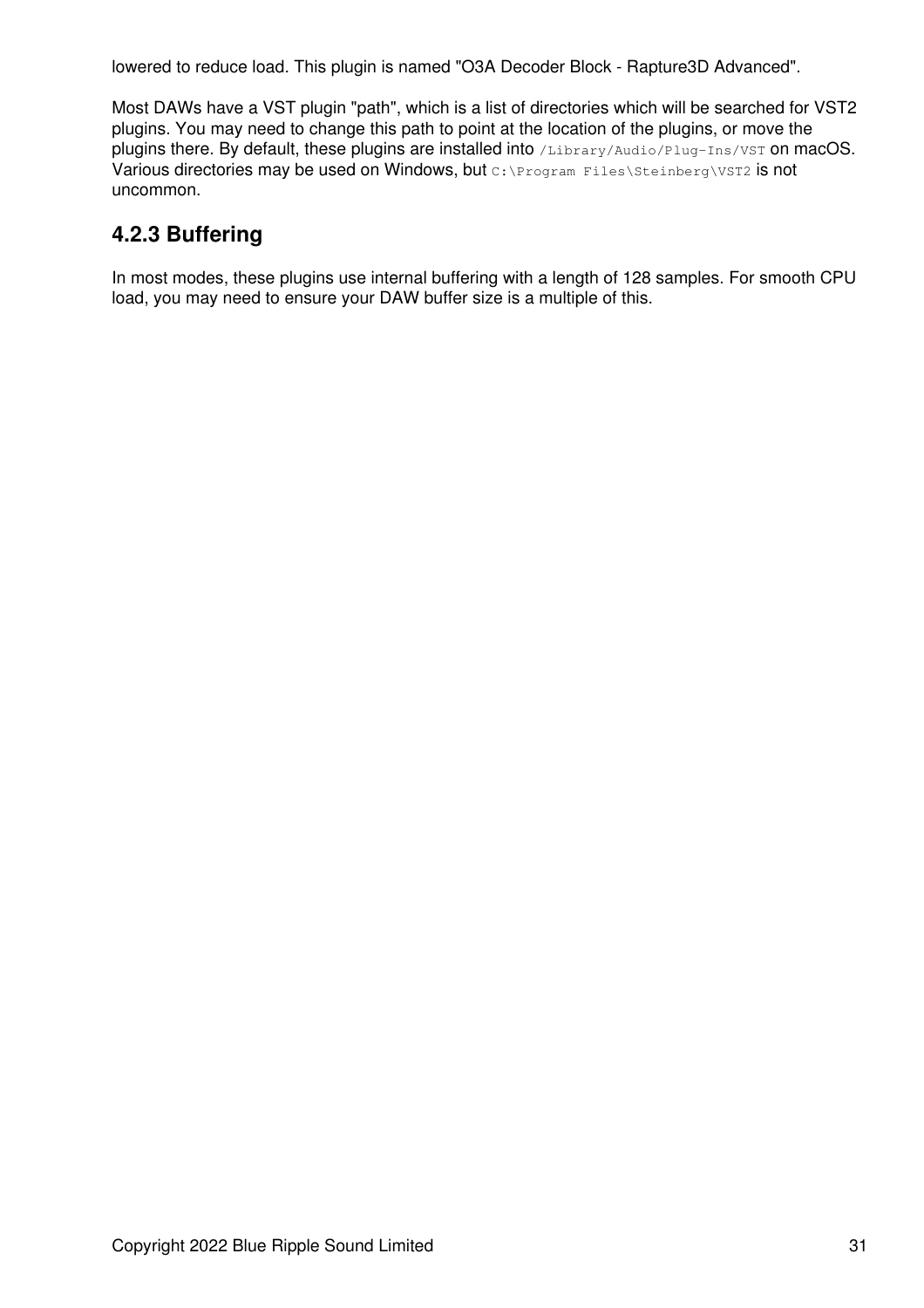## <span id="page-33-0"></span>**4.3 O3A Decoder (16, 32, 64 and 128 Channels) - Rapture3D Advanced**



### **4.3.1 Host Support**

### **4.3.1.1 O3A Decoder (16 Channels) - Rapture3D Advanced**

| <b>Host Type</b> | <b>Support</b>                                         |  |  |  |  |
|------------------|--------------------------------------------------------|--|--|--|--|
| <b>AAX</b>       | Yes, output mapped to a standard ambisonic (SN3D) stem |  |  |  |  |
| VST <sub>2</sub> | <b>Nes</b>                                             |  |  |  |  |

### **4.3.1.2 O3A Decoder (32 Channels) - Rapture3D Advanced**

| Host Type Support |     |
|-------------------|-----|
| AAX               | ง∩  |
| vST2              | Yes |

#### **4.3.1.3 O3A Decoder (64 Channels) - Rapture3D Advanced**

| <b>Host Type Support</b> |     |
|--------------------------|-----|
| AAX                      | lΝo |
| VST2                     | Yes |

#### **4.3.1.4 O3A Decoder (128 Channels) - Rapture3D Advanced**

| <b>Host Type</b> | <b>Support</b>                                          |
|------------------|---------------------------------------------------------|
| <b>AAX</b>       | 'No                                                     |
| VST <sub>2</sub> | Extreme channel count excludes most hosts (even Reaper) |

### **4.3.2 Audio**

#### **4.3.2.1 O3A Decoder (16 Channels) - Rapture3D Advanced**

|                      | <b>Channels</b> | <b>Content</b>                              |
|----------------------|-----------------|---------------------------------------------|
| <b>Input 16</b>      |                 | IO3A                                        |
| Output <sup>16</sup> |                 | Configurable (mapped to ambisonics for AAX) |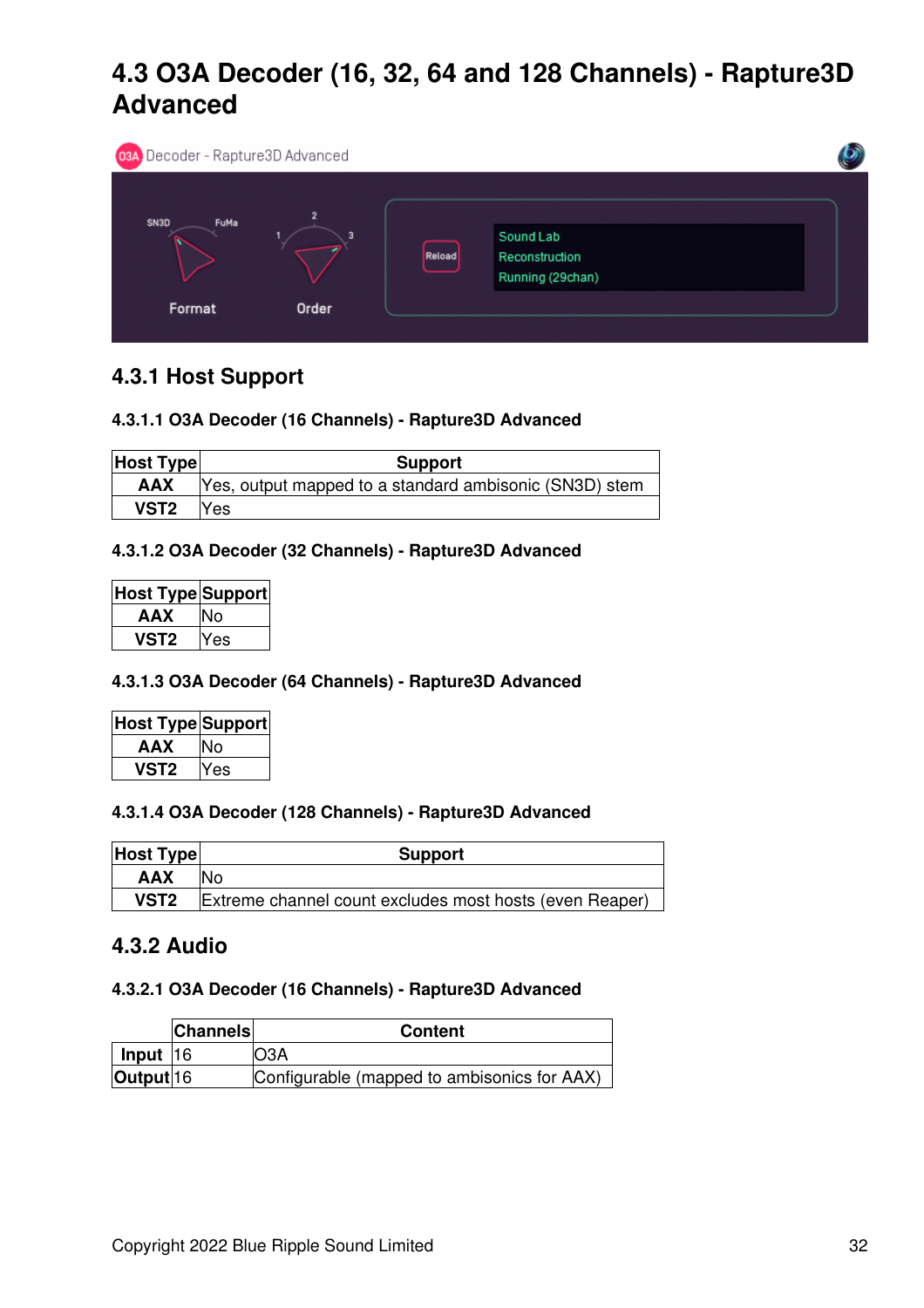### **4.3.2.2 O3A Decoder (32 Channels) - Rapture3D Advanced**

|                      | Channels Content |
|----------------------|------------------|
| $\ln$ put 16         | O <sub>3</sub> A |
| Output <sub>32</sub> | Configurable     |

### **4.3.2.3 O3A Decoder (64 Channels) - Rapture3D Advanced**

|                      | Channels Content |
|----------------------|------------------|
| Input $ 16$          | IO3A             |
| Output <sup>64</sup> | Configurable     |

### **4.3.2.4 O3A Decoder (128 Channels) - Rapture3D Advanced**

|                       | Channels Content |
|-----------------------|------------------|
| Input $ 16 $          | IO3A             |
| Output <sup>128</sup> | Configurable     |

### **4.3.3 Controls**

- [Order](#page-35-0)
- [Reload](#page-35-1)
- [Format](#page-35-2)

### **4.3.4 Description**

This plugin is not self-contained. It uses the decoder currently selected within the separate [Rapture3D Advanced](#page-5-1) layout manager application, which must also be installed and set up. This decoder is intended for monitoring or playback in studios and concert venues where a specific and measured speaker layout is in use.

The channel routing ("Audio Device", "Audio Output" and so on) set up in the Rapture3D layout tab is *not* used, but the channel gains are. The channels appear in the same order as shown there. You can change this order using Reaper's routing matrices, or in the layout tab (which is normally better). If you want to create silent output channels for unused outputs this can be achieved by adding a channel with an "Inactive" speaker role.

When many channels are used this plugin can produce high CPU loads, which may result in stuttering if decoding is attempted in real time. In some DAWs (e.g. Reaper) the CPU load can be distributed better by tuning buffer sizes, and instead using the ['block' decoder plugin.](#page-36-0)

Only the sixteen channel version of this plugin is available as an AAX plugin. The 'block' decoder can be used to achieve higher channel counts. Please note that the output of this plugin is *not* an ambisonic feed; the third order ambisonic stem format is only used to create a 16 channel output. Channel outputs appear in the order set up in the Rapture3D configuration screen.

### **4.3.4.1 Mastering - A Word of Caution**

Rapture3D Advanced allows you to calibrate for your speaker array precisely and can give fantastic results. However, if you are using it to produce a decoded surround sound master for distribution (e.g. 5.1) then it is important to remember that your audience will probably not be using exactly the same speaker setup as you. Rapture3D may have applied subtle equalization and other processing to make the decode work well for you, but which may make it sound *worse* on another system.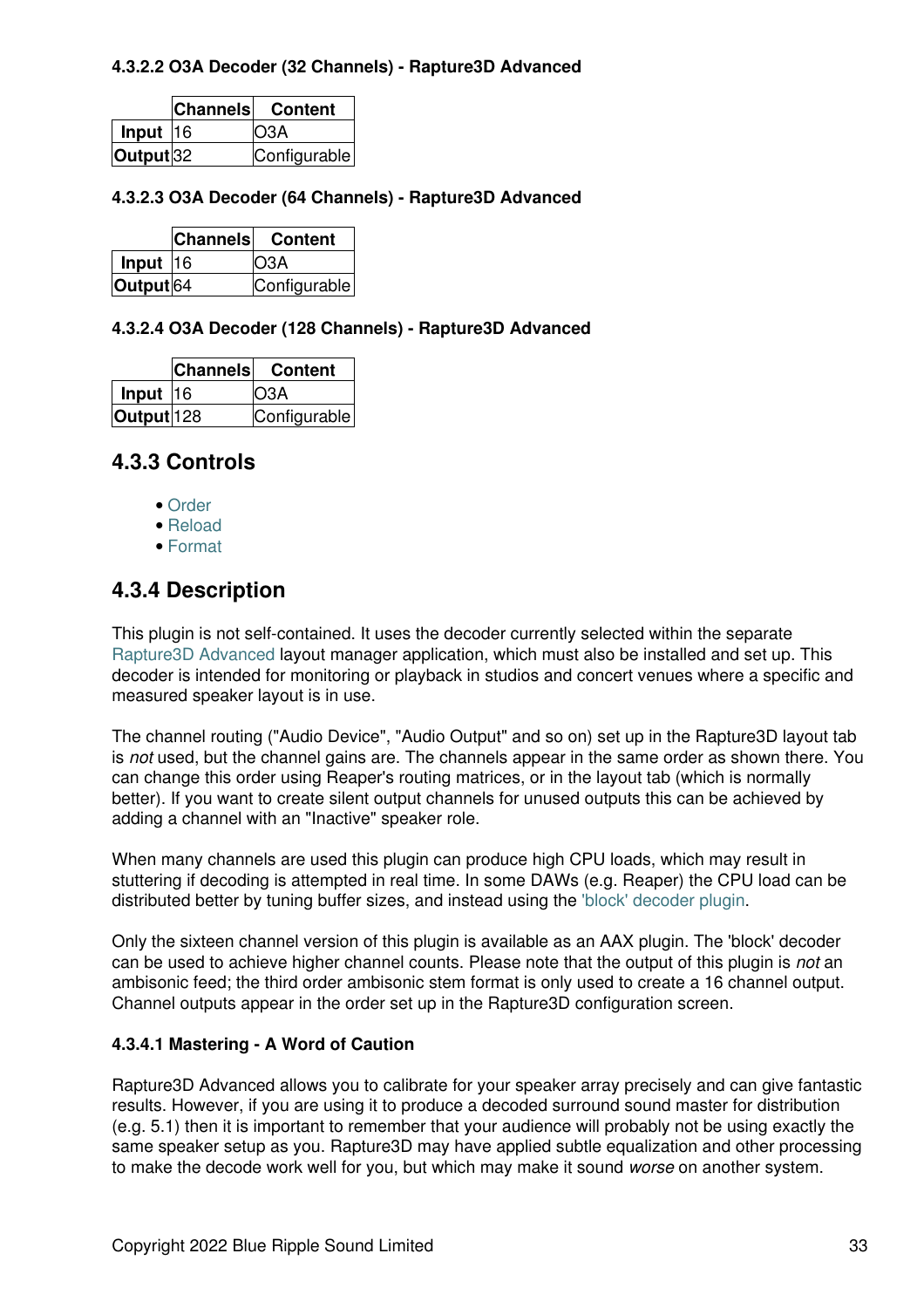Because of this, when mastering for distribution you should normally make sure you use "standard" speaker layout angles, and no distance information. Our presets should be a good start point here. Further, the "Basic" decoder method is usually the best choice as this is the least affected by bad speaker placement.

We recommend the use of this plugin while monitoring, for the best experience of the mix while working on it. However, at the actual point of finalising a surround master it is important not to use any calibration which was specific to the mastering room. A simple way to do this (without the hassle of reconfiguring this plugin) is to use the standard preset decoders from the Blue Ripple Sound O3A Decoding plugin library.

### **4.3.5 Controls**

### <span id="page-35-0"></span>**4.3.5.1 Control: Order**

Normally this should be set to three for work with Third Order Ambisonic (O3A) streams. For lower order streams, for instance from a first order (four channel) B-Format microphone, the order should be set to match the stream. Dropping the order to match the stream exactly can give a slightly better decode and uses less CPU.

### <span id="page-35-1"></span>**4.3.5.2 Control: Reload**

This button reads the currently active Rapture3D settings into the plugin. To reconfigure this plugin, change the settings in the Rapture3D speaker layout application, press "Apply" or "OK" and then press the "Reload" button on the plugin. Active Rapture3D settings are also reloaded when the plugin is started. Settings are not otherwise kept between sessions.

### <span id="page-35-2"></span>**4.3.5.3 Control: Format**

The input format describes the first order ambisonics that is being fed into this plugin. Setting this incorrectly will give bad results. The options are:

- "SN3D" (in the ACN channel ordering) is the format used by the O1A and O3A plugins. It is used by some recent first order microphones and is sometimes known as "AmbiX".
- First order "FuMa" is the same as "Classic" WXYZ B-Format, which dates back to the 1970's. It was used in versions of these plugins prior to version 2.0 and some hardware and software uses it, including a number of 3D microphones.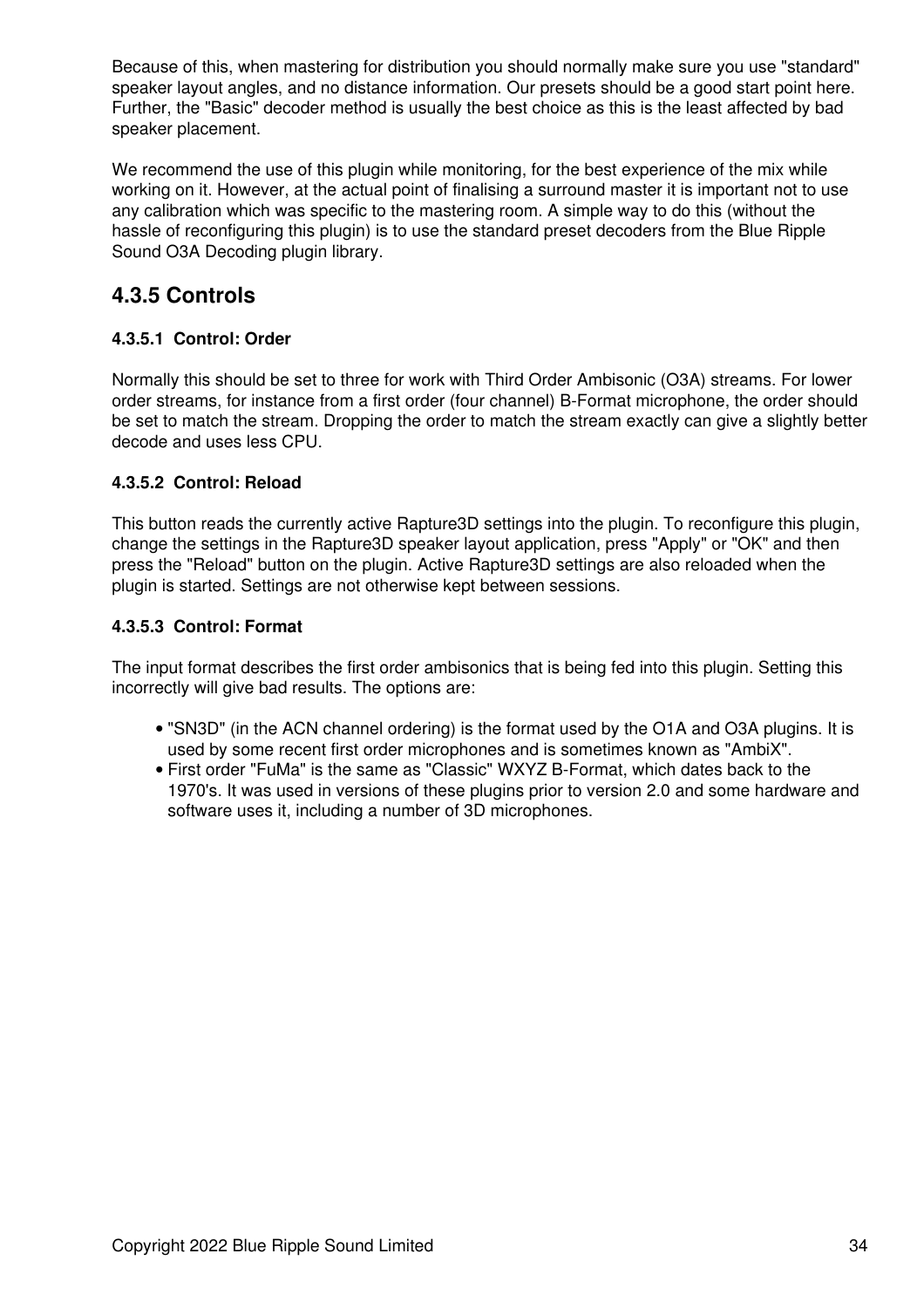# <span id="page-36-0"></span>**4.4 O3A Decoder Block (8 Channels) - Rapture3D Advanced**

| 03A Decoder Block - Rapture3D Advanced |            |              |        |                                                 |  |
|----------------------------------------|------------|--------------|--------|-------------------------------------------------|--|
| FuMa<br>SN3D<br>Format                 | 3<br>Order | <b>Block</b> | Reload | Dome 2<br>Reconstruction<br>Channels 9-16 of 64 |  |

## **4.4.1 Host Support**

| <b>Host Type</b> | <b>Support</b>                            |
|------------------|-------------------------------------------|
|                  | <b>AAX</b> Yes, output mapped to 7.1 stem |
| <b>VST2</b>      | Yes                                       |

### **4.4.2 Audio**

|                  | <b>Channels</b> | <b>Content</b>                       |
|------------------|-----------------|--------------------------------------|
| $lnput$  16      |                 | )3A                                  |
| $ $ Output $ 8 $ |                 | Configurable (mapped to 7.1 for AAX) |

### **4.4.3 Controls**

- [Order](#page-37-1)
- [Block Range](#page-37-2)
- [Reload](#page-37-3)
- [Format](#page-37-4)

## **4.4.4 Description**

This plugin is very similar to the [O3A Decoder - Rapture3D Advanced](#page-33-0) plugins. It is intended for use with decodes with many channels, from which is manages a block of just eight. For instance, the plugin might be configured to output channels 1-8, or 9-16, and so on.

This allows a number of copies of the plugin to be set up in parallel to produce all the channels needed for a particular decode.

Arranging for the decode to happen in this way allows some DAWs to distribute the decoder CPU load over a number of CPU cores, which make it possible to perform huge decodes in real time. Typically, one instance of this plugin is used per track.

The AAX version of this plugins labels its eight-channel output as 7.1 for compatibility with Pro Tools' stem format management, regardless of the actual format in use. Channel outputs appear in the order set up in the Rapture3D configuration screen. If you actually want to decode to 7.1, please note that the channel ordering for 7.1 in Pro Tools is not the same as in the standard Rapture3D preset. If this is inconvenient, customise the 7.1 decoder layout and reorder the channels. You may also wish to switch the "Front Centre (Dialogue Only)" channel's Speaker Role to "Front Centre" as otherwise the front centre will be silent in normal use.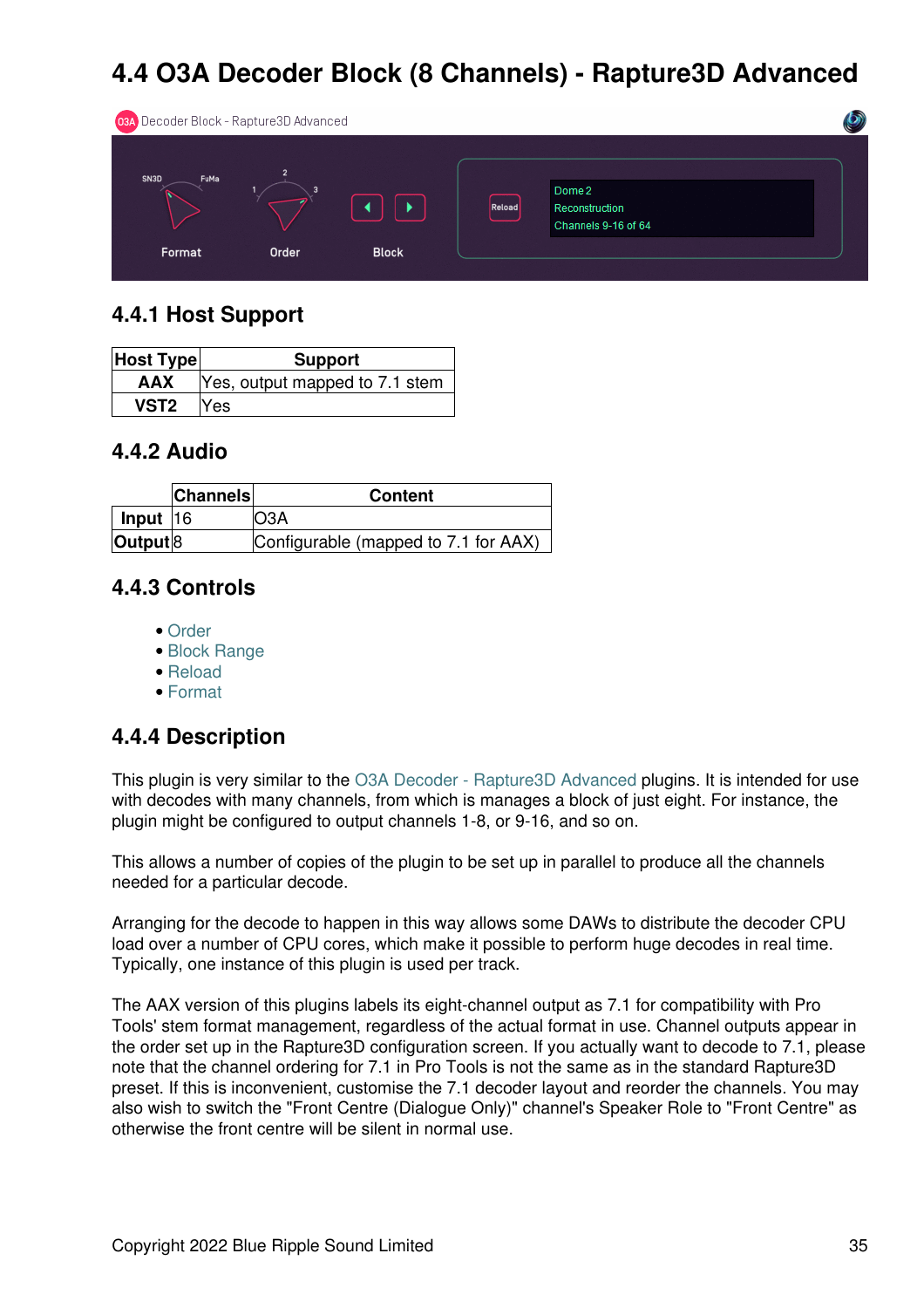## **4.4.5 Controls**

### <span id="page-37-1"></span>**4.4.5.1 Control: Order**

Normally this should be set to three for work with Third Order Ambisonic (O3A) streams. For lower order streams, for instance from a first order (four channel) B-Format microphone, the order should be set to match the stream. Dropping the order to match the stream exactly can give a slightly better decode and uses less CPU.

### <span id="page-37-2"></span>**4.4.5.2 Control: Block Range**

Block range controls which output channels from the decoder are produced by this plugin. It has values such as "1-8", "9-16" and so on.

### <span id="page-37-3"></span>**4.4.5.3 Control: Reload**

This button reads the currently active Rapture3D settings into the plugin. To reconfigure this plugin, change the settings in the Rapture3D speaker layout application, press "Apply" or "OK" and then press the "Reload" button on the plugin. Active Rapture3D settings are also reloaded when the plugin is started. Settings are not otherwise kept between sessions.

### <span id="page-37-4"></span>**4.4.5.4 Control: Format**

The input format describes the first order ambisonics that is being fed into this plugin. Setting this incorrectly will give bad results. The options are:

- "SN3D" (in the ACN channel ordering) is the format used by the O1A and O3A plugins. It is used by some recent first order microphones and is sometimes known as "AmbiX".
- <span id="page-37-0"></span>First order "FuMa" is the same as "Classic" WXYZ B-Format, which dates back to the • 1970's. It was used in versions of these plugins prior to version 2.0 and some hardware and software uses it, including a number of 3D microphones.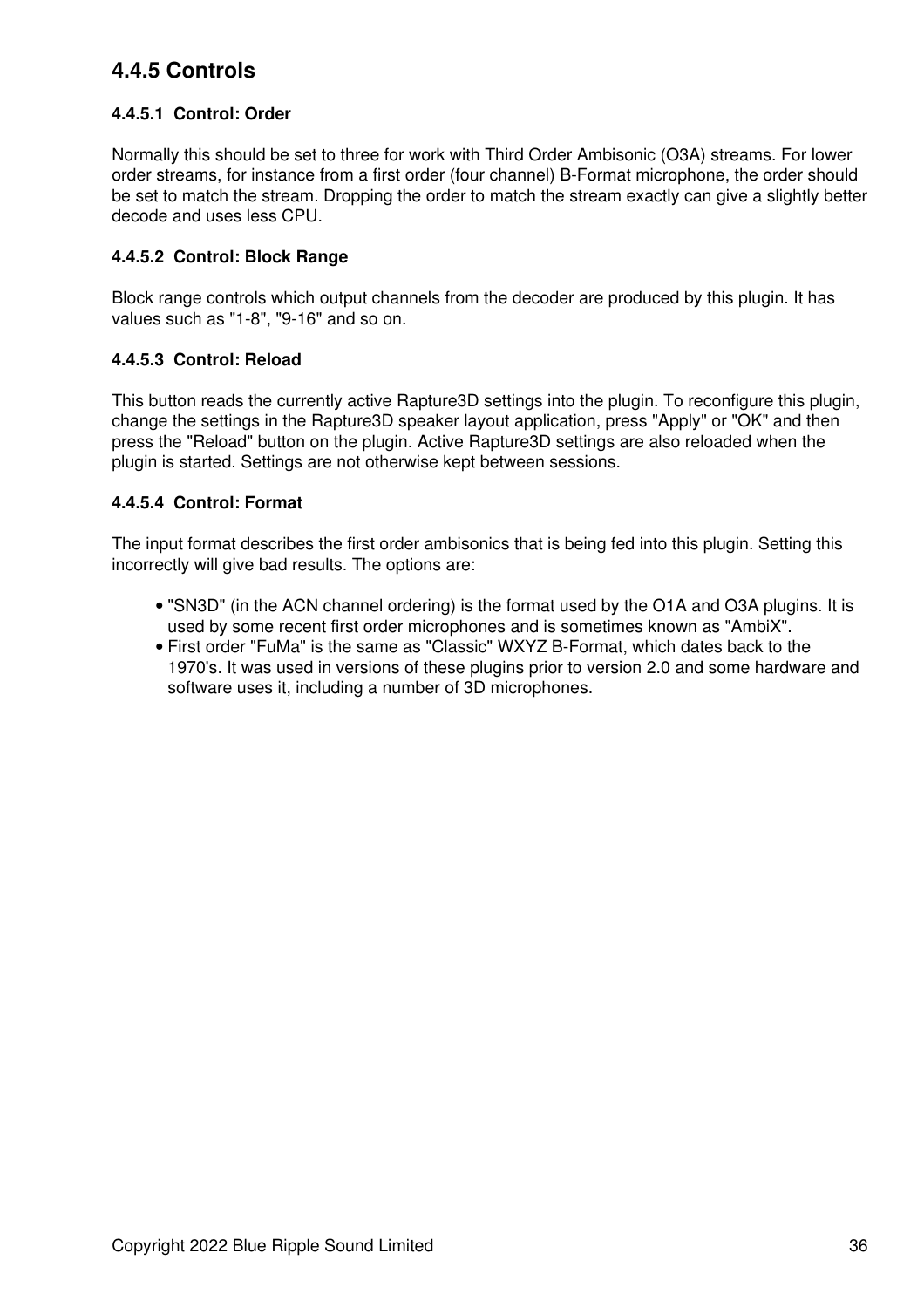# **5 The Rapture3D OpenAL Driver**

OpenAL allows games to make use of special OpenAL "drivers" which provide 3D audio algorithms. These algorithms may be provided in software or hardware.

Rapture3D includes a software OpenAL driver with some particularly interesting algorithms. Amongst other things, it uses Higher Order Ambisonics for superior 3D audio spatialisation.

# <span id="page-38-0"></span>**5.1 Using The Driver On Windows**

On Windows, the driver is a special file called rapture3d\_oa1.dll.

# <span id="page-38-1"></span>**5.2 Using The Driver On macOS**

On macOS, the Rapture3D driver is a special file called *libOpenAL.Rapture3D.dylib.* It is configured with the Games tab in the layout program.

Unlike Windows, macOS does *not* have an OpenAL "router" driver to allow software to switch between alternative OpenAL implementations, so it is tricky to change the OpenAL driver away from the default Apple implementation without doing bad things to your system. Be careful!

# <span id="page-38-2"></span>**5.3 Configuration**

Ideally, the game will have been written to use this driver. When it hasn't, it may still be possible to make it work by switching to it using the game's configuration screens or by replacing the system's default OpenAL driver. However, this involves modification to system files so we cannot recommend this for ordinary users. If you do go ahead, ensure you keep a copy of the original driver so you can return your system to its original configuration.

<span id="page-38-3"></span>The driver can be configured with the ["Games" tab.](#page-23-0)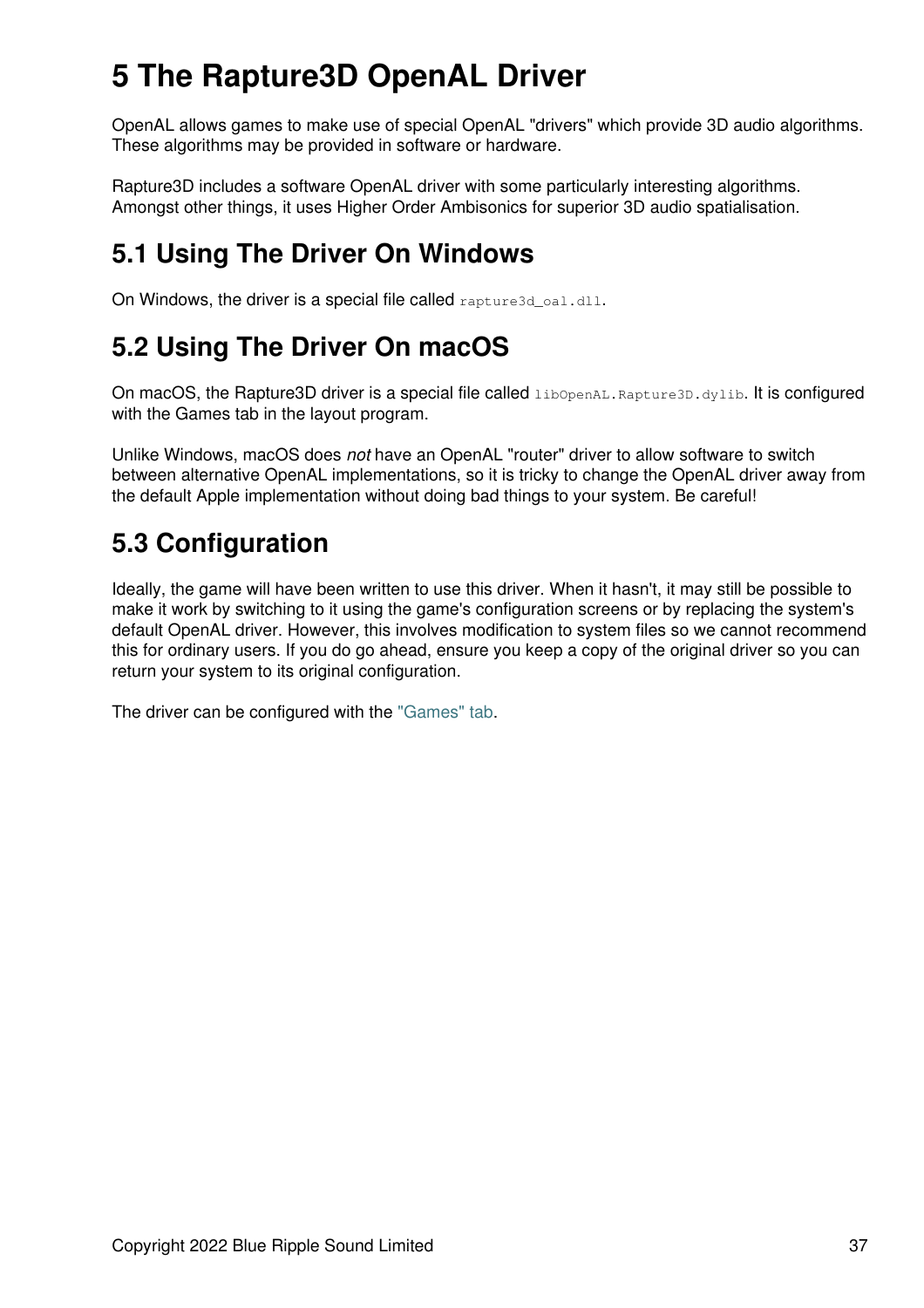# **6 Rapture3D Ambisonic Player**



This edition of Rapture3D comes with an ambisonic sound file player. It uses the same layout and decoding [configuration](#page-8-0) as the Rapture3D [OpenAL game engine](#page-37-0). It has its [own tab for fine tuning](#page-26-0). You'll need an "Ambisonic Playback" license, which should be listed on the [Licenses tab](#page-29-0).

If you do have ambisonic sound files around in .AMB format then well done! Hopefully you can just double-click on them and they'll play in full 3D! The player can also handle ambisonic audio contained in a range of other file formats, including simple Ogg/Vorbis files (.OGG or .OGA), though you'll probably want to open these directly from the application. In these cases, channel counts are used to infer the ambisonic order.

# <span id="page-39-0"></span>**6.1 Playlists**

The left pane shows the list of files that the player is working with at the moment. You can add them with the "Open..." or "Add..." options on the File menu. Drag and drop files to change their place in the play order and double-click to play.

Playlists can be loaded and saved as text files using the "Playlist" menu.

## <span id="page-39-1"></span>**6.2 Formats**

The player can handle audio using either the FuMa convention (which is backwards-compatible with "classic" ambisonics) or SN3D (ACN) convention.

When a multichannel audio file is read, the player can sometimes identify whether FuMa or SN3D is in use automatically. Specifically, .AMB files also use FuMa. To handle other cases, the Format menu can be used to control how files will be interpreted.

Depending on the decoder, up to third order FuMa is supported and up to fifth order SN3D, or seventh for custom decoders, although you may need a very powerful machine for multichannel speaker layouts or higher visualisation settings.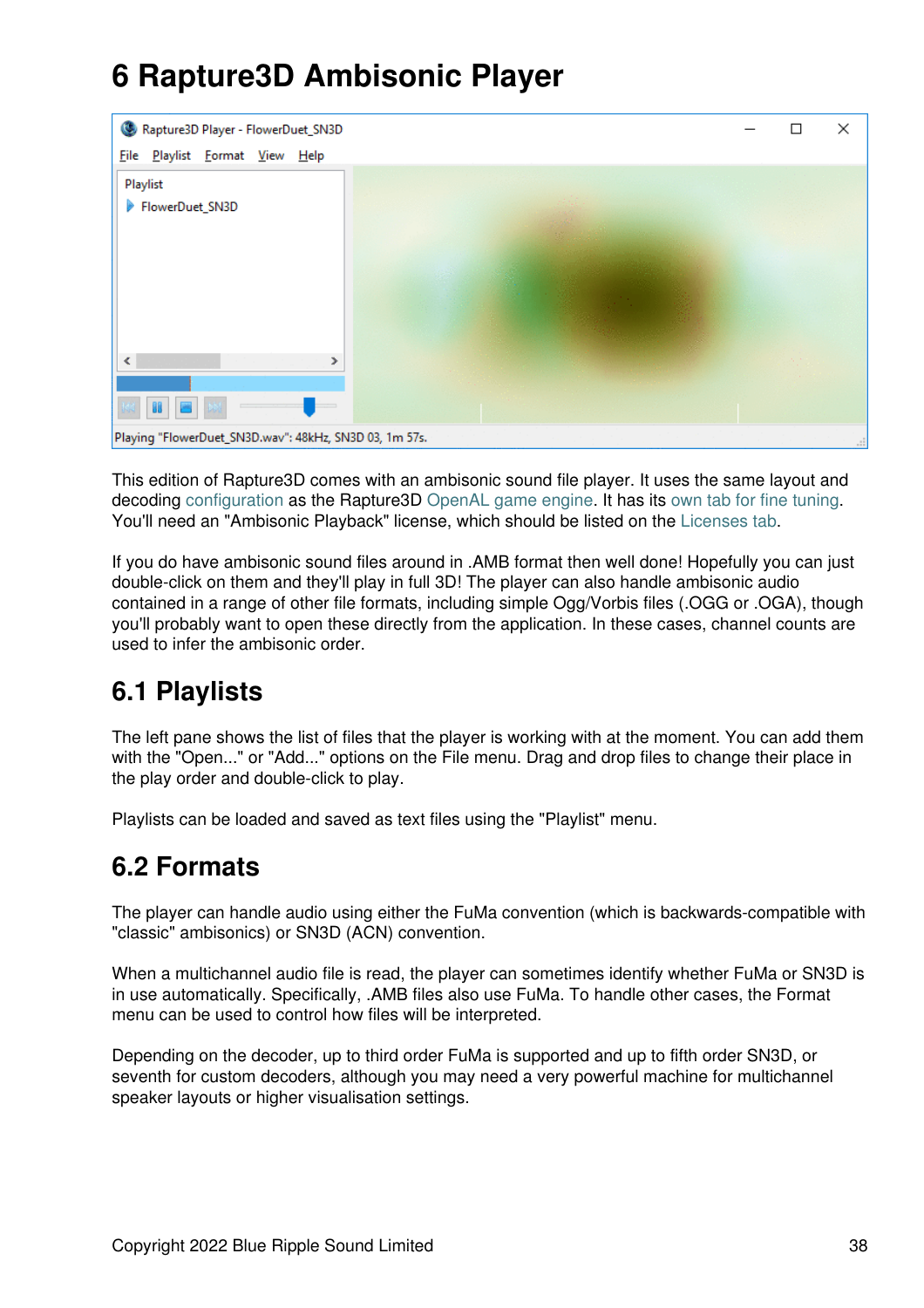# <span id="page-40-0"></span>**6.3 Controls**

The bar below the playlist can be used to jump to particular locations in the audio that is currently selected.

Below that you'll find standard player controls. These are:

- Skip to previous track
- Play/pause
- Stop
- Skip to next track
- Volume

## <span id="page-40-1"></span>**6.4 Status Bar**

At the very bottom of the window is the status bar. This will tell you the details of the current audio that is playing and anything else you might need to know if there's a problem.

## <span id="page-40-2"></span>**6.5 Visualisation**

On the right hand of the player is a visualisation area. This will light up in different areas, depending on where sounds are coming from.

In case you're interested, the visualisation is actually based on the 3D information in the stream, using a projection similar to that used in maps of the world. Sounds playing above appear at the top in the image, sounds below appear at the bottom, sounds at the front appear in the middle, sounds to the left of that appear to the left of centre and so on. Sounds visualised on the left and right edges of the image are behind (the image "wraps around" at the back, again as in a map of the world). Note that typical real recordings produce extremely complex visualisations due to acoustic reflections.

The "View" menu gives some options to control the visualisation, including control of the quality used. Higher quality settings put more load on your CPU.

## <span id="page-40-3"></span>**6.6 Command-Line (Windows Only)**

<span id="page-40-4"></span>For those of you that use the command-line, it's worth noting that on 32bit Windows (but not 64bit Windows or macOS), Rapture3D supports some command-line options, including a full-screen mode. Run it as "Rapture3dPlayer.exe -h" to find out more...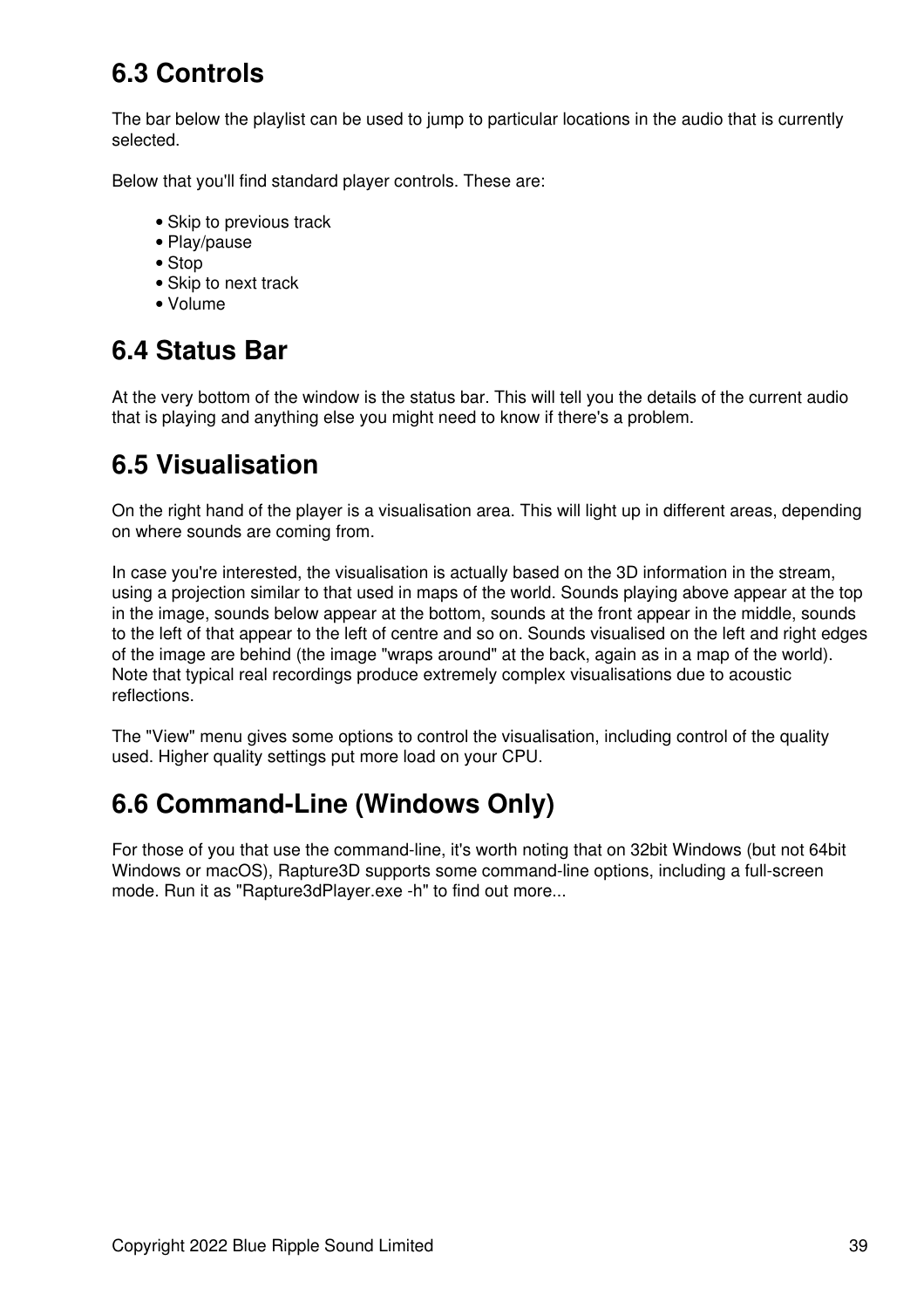# **7 Technical Notes**

# <span id="page-41-0"></span>**7.1 3D7.1**

3D7.1 is a variant of the 7.1 surround speaker arrangement. The original 7.1 surround speaker arrangement typically places three speakers at the front of the room, two at the sides and two at the back. Further, a subwoofer (the ".1" in the name) is placed somewhere in the room (it doesn't matter too much where). Quite a few computers come with 7.1 surround sound these days and there are packages for sale that allow it to be added if not. The arrangement of the main seven speakers here puts all speakers at the same height, which is a bit of a shame when using games where things are happening above and below!

The 3D7.1 speaker arrangement (invented by Simon N. Goodwin) is designed so that usually it can be used with existing 7.1 sound hardware. All you have to do is *change where you put your speakers*. It's also designed so that stereo material or 5.1 material will still play back well. The advantage is that games or other 3D audio software that can handle this speaker arrangement (e.g. via Rapture3D) can produce sound in proper *full 3D*!

### **7.1.1 Speaker Locations**

| Original 7.1 Speaker Location 3D7.1 Speaker Location |                         |
|------------------------------------------------------|-------------------------|
| <b>Front Left</b>                                    | <b>Upper Front Left</b> |
| <b>Front Right</b>                                   | Upper Front Right       |
| <b>Front Centre</b>                                  | <b>Front Centre</b>     |
| Subwoofer                                            | Subwoofer               |
| <b>Back Left</b>                                     | Upper Back Centre       |
| <b>Back Right</b>                                    | Lower Front Centre      |
| Side Left                                            | Lower Back Left         |
| Side Right                                           | Lower Back Right        |

Speakers should be placed as follows:

More mathematically, six of the speakers (ignoring the front centre and subwoofer) should form a regular octahedron aligned so front and back faces are vertical.

## **7.1.2 Configuration**

Once you have your speakers set up correctly, select "Surround 3D7.1" in the [Layout tab](#page-8-0) and check the speakers are wired up correctly. You'll probably want to use the test tones to check the speakers are in the right order after all that work!

After this you can [select a Decoder](#page-16-0) as usual.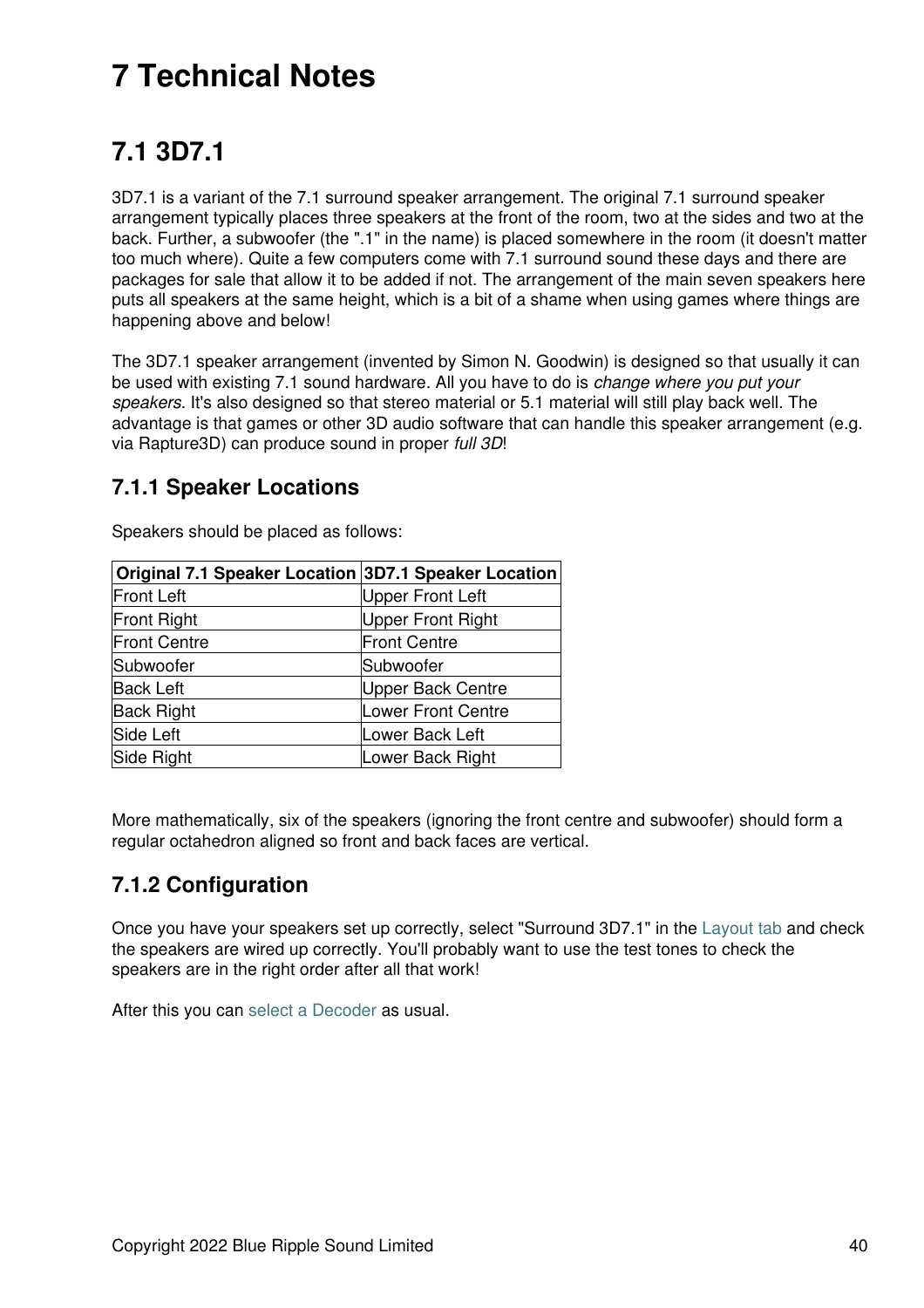# <span id="page-42-0"></span>**7.2 Basic Speaker Layout Design**

Speaker Layout design is as much an art as a science and there's a lot to it, so we're not going to go into huge detail here - instead, we're just providing a list of points to consider when setting up a custom speaker layout. Rapture3D will cope with most sensible speaker layouts that you are likely to throw at it.

### **7.2.1 Basics**

First, some basic advice:

Decide where you want to put your speakers and how you're going to wire everything up before you start - and write it down. It'll save time later.

Secure raised speakers carefully. You'll forget they're there and they have further to fall.

Be *really careful* with wires, particularly if you're using raised speakers. Tripping over a cable attached to a speaker several metres in the air can be *extremely dangerous* - and expensive.

Be *really careful* about volume levels when setting up - and test everything, particularly before starting a game. It's also good practice to be set up so you know where your emergency "power off" button is in case you get volume settings wrong later.

Talk to your partner/kids/pets/etc. before setting up a really complex rig, particularly if it's going in the living room.

### **7.2.2 Room Preparation**

Try to ensure there are no obstructions between the origin (where the listener's head should be) and the speakers.

Try to avoid reflective (hard) surfaces within or around the speaker array.

Again, please be really careful about cables and raised speakers.

### **7.2.3 Coverage**

Rapture3D differentiates between "horizontal" (2D) and "periphonic" (3D) speaker layouts. Horizontal ones are all at the same height (all Z settings should be zero) and periphonic ones may have speakers placed anywhere in 3D space. Decide which you're going for before you start and then think about "coverage" accordingly.

"Coverage" is the largest gap between speakers (measured as an angle). Where there are large gaps, the quality of spatialisation is reduced. Ideally, make speakers equally spaced, either horizontally or periphonically, so that all the gaps are similar in size. Or at least avoid big gaps where possible (although some are inevitable, typically below). The decoder generation report will tell you the actual coverage angle you've ended up with.

Rapture3D will cope with some fairly silly speaker rigs, but you'll typically be missing spatial detail where speakers are missing.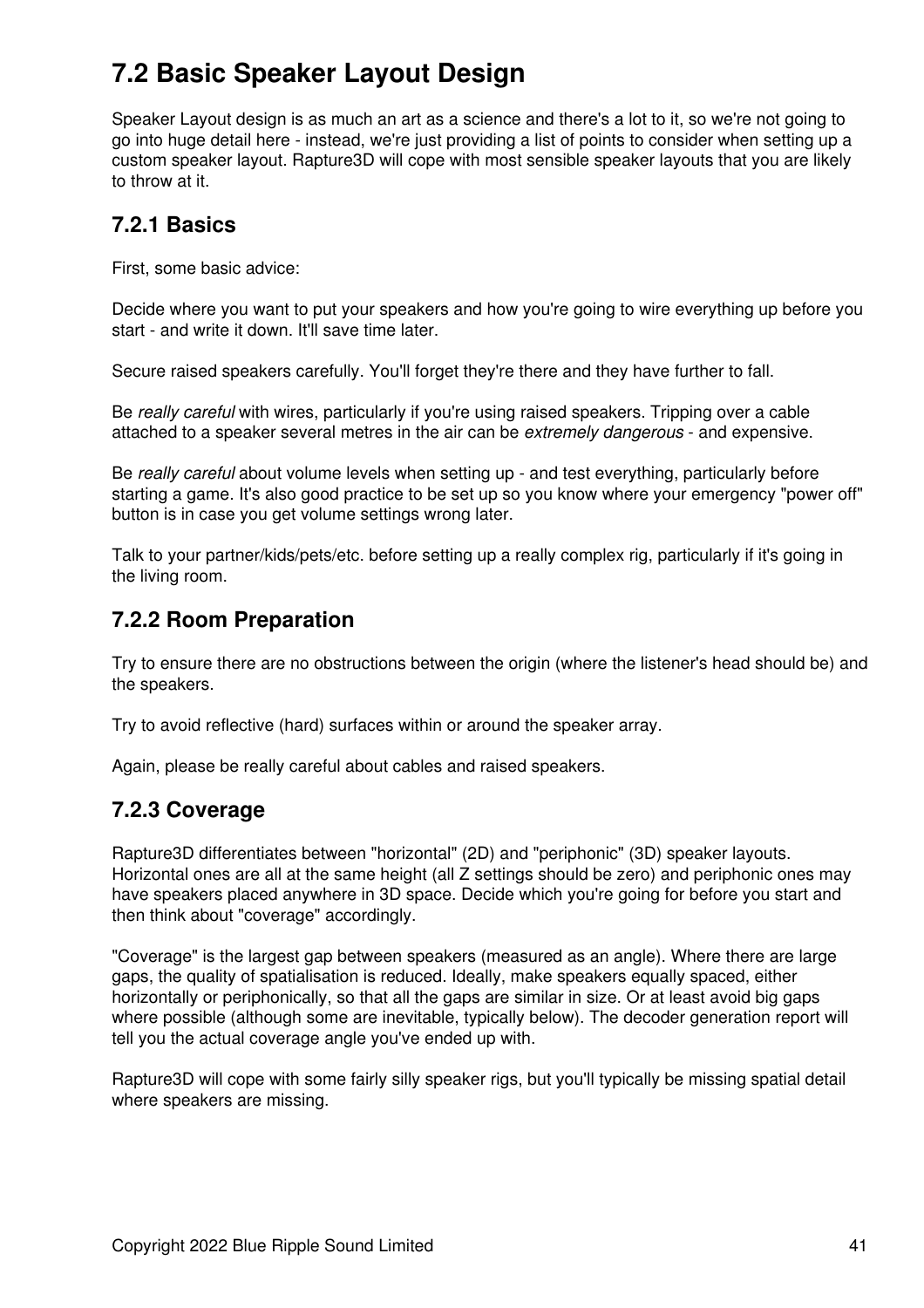## **7.2.4 Distance**

Try to put all your speakers at roughly the same distance from the origin. Rapture3D will attempt to compensate for different distances (unless "Only use location directions" is selected) but this behaviour can be non-optimal, particularly in reflective rooms.

Note that Rapture3D assumes a reference speaker distance of 1m, and more distant speakers will typically be driven louder (see the [Distance Mode](#page-8-0) section).

## **7.2.5 Configuring Rapture3D**

Please either give the real speaker locations to Rapture3D or enable the "Only use location directions" switch. Rapture3D does some quite clever stuff with distance information if it's there, but if it isn't right then things can sound very wrong.

When configuring levels, a good method is to check all speakers produce the same output when measured 1m in front of them, for instance by use of an SPL meter attached to a piece of bamboo 1m long (but be careful not to damage your speakers!). The *left* "test" button will produce a test signal taking into account the overall and channel levels set, so after configuration this button should produce the same level for all speakers when measured this way. A cruder method is to check all speakers produce the same level at the centre of the room using the *right* test button (or the left button when "Only use location directions" is enabled). This typically does not produce such good results, but can be useful when time is short, access is difficult, or there is significant occlusion between the listening area and speakers.

The tinted reconstruction decoders are generated on the assumption that the audience is facing forwards (positive X). Therefore, please ensure that the locations given take this into account. If the audience isn't facing this way (e.g. because the audience may actually be wandering around in the listening space), we don't advise the use of front-facing tinted decoders. Instead, set "Audience Face" to "Upright" or "Free", or use a "Reconstruction" decoder.

## **7.2.6 Use Your Ears**

Things don't always work well, typically because the room acoustic isn't as well behaved as one might like, or because the speakers are not set out well. If this happens, think about where the spatialisation isn't clear, because you might like to try moving your speakers so your coverage is better in that area. But don't forget to regenerate the decoder.

Try different things out - and have fun!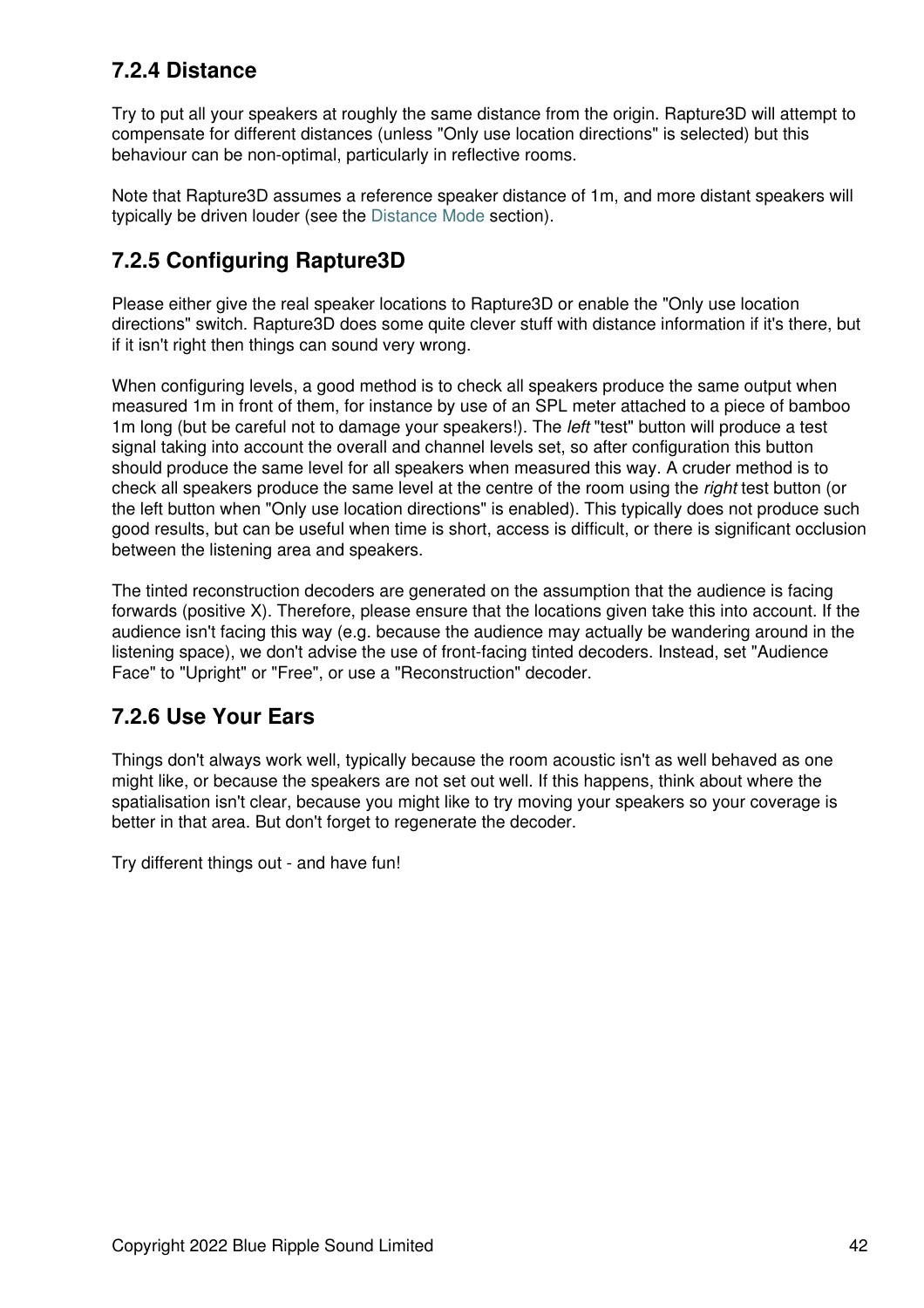# <span id="page-44-0"></span>**7.3 OpenAL Developer Notes**

Here are some technical notes for developers who might be interested in tuning their games to get the best out of Rapture3D.

The Rapture3D OpenAL driver is built in software and so consists primarily of a driver dynamic library and a configuration tool. It comes in a number of editions with different licensing schemes and features. The "Game" edition is restricted to work only with the games it ships with.

## **7.3.1 OpenAL Specification**

Rapture3D meets the full OpenAL 1.1 specification, including full support for alSuspendContext() and alProcessContext() to give much better control over scene content than many drivers.

All filters support high-pass as well as low-pass options as documented in the specification.

### **7.3.2 Ambisonics**

Rapture3D's heart is a studio-grade 3D rendering core based on Higher Order Ambisonics. This allows great flexibility when the audio is "decoded" for an actual speaker arrangement, or headphones.

## **7.3.3 OpenAL Extensions**

Rapture3D supports the following OpenAL extensions:

- ALC\_ENUMERATE\_ALL\_EXT
- ALC\_ENUMERATION\_EXT
- ALC\_EXT\_CAPTURE
- ALC\_EXT\_DEDICATED
- ALC\_EXT\_EFX
- ALC\_EXT\_STATIC\_BUFFER
- AL\_EXT\_BFORMAT
- AL\_EXT\_EXPONENT\_DISTANCE
- AL\_EXT\_FLOAT32
- AL\_EXT\_FOLDBACK
- AL\_EXT\_IMA4
- AL\_EXT\_LINEAR\_DISTANCE
- AL\_EXT\_MCFORMATS
- AL\_EXT\_MULAW
- AL\_EXT\_MULAW\_BFORMAT
- AL\_EXT\_MULAW\_MCFORMATS
- AL\_EXT\_OFFSET
- AL\_EXT\_STEREO\_ANGLES
- AL\_EXT\_SOURCE\_RADIUS

ALC\_EXT\_CAPTURE is only supported in the sense that the extension is present as required by the OpenAL specification. No capture device is provided.

ALC\_EXT\_DEDICATED allows sounds to be sent directly to a dialogue speaker or subwoofer if one is present.

ALC\_EXT\_FOLDBACK is a new extension that allows the game to capture mono or stereo downmixes of the game output, e.g. for movie clip recording.